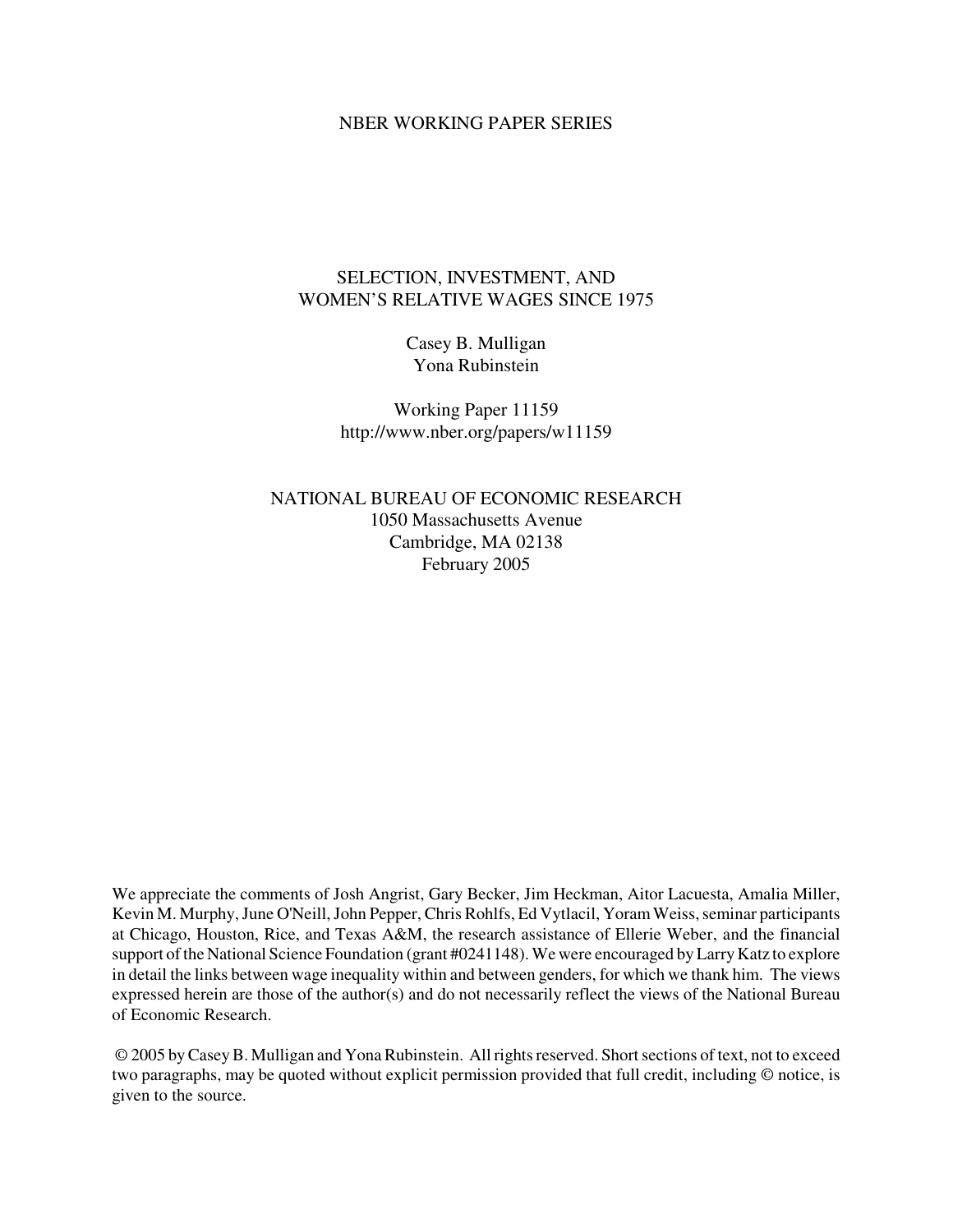Selection, Investment, and Women's Relative Wages Since 1975 Casey B. Mulligan and Yona Rubinstein NBER Working Paper No. 11159 February 2005 JEL No. J24, J31, J16, C34

## **ABSTRACT**

In theory, growing wage inequality within gender should cause women to invest more in their market productivity and should differentially pull able women into the workforce, thereby closing the measured gender gap even though women's wages might have grown less than men's had their behavior been held constant. Using theCPS repeated cross-sections between 1975 and 2001, we use control function (Heckit) methods to correct married women's conditional mean wages for selectivity and investment biases. Our estimates suggest that selection of women into the labor market has changed sign, from negative to positive, or at least that positive selectivity bias has come to overwhelminvestment bias.The estimates also explain whymeasured women'srelativewage growth coincided with growth of wage inequality within-gender, and attribute the measured gender wage gap closure to changing selectivity and investment biases, rather than relative increases in women's earning potential. Using PSID waves 1975-93 to control for the changing female workforce with person-fixed effects, we also find little growth in women's mean log wages. Finally, we make a first attempt to gauge the relative importance of selection versus investment biases, by examining the family and cognitive backgrounds of members of the female workforce. PSID, NLS, and NLSY data sets show how the cross-section correlation between female employment and family/cognitive background has changed from "negative" to "positive" over the last thirty years, in amounts that might be large enough to attribute most of women's relative wage growth to changing selectivity bias.

Casey B. Mulligan University of Chicago Department of Economics 1126 East 59th Street, #506 Chicago, IL 60637 and NBER c-mulligan@uchicago.edu

Yona Rubinstein Tel Aviv University yonar@post.tau.ac.il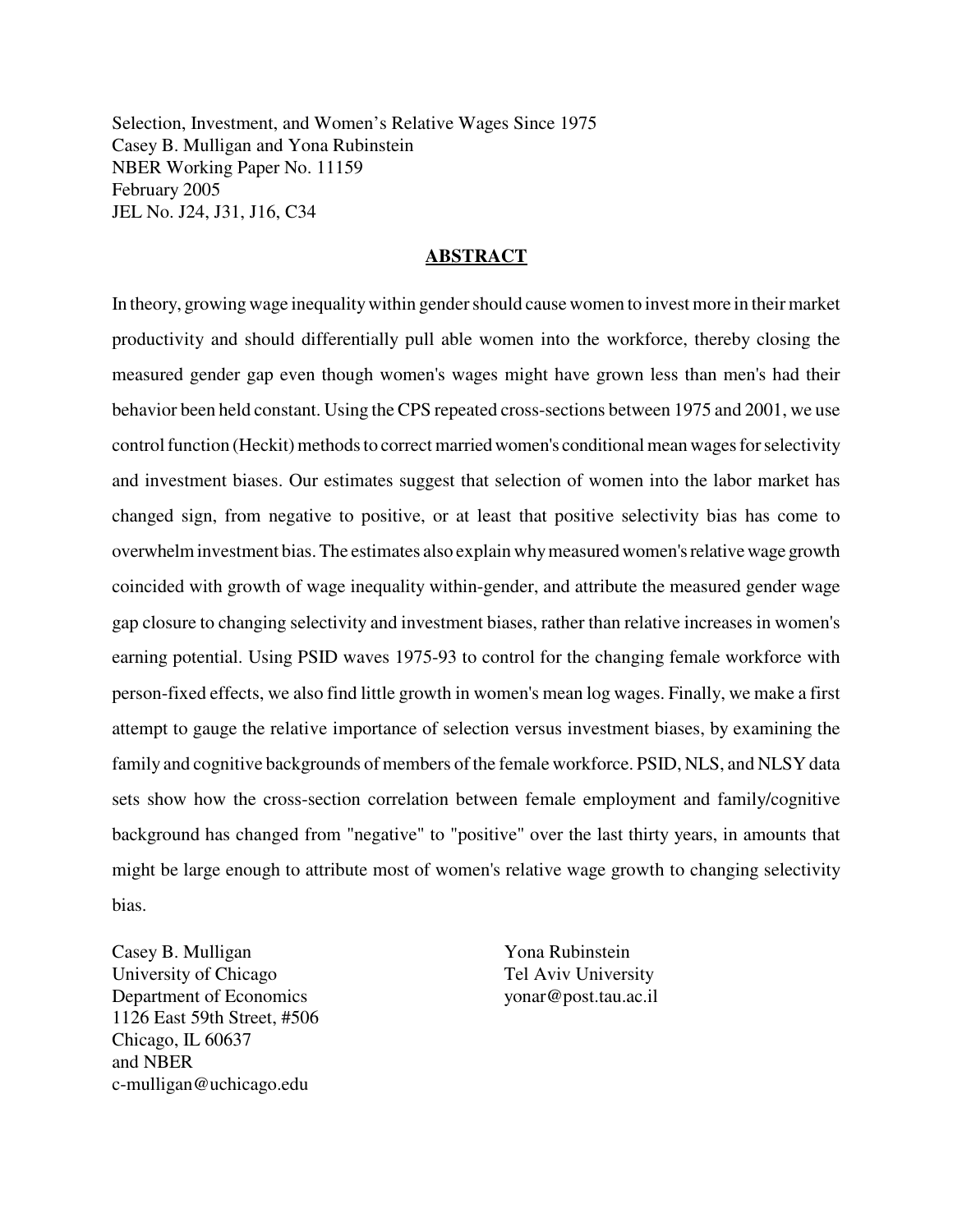# **Table of Contents**

| II. Empirical Methods for Estimating Potential Wages in the Presence of Selection, Investment, and                                                                                                                                                                       |
|--------------------------------------------------------------------------------------------------------------------------------------------------------------------------------------------------------------------------------------------------------------------------|
| III. Control Function Estimates of Unobserved Female "Selection" in the U.S. Data since 1975 14<br>Sources of Variation: Wage Growth and Labor Supply Across Various Groups 19<br>(In)Sensitivity of the Estimates to Alternative Specifications and Functional Forms 22 |
| Changing Selection into the Female Labor Market: Evidence from Measures of Family and<br>IV.<br>Consistency of the Heckit's Reduced form Labor Supply Function with Background Indicators                                                                                |
| Inferring the Amount of Wage Selection Bias From Observed Background Indicators  31                                                                                                                                                                                      |
|                                                                                                                                                                                                                                                                          |
|                                                                                                                                                                                                                                                                          |
| VII. Appendix II: Converting Background Selection Bias into Wage Selection Bias  37                                                                                                                                                                                      |
|                                                                                                                                                                                                                                                                          |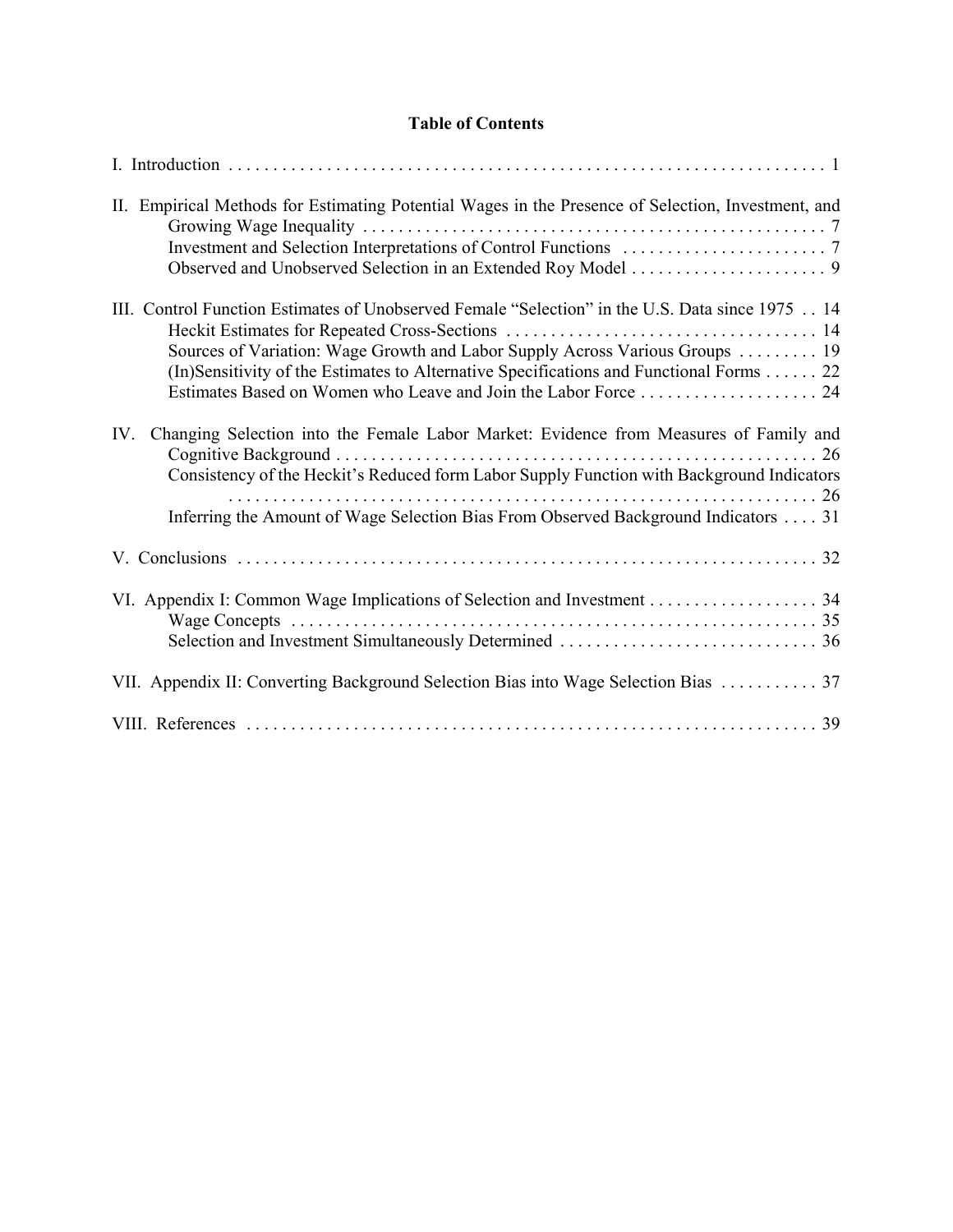## **I. Introduction**

The U.S. labor market has experienced some dramatic changes over the past thirty years. First of all, within-gender earnings inequality has increased (see Levy and Murnane, 1992, and Katz and Autor, 1999, for comprehensive surveys). Inequality grew over this period not only from an increase in the Mincerian returns to education but also due to growing inequality within groups of workers of similar age and education (Katz and Murphy, 1992). As first pointed out by Juhn, Murphy, and Pierce (1993) the inequality growth during the 1970s, the 1980s, and the 1990s, appears to have occurred throughout the earnings distribution as well as over people's life cycle (Gottschalk and Moffitt, 1995). At the same time, the measured market labor supply and earnings of women have substantially, although not fully, caught up with the earnings of men. The purpose of this paper is to further link these three trends, and show how doing so has important implications for understanding the structure of labor demand.

Various observers have noted that wage inequality within-gender and wage equality between genders have been curiously coincidental (Card and DiNardo, 2002, p. 742; Blau and Kahn, 1997, p. 2). Figure 1's solid line is a familiar measure of gender *equality* (e.g., Murphy and Welch, 1999), namely, the median earnings of women working full-time full-year as a ratio of the median earnings of men working full-time full-year (hereafter ftfy).<sup>1</sup> The dashed line is a measure of *inequality* within gender, namely, the ratio of the  $90<sup>th</sup>$  percentile to the  $10<sup>th</sup>$  percentile in the cross-section earnings distribution of men working ftfy. We see that both were flat until 1977 or so (see also O'Neill, 1985, on the apparent constancy of the gender wage gap prior to 1977). Both rose – most rapidly at first – from the late 1970's until about 2000. What can we conclude about the structure of labor demand over this period? Have there been changes in discrimination and other nonwage factors in the operation of the labor market

<sup>&</sup>lt;sup>1</sup>The solid line's trends would be quite similar if gender equality were measured in terms of hourly wages rather than earnings, at least for the years since 1979 when relatively good hours data is available from the CPS (see Gunderson, 1989). Also notice that the scope for a measured gender hours gap is limited, given that we limit our samples to those working ftfy.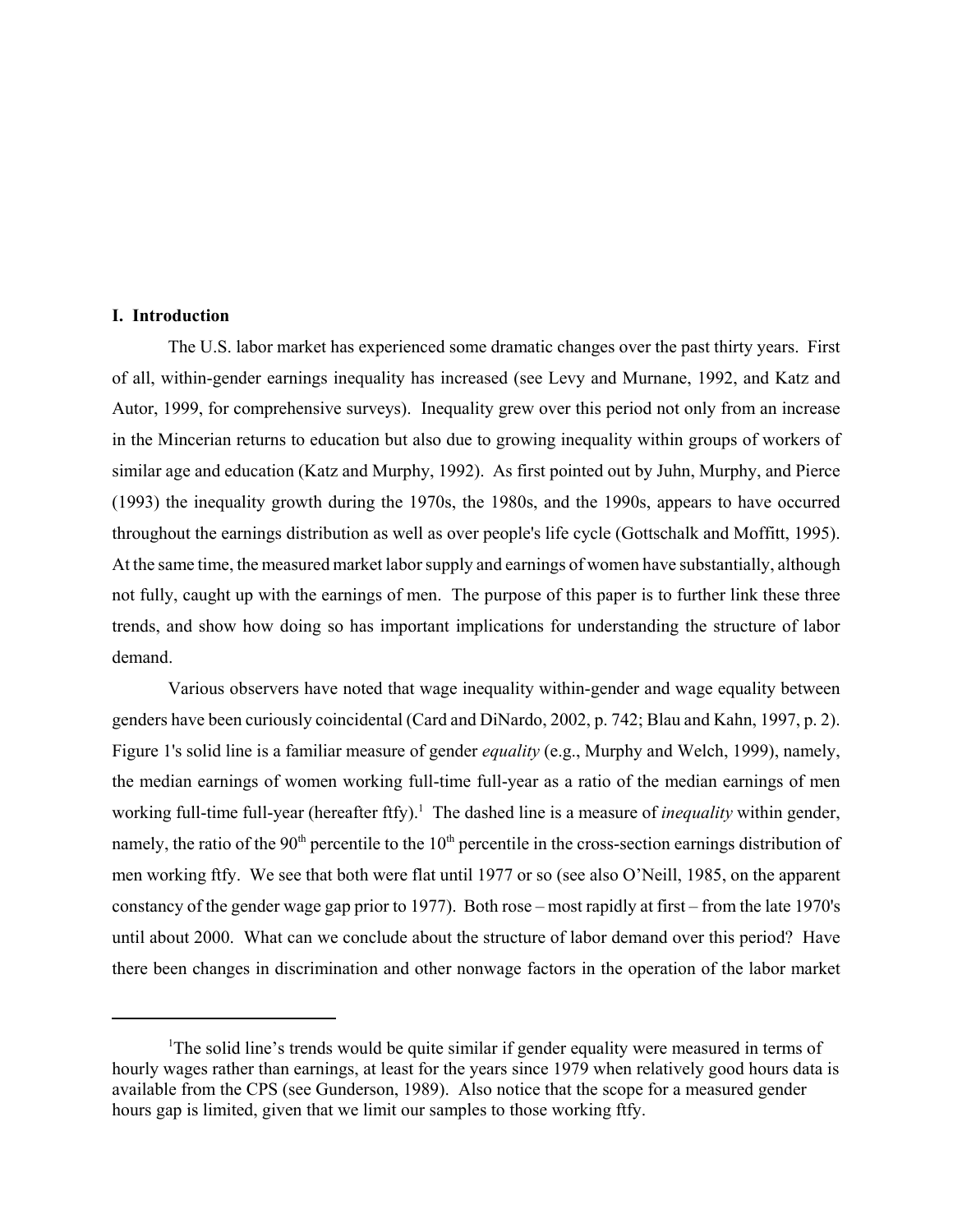(Becker, 1985; Katz and Murphy, 1992)? Can we conclude that earnings have multiple and largely independent determinants, such as brains versus brawn (Welch, 2000)? Maybe an outward shift in the demand for brains helps women and hurts men at the bottom of the male wage distribution? Is part of the coincidence due to a depressing effect of female labor supply on the wages of men (eg., Topel, 1994; Juhn and Kim, 1999; Fortin and Lemieux, 2000)? Our paper suggests that (a) apparent gender equality is a direct consequence of inequality within gender, which stimulates changes in female investment and labor supply behavior, and (b) the apparent gender equality is not real in the sense that the average woman's earnings potential has not caught up with that of the average man.



**Figure 1** Wage Inequality between and within Genders

Suppose for the moment that wages were determined by some combination of gender and human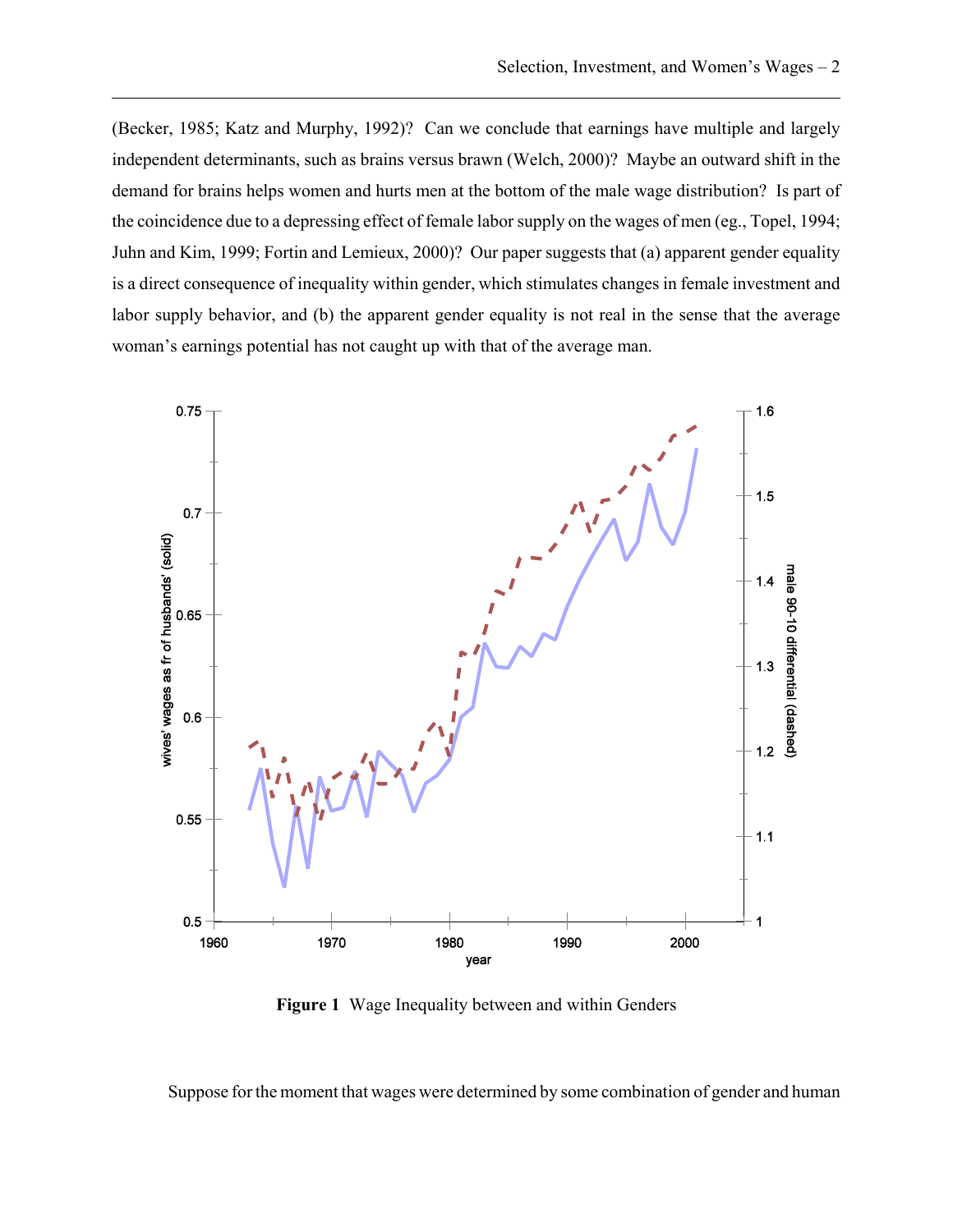capital, and that growing wage inequality within-gender is an indicator of a shift in the demand for human capital in favor of those with relatively large amounts of it. One female response might be to increase their market human capital investment.<sup>2</sup> Some of this response might be readily observed, for example, as more women accumulating years of work experience, attaining college degrees, or studying subjects like business, law, and medicine with greater market returns. Some of the response, perhaps in the form of effort or on-the-job training, may be less readily observed by labor economists, and hence create an increase in women's measured wages conditional on their observed characteristics. A second female response might be for those with less human capital to drop out of the labor force, and for those with more human capital to enter the labor force. The second response would be observed as an increase in various skill proxies – such as schooling, IQ, etc. – of the female workforce relative to the female population as a whole. To the extent that human capital is unmeasured, the second response would also be observed as an increase in women's measured wages conditional on their observed characteristics. A third possibility is that women do not change their behavior at all, but that the working women have been selected from the right tail of the female potential wage distribution. In this case, the measured wages of working women increase, while the unmeasured potential wages of nonworking women decrease, so that measured wage growth for women overstates the potential wage growth for the average woman.

Even if the amount and distribution of female employment were driven by something other than growing wage inequality within-gender (see Goldin and Katz, 2002, and Greenwood et. al., 2001, for some likely possibilities), it is still possible that measured women's wages have grown because women invest more or because women with high earnings potential have differentially entered the labor force. If we are to say something about the structure of labor demand, the empirical question becomes, for example, would a woman command a higher wage had she been born in 1970 rather than 1950, holding constant her behavior and other characteristics? How can we answer this question, given that measured wages have changed, at least in part, due to changing investment and labor supply behavior, and that the potential wages of nonworking women are not readily measured? Our data and empirical methods are discussed below in some detail, but the example of married women with advanced degrees illustrates the point. Work is very common for this group of women – about 80% of them have some earnings during the year and about half work ftfy – this has been true at least since 1970. Married women with high school and college degrees work a lot less, especially in the 1970's. Based on their higher and more

 $2$ This would also be a response for men; see below for a discussion of why women might respond more than do men.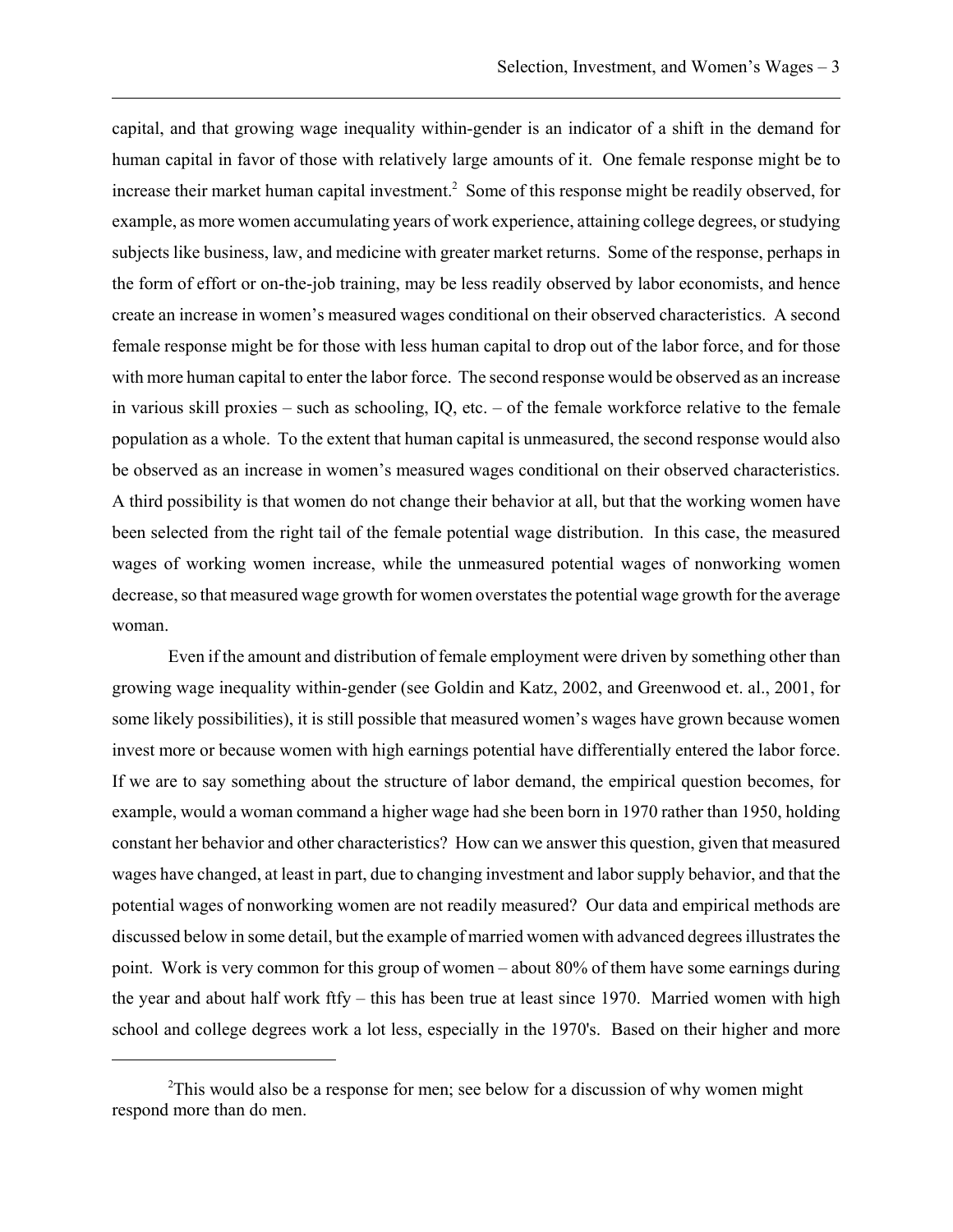stable labor force participation rates, we expect advanced degree women to be closer to their male counterparts in terms of their investment in market human capital, and that investment changes would do relatively little to close the gender wage gap among people with advanced degrees. The higher and more stable labor force participation rates also suggest that advanced degree women would be less selected into the labor force (as compared to women with just high school or college degrees) and whatever selection contributes to their measured wages is relatively stable over time. Figure 2 displays the gender wage gap calculated as the average log earnings for married women with advanced degrees working ftfy, net of the average log wage of ftfy men with advanced degrees. The solid line shows little growth in the relative earnings of women.<sup>3</sup> In contrast, other schooling groups have fewer women working (the 1970 percentage of women working ftfy is shown in parentheses in the legend), and thereby a greater potential for selection, composition, and investment biases, and show growth in the relative earnings of women much like that shown in Figure 1.

<sup>&</sup>lt;sup>3</sup>Figure 2's calculations of the advanced degree gender gap are based on 400+ annual CPS observations of married women working full-time, full-year.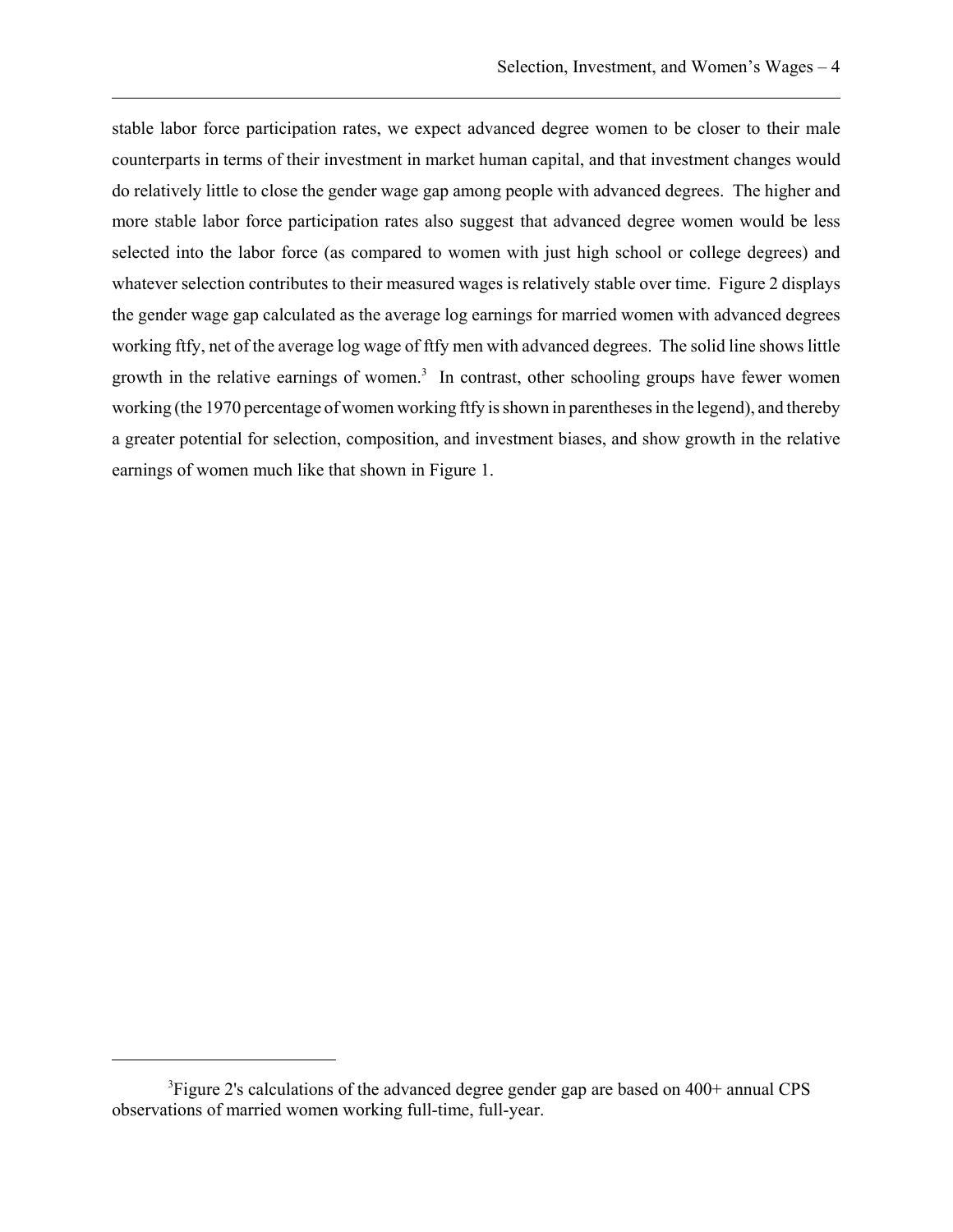

**Figure 2** The Gender Gap by Schooling

Although we ultimately find that at least some measured relative wage growth for women must be attributed to growing selection bias, previous work such as Rosen (1992) and Goldin and Katz (2002) shows that women have also significantly increased their market-oriented human investments. Hence, empirical methods are needed to calculate – separately, or at least jointly – the contributions of investment and selection to measured wages. Section II explains how control function methods may be appropriate during an era of growing wage inequality, even though the methods were developed for models ostensibly of selection, but not investment. The economic theory behind control function methods, the Roy model, can, with a minor extension, be used to link observed and unobserved selection, and thereby suggest some alternatives to control function methods, and permit a first estimate of the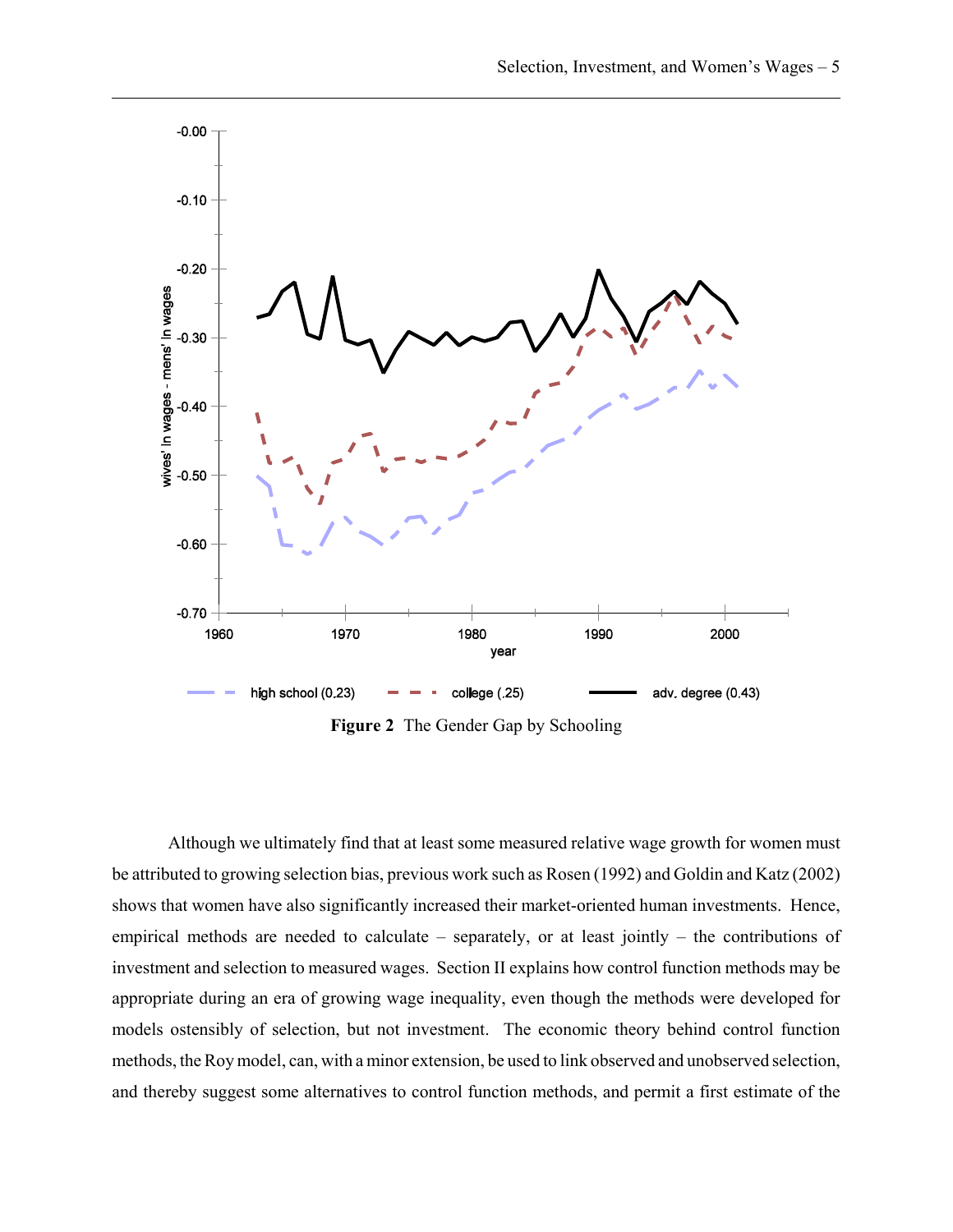relative importance of selection versus investment biases. Section III uses control function methods to estimate the amount of selection bias, and to calculate a time series of women's wages that correct for the effects of their changing investment and labor supply behavior. The estimates suggest that selection of women into the labor market has changed sign, from negative to positive, or at least that positive selectivity bias has come to overwhelm investment bias. The estimates also explain why measured women's relative wage growth coincided with the growth of wage inequality within-gender, and attribute the measured gender wage gap closure to changing selectivity and investment biases, rather than relative increases in women's earning potential.

We acknowledge some of the criticisms of control function methods for estimating selection bias. Recent research has developed more robust control function methods (see Heckman and Vytlacil, 2004, for a survey), and many of our results suggest that control function methods are appropriate for the particular empirical question posed in this paper: how much would women's wages have grown if their labor force attachment had remained constant? Nevertheless, it would be nice to see observed selection be qualitatively and quantitatively consistent with control function estimates of unobserved selection. Section III uses the 1975-93 waves of the PSID to show how most married female relative wage growth can be attributed to work history and person fixed effects, rather than wage growth within person. Section IV looks at some measures of cognitive and family background, showing how women working in the 1980's and 1990's typically had better backgrounds than women not working, but women not working in the 1970's had better backgrounds than women working. Furthermore, the methods discussed in Section II are used in Section IV to calculate estimates of the amount of unobserved selection bias, and its change over time. These findings reinforce our control function estimates. They also suggest that the cross-section correlations between female labor supply and personal characteristics cannot be fully explained by investment behavior of women reacting to their labor market situation, but rather selection bias growth is an important contributor to measured women's wage growth.

Throughout the paper, we put most of our attention to married people. First of all, most of the growth in female labor supply and in female wages (in excess of male wages) has been among married women.4 For example, from 1975 to 1995 the gender earnings gap among ftfy women aged 25-54 closes twice as much for married women: from -0.58 to -0.41 for married women, and from -0.25 to -0.16 for single women (-0.53 to -0.34 for all women combined). The fraction of married college women working ftfy grew from 0.30 to 0.46 over that period, but hardly grew among single college women (from 0.67

<sup>&</sup>lt;sup>4</sup>See also Mincer, 1962, Goldin, 1990, and much other important work on the female labor market that focuses on married women.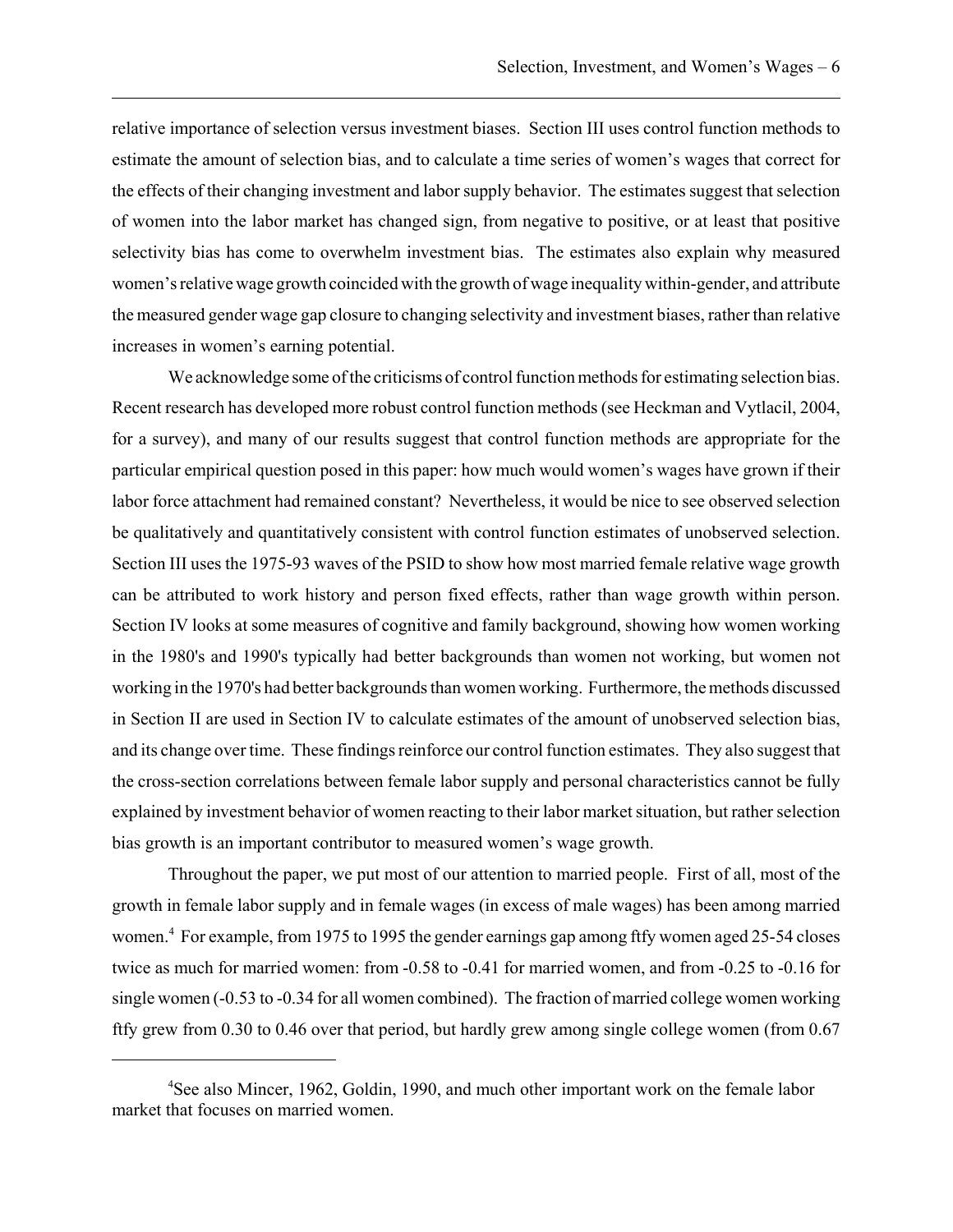to 0.69). Just as important, our application of the Roy model emphasizes the systematic selection of significant numbers of people out of the workforce, which, aside from the very few independently wealthy, hardly makes sense for prime-aged single women.

# **II. Empirical Methods for Estimating Potential Wages in the Presence of Selection, Investment, and Growing Wage Inequality**

### *II.A. Investment and Selection Interpretations of Control Functions*

What would be the distribution of wages if all persons were forced to participate in the labor market? The answer to this question depends in part on the degree to which less-than-full participation suppresses investment, and creates selection bias. Consider first the effect of changing investment on measured wages. Decompose the investment change into a change conditional on labor force attachment, and a change in response to growing labor force attachment. Algebraically, we write the actual average log year *t* wage  $w_t(X)$  into an average log potential wage  $\hat{w}_t(X)$  and an investment component (more precisely, a lack of investment component)  $f_t(p_t(X))$ 

$$
w_t(X) = \hat{w}_t(X) + f_t(p_t(X)) \tag{1}
$$

where *X* is the measured characteristics of the group being considered, and  $p_t(X) \in [0,1]$  is the amount the women (of working age in year *t*) expect to work during their lifetime, as a fraction of lifetime ftfy work. By definition of potential wage,  $f_t(1) = 0$ .  $f_t$  increases with  $p$ , and its shape depends on the nature of returns to investment. *f* might change its shape over time due to changes in investment and its returns conditional on *p*. Changes in *p* affect measured wages via movements along the *f* function. We expect the function *f* to shift for both men and women – both have an incentive to invest more and, even if they invest the same, both enjoy higher investment returns. For example, we expect *f* to have a greater slope since 1980, when the return to skill has been greater. Movements along *f* would be more important for women than for men, because women have increased their labor supply relative to men.

Even if investment behavior were constant over time, a second difficulty is that wages are measured only for those people who work, and the types of people who work may change over time. As shown by Heckman (1979), selection bias also appears as a specification error like we see in equation (1). More precisely, when we average equation (1) for a cross-section of women working, we have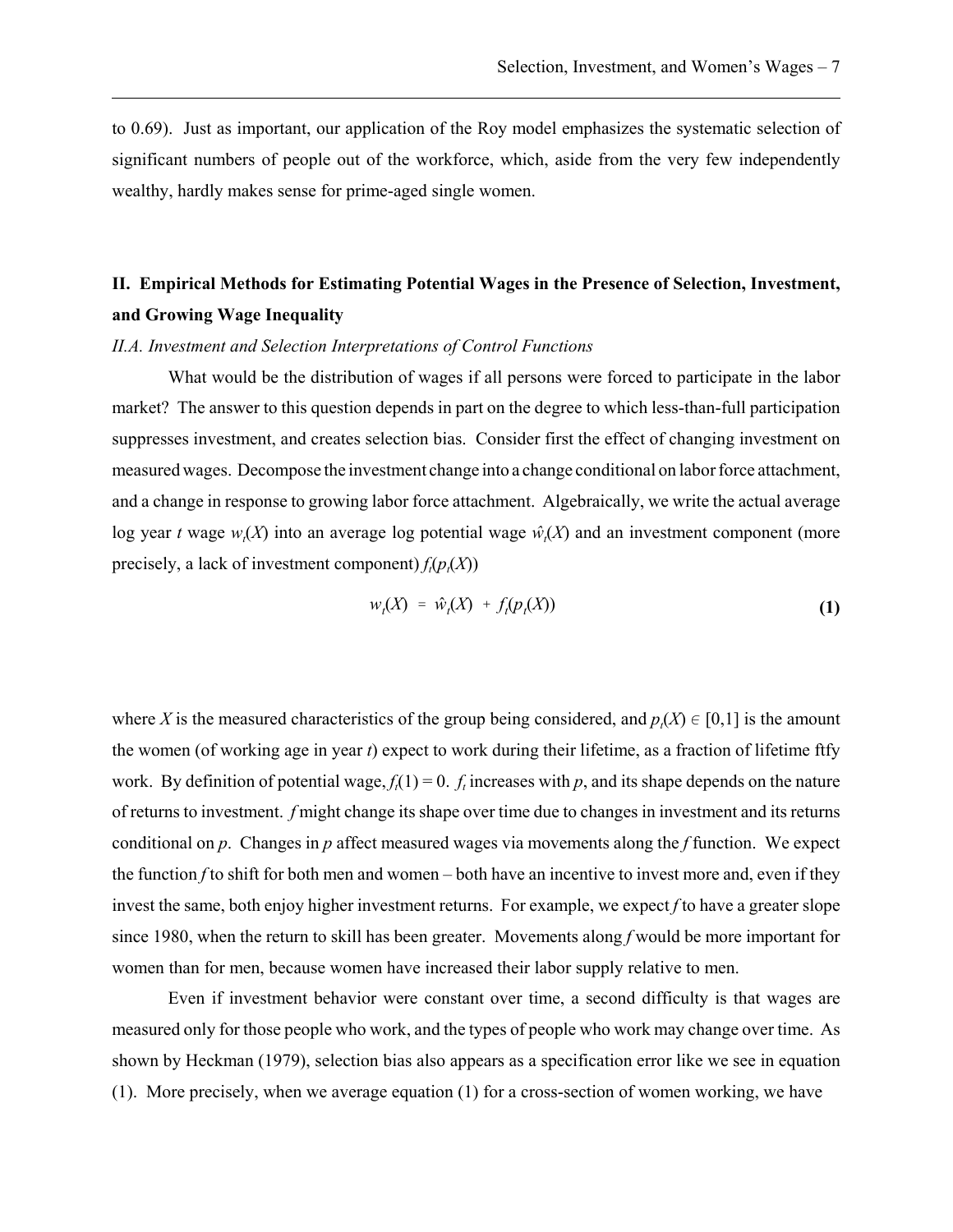$$
E[w_t(X)|X, \text{ persons working}] = \hat{w}_t(X) + f_t(p_t(X)) + \beta_t \lambda(L_t(X))
$$
\n(2)

where  $\lambda$  is the inverse Mills ratio,  $L_t(X)$  is the fraction of women in group X who work, and  $\beta_t$  is a coefficient whose sign and magnitude depends on the direction and degree to which wages are correlated with work status.<sup>5</sup>

Presumably  $L_t$  and  $p_t$  are positively correlated over time and across groups; among women who expected to be strongly attached to the labor force, we see a lot of them working, and vice versa. Furthermore, both of the last two terms of equation (2) disappear as women become strongly attached to the labor force, because  $f<sub>i</sub>(1) = \lambda(1) = 0$ . This has three important implications for calculating the function of interest,  $\hat{w}_t(X)$ . First, both investment and selection models suggest including monotonic "control" functions of *p* or *L* in a cross-group regression of measured wages on characteristics  $X$ , as long as those functions disappear at *p* (or *L*) equal one. The exact control function to be used depends both on the shape of *f* and the distribution of unobservables determining work status, although in the latter case strategies have been devised to estimate  $\hat{w}_t(X)$  even when distributional functional forms are unknown (see Newey, 1999, for one example, or Heckman and Vytlacil, 2004, for a survey). We suspect, but leave to future research to prove, that similar strategies would be robust to alternative specifications of *f* as long as *f* were monotonic and disappeared at  $p = 1$ .

Second, the gap between  $\hat{w}_t(X)$  and measured wages can change sign over time. For example,  $f_t$  is an increasing function, while  $\lambda$  is a decreasing function, so the correlation between measured wages and *p* (or *L*) can change sign over time as  $\beta$  changes in magnitude. Even if  $f_t = 0$ , so there were no investment bias, β can change its sign over time (i.e., selection bias can be "positive" or "negative") – a possibility that seems very real given the changing correlations between labor supply and background characteristics (see below). Mulligan and Rubinstein (2004) explain how control function methods of estimating selection bias are consistent with this possibility, while various imputation and matching methods are not. Also note how, even if β were always nonnegative, control function estimates might give the false impression of negative selectivity bias, although in such cases the estimates would still

 $5$ Our Appendix I shows in more detail how a Roy model amended with investment implies a wage equation like (2). As we know from Heckman (1979) and the subsequent literature, crosssection conditional wage distributions need to be lognormal in order for the last term in equation (2) to involve the inverse Mills ratio, rather than some other monotonic function disappearing at  $L = 1$ .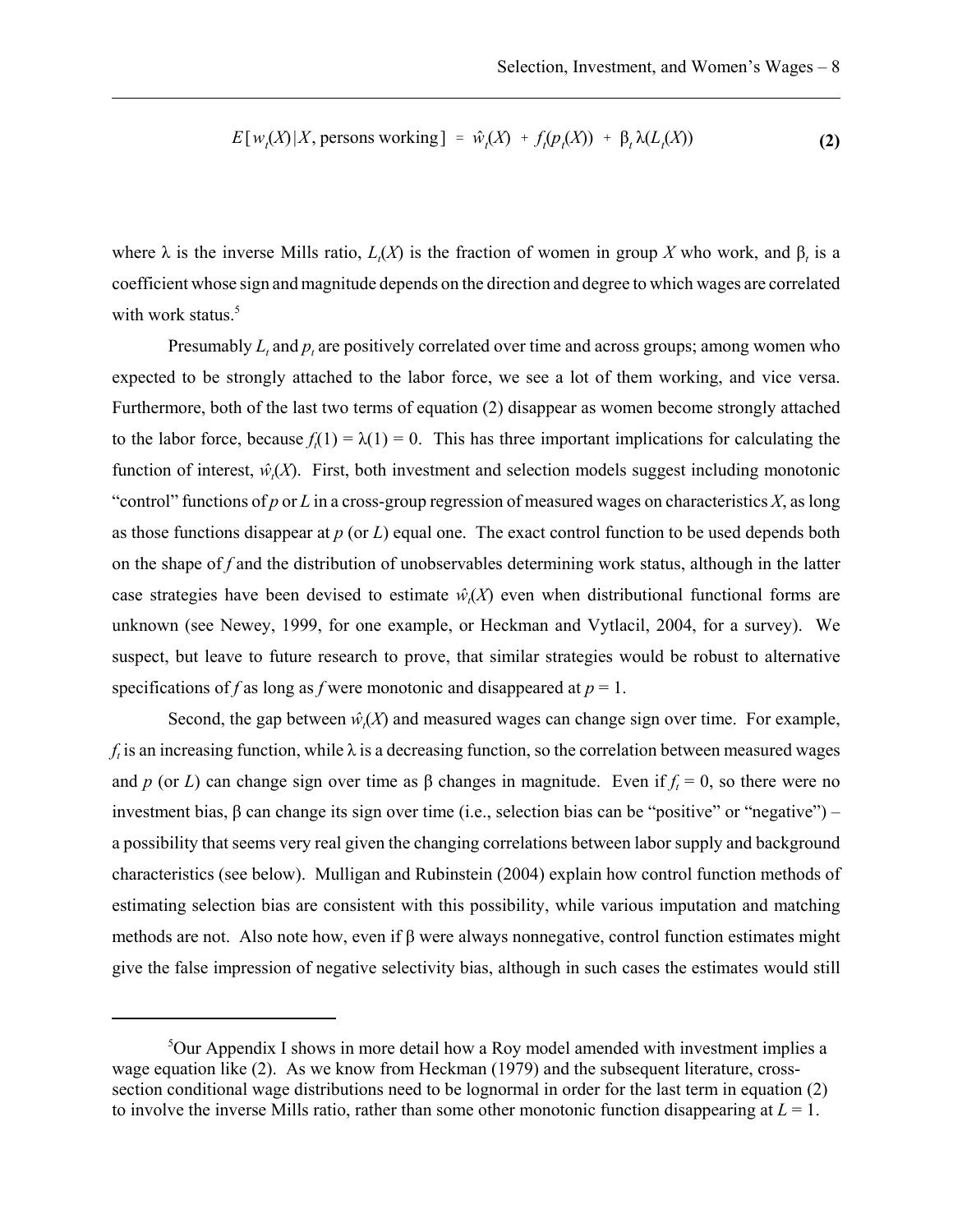correctly imply that the average measured wage is less than the average potential wage, which is the more important implication for our purposes.

Third, both selection and investment suggest the same "identification at infinity" strategy to estimate  $\hat{w}_t(X)$ . The possibility of systematic selection of groups into the labor market motivates Chamberlin (1986) and Heckman (1990) to propose empirical strategies like this, but the alternative possibility of insufficient investment by weakly attached groups provides essentially the same motivation. Our calculation of a gender wage gap for advanced degree women is a heuristic version of these strategy. Based on their higher and more stable labor force participation rates, we expect advanced degree women to be closer to their male counterparts in terms of their investment in market human capital, and that selection bias should be smaller and more stable over time.

Investment and selection models may have so much in common that it is quite difficult to separately distinguish their effects on observed wages. Both of them may have significantly responded to the growing attachment of women to the labor market. Both models stimulate interest in the same counterfactual – what would be the distribution of wages if all persons were forced to participate in the labor market – and hence would be hard to distinguish with instrumental variable and other strategies for isolating special instances of high or low market participation. We leave it to future research to carefully and quantitatively contrast investment and selection.<sup>6</sup> For now, we point out that the "potential" wage function"  $\hat{w}_t(X)$  is economically interesting, can be identified without separating the f and  $\lambda$  terms, and can be estimated with some of the tools that have been developed for models ostensibly of selection, but not investment. Henceforth, we combine equation (2)'s last two terms and refer to the combined specification error as a "selection bias." As we explain below, there are good reasons to believe that selection bias, taken literally, is a quantitatively important contributor to the growth of measured women's wages. Nevertheless, the reader should remember that some of what sometimes appears to be selection bias is in fact a bias deriving from cross-sectional differences in investment behavior.

### *II.B. Observed and Unobserved Selection in an Extended Roy Model*

The Roy (1951) model, as applied to the choice between market and nonmarket work (see also Gronau, 1974, and Heckman, 1974), describes each person by two variables: his or her (potential) market wage, and his or her reservation wage (a.k.a., his or her productivity in the nonmarket sector). A person works in the marketplace if and only if the market wage exceeds the reservation wage. To these two

<sup>&</sup>lt;sup>6</sup>Investment might cause the measured gender wage gap to widen at first, as women forgo market earnings in order to accumulate human capital more rapidly.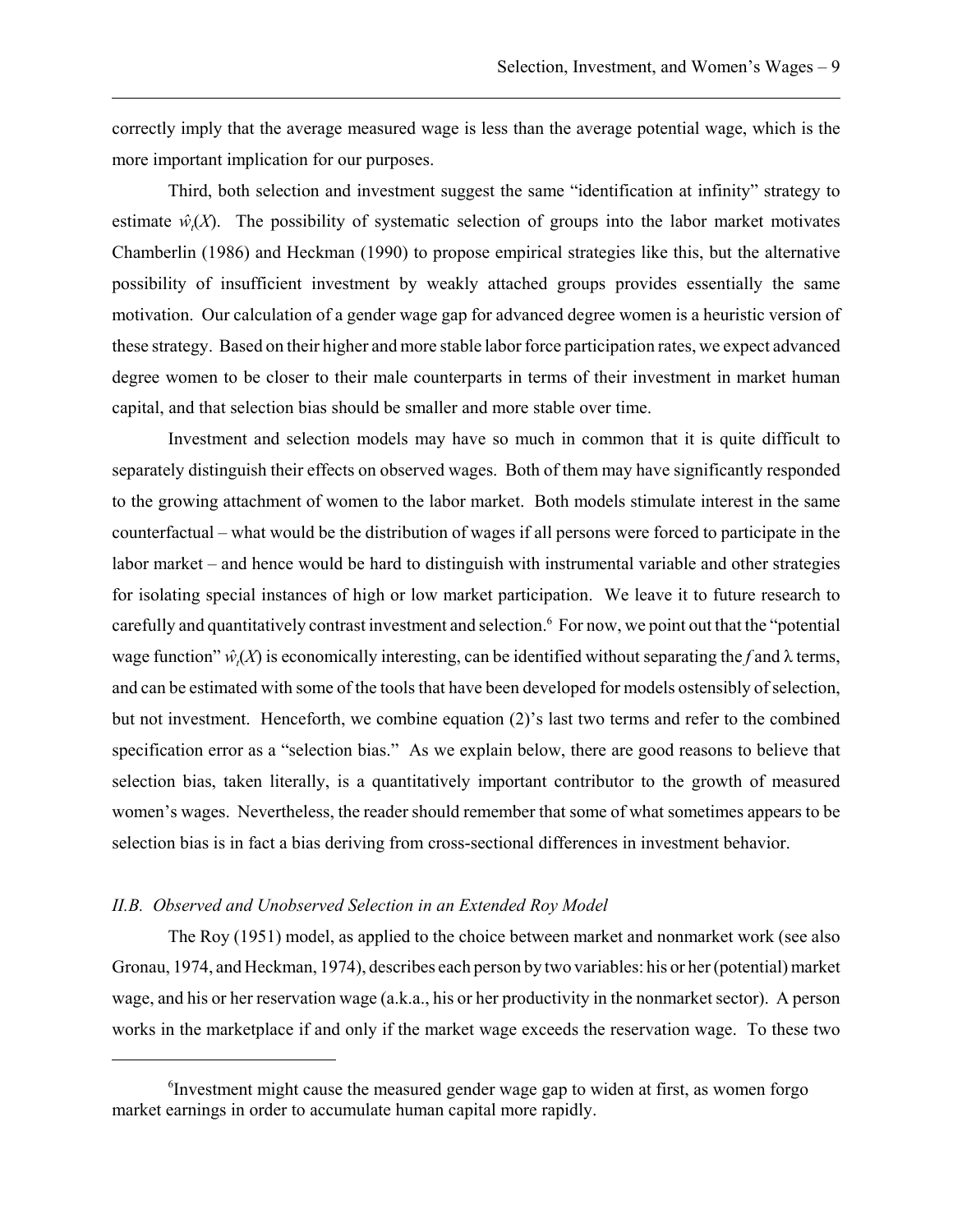variables we add a "background indicator," which has no direct impact on the labor supply decision, although it may be correlated with the reservation wage, the potential market wage, or both. As we explain below, adding a background indicator connects observed and unobserved selection, thereby accomplishing three things. First, we can calculate the sign of observed selection bias, and a rough estimate of the amount of unobserved selection bias, without using control function methods. Second, because selection and investment are convolved by control function estimates, but not by calculations of observed selection, we can make a first attempt at gauging the relative importance of selection versus investment biases. Third, the model reconciles with our results some previous (and small) estimates of the magnitude of composition and selection biases.

Each person's market wage, reservation wages, and background indicator are drawn from a joint lognormal distribution, whose parameters may vary over time and across groups,

$$
\begin{pmatrix} w \\ r \\ b \end{pmatrix} \sim N \begin{pmatrix} \hat{w}(X) \\ \hat{r}(X) \\ \hat{b}(X) \end{pmatrix}, \begin{pmatrix} \sigma_w^2 & \rho_{wr} \sigma_w \sigma_r & \rho_{wb} \sigma_w \sigma_b \\ \rho_{wr} \sigma_w \sigma_r & \sigma_r^2 & \rho_{rb} \sigma_r \sigma_b \\ \rho_{wb} \sigma_w \sigma_b & \rho_{rb} \sigma_r \sigma_b & \sigma_b^2 \end{pmatrix}
$$

where *w* and *r* denote log market and reservation wages, respectively, and hats denote medians. As above, *X* denotes the measured characteristics of the group being considered. *b* denotes the background indicator. Since it may be correlated with *r* and *w*, the model allows for possibilities like IQ or husband's wage affecting productivity at home and in the marketplace. *b* is measured for both workers and nonworkers, which is why we call it a "background indicator" and will refer to it as schooling, parents' schooling, husband's wage, or IQ in the empirical work.

The workers *L* are distinguished from the nonworkers by the condition  $z \equiv w - r > 0$ , where *z* is the net gain from working. Since wages are unmeasured for nonworkers, the average measured wage is  $E(w|z>0)$ :

$$
E(w|z > 0, X) = \hat{w}(X) + \lambda(L(X)) \rho_{wz} \sigma_w
$$

$$
L(X) = \Phi\left(\frac{\hat{w}(X) - \hat{r}(X)}{\sigma_z}\right)
$$
(3)
$$
\rho_{wz} = \frac{\sigma_w - \rho_{wr} \sigma_r}{\sigma_z}, \quad \sigma_z^2 = \sigma_w^2 + \sigma_r^2 - 2\rho_{wr} \sigma_w \sigma_r, \quad \lambda(L) = \frac{\varphi(\Phi^{-1}(L))}{L}
$$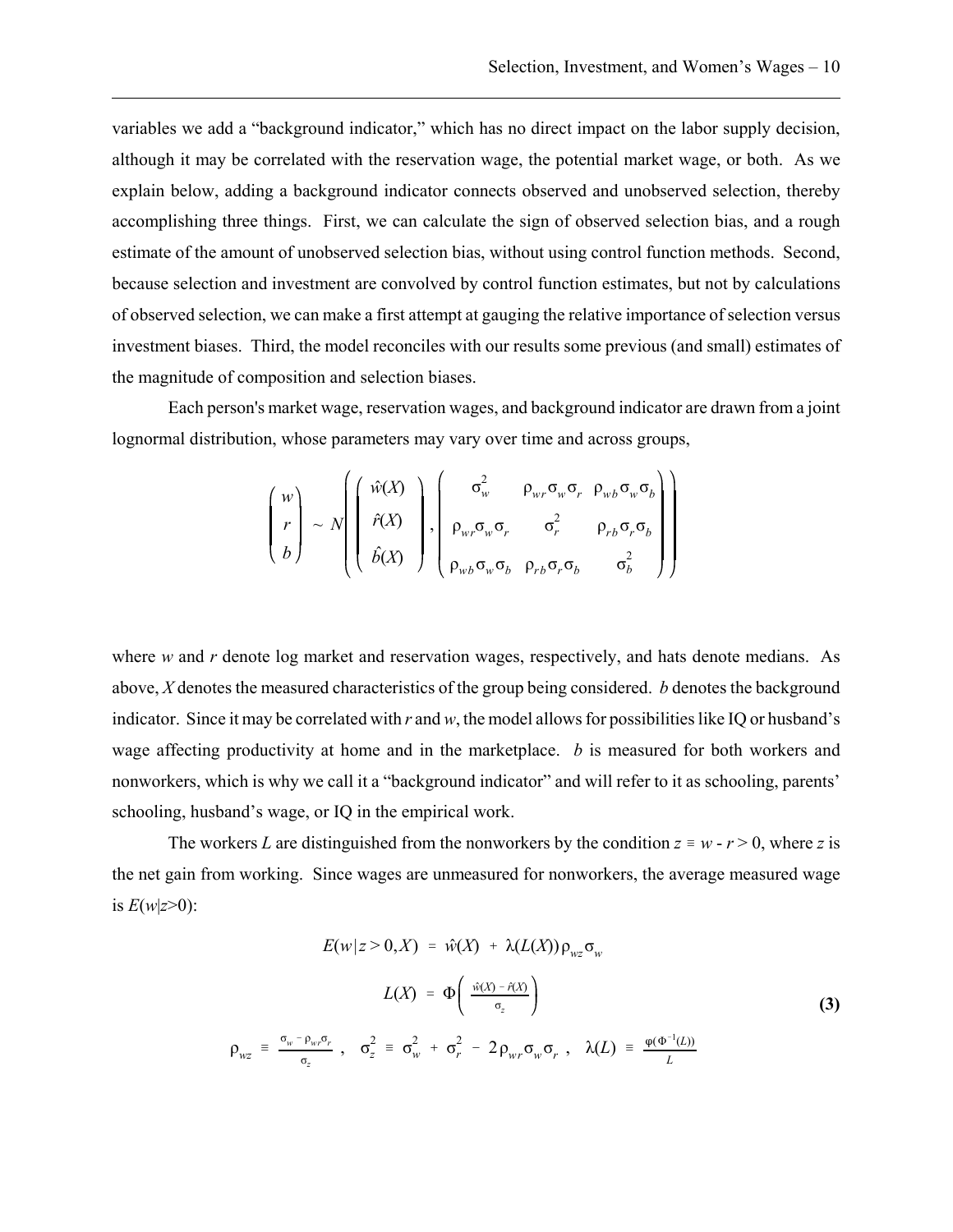where σ*z* is, roughly speaking, the inverse of the group labor supply elasticity. λ is the inverse Mill's ratio, and slopes down as a function of *L*.

ρ*wz* is the correlation between log wages and the (log) net gain from working, which can either be positive or negative, according to whether workers have higher or lower wages than nonworkers, respectively. Just as important, growth in  $\sigma_w$  should *increase*  $\rho_{wz}$  *and could even change its sign.* Remember that  $\sigma_w$  was much lower in the 1970's, at a time when  $\rho_{wz}$  was found to be negative for married women (e.g., Heckman, 1974).  $\rho_{wz} < 0$  is equivalent to  $\sigma_w < \rho_{wz} \sigma_z$ , which should be less likely to hold as σ*w* gets larger. Indeed, we find that ρ*wz* changes sign for married women in the early 1980's. Intuitively, nonwage factors dominated female labor supply decisions in the 1970's when  $\sigma_w$  was relatively small. By 1990, wages had become unequal enough that they dominated nonwage factors, so that nonworking women tended to be the ones with less earnings potential.

Equation (3) decomposes the average measured log wage into four components, two of which have been emphasized in the gender wage gap literature. The first and obvious one is the median wage. For example declining gender discrimination is sometimes said to uniformly increase the potential market wage of all women, perhaps as modeled by shifting the median wage. Second is a form of composition bias emphasized by O'Neil (1985), Blau and Kahn (1997, 2004), and others: when  $\rho_{wz} > 0$ , labor supply shifts move relatively low wage people into (or, if the shift is in the direction of less labor supply, out of) the labor market.<sup>7</sup> The magnitude of this composition bias depends on the Mill's ratio, which is higher when a smaller fraction of the group is in the labor market. Third is another form of composition bias. In general, at least with  $\rho_{wz} > 0$ , workers are some combination of high market wage and low reservation wage. ρ*wz* indicates the relative importance of these. Fourth, to the extent that workers are selected on wages, workers have higher wages. Gronau (1974, pp. 1127-8) and others recognize that the magnitude of the selection bias decreases with the amount of labor supply *L*, and increases with the amount of wage inequality σ*w*. However, Gronau's result has been ignored when considering wage trends since 1975, namely when  $\sigma_w$  was growing.

By analogy with equation (3), we can also calculate the average background indicator for the workforce,  $E(b|z>0)$ :

 $7$ As shown in the second formula (3), an increased labor supply might come from higher median market wages, lower median reservation wages, or a change in the labor supply elasticity. The labor supply elasticity is determined by the amount of inequality in the net gain *z* from working.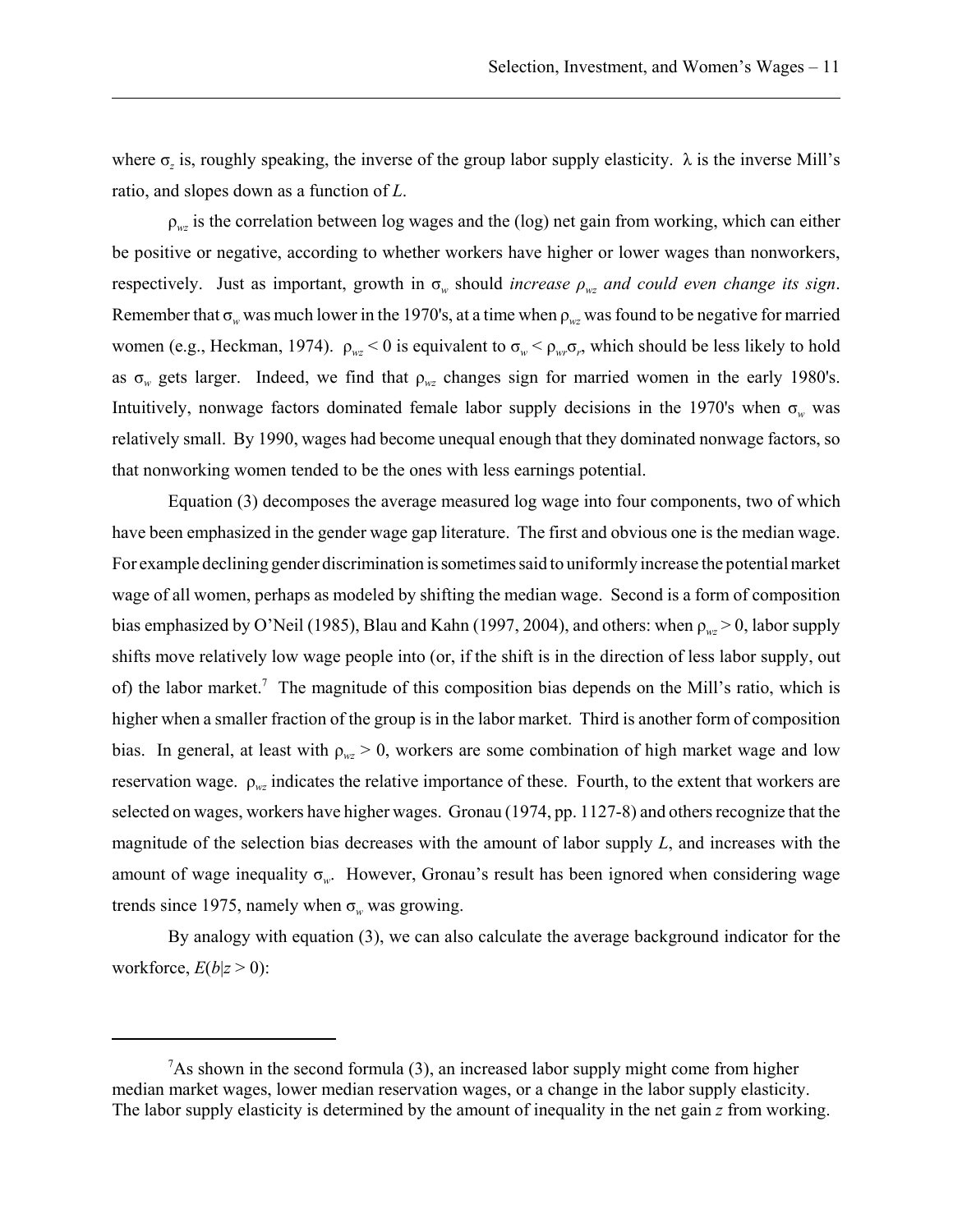$$
E(b|z>0) = \hat{b}(X) + \lambda(L)\rho_{bz}\sigma_b
$$
  

$$
\rho_{bz} = \frac{\rho_{bw}\sigma_w - \rho_{b} \sigma_r}{\sigma_z}
$$
 (4)

We are not necessarily interested in the variable *b per se* and its relations with labor supply. Even if we were, the conditional and unconditional means of *b* are straightforward calculations, because *b* is observed for all persons, regardless of their work decision. Equation (4) is important because its selection bias has three relations with that shown in equation (3). First of all, equation (3)'s selection bias can also interpreted as an investment selection bias. In contrast, the equation (4)'s selection bias would not be confused with an investment bias, at least with an appropriate background measure. For example, if we found that the female workforce had a higher average IQ than did the female population, we would interpret this as a selection bias, rather than women investing in their IQ in anticipation of strong labor force attachment.

Second, both (3) and (4) have the same inverse Mills ratio in their selection bias term. Hence, the form of composition bias for the wage equation (3) emphasized by O'Neil (1985) and Blau and Kahn (1997, 2004) should also be evident in the background equation (4). Third, the sign of the background selection bias is the sign of  $\rho_{bx}$ , which can be estimated by comparing the average background indicator for the workforce with the average background indicator for the population as a whole. If  $\rho_{br}$  were positive – we expect women with "good" backgrounds to be more productive outside the market –  $\rho_{bc}$ can be negative and become positive as wage inequality grows. In fact, we can bound the wage selection bias by converting the observed background bias from "background units" to "wage units." One such conversion is to multiply the background selection bias by the background coefficient from the regression of log wage on characteristics  $X$  and the background indicator.<sup>8</sup> This is the related to the conversions made in the wage gap literature, and the resulting estimate tends to be small (see below for empirical examples). If the Roy model were right, this conversion is likely to be too small because selection into the labor force is on wages, and may only be incidentally correlated with background because background and wages happen to be (imperfectly) correlated. In the extreme case where background and wages were uncorrelated, this procedure would yield an estimate of zero wage selection bias even when wage selection bias were in fact quite large.

<sup>&</sup>lt;sup>8</sup>If we thought the relation between background and potential market wage were the same for men and women, this regression could be estimated for men with less concern for selection bias.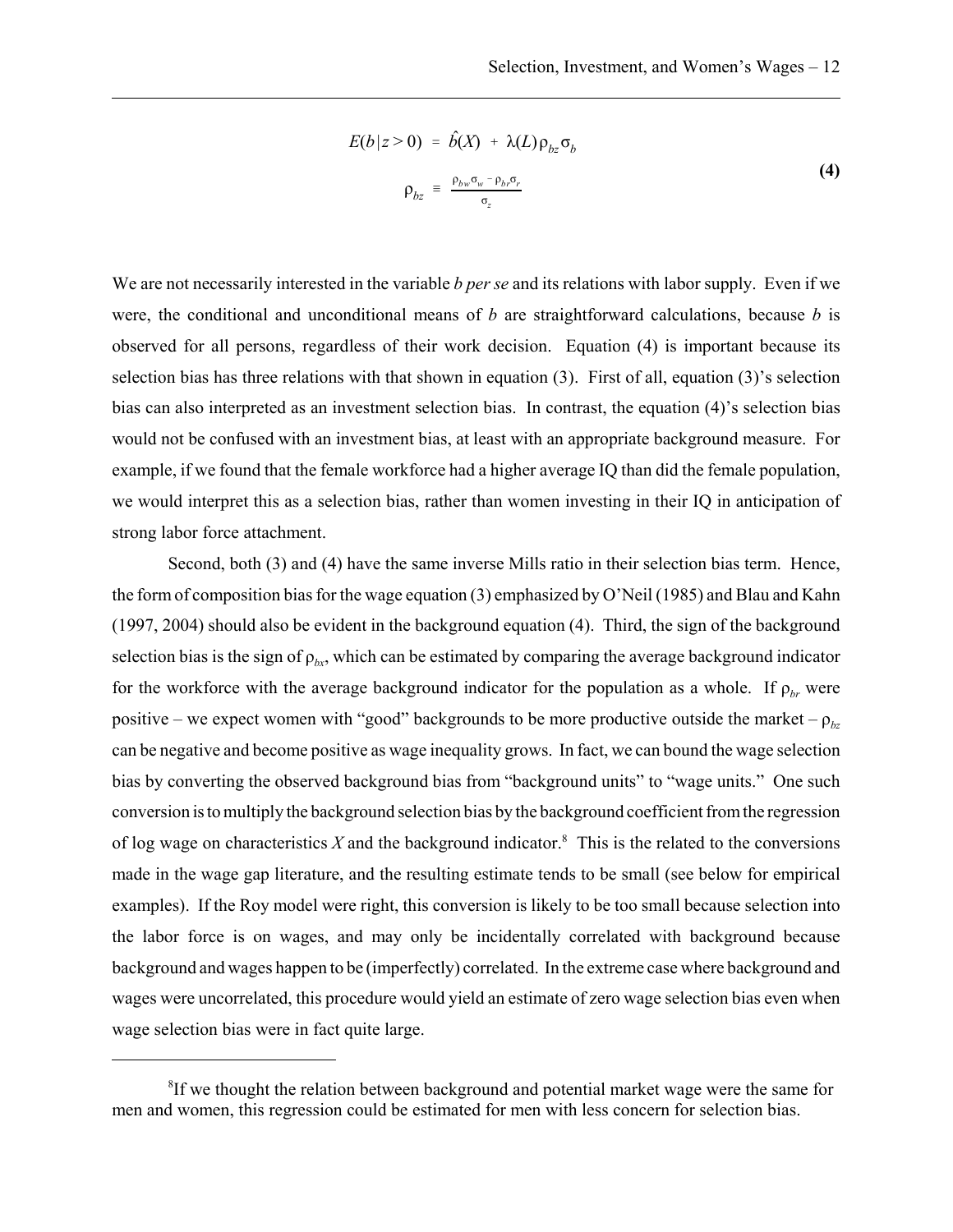Another conversion *divides* background selection bias by background's *reverse* regression coefficient, namely, the coefficient from a regression of the background indicator on log wage and the characteristics *X*. It is easy to show that this wage selection bias estimate is greater than the estimate cited above, for the same reason that the inverse of a reverse regression coefficient is larger than the forward regression coefficient. Nevertheless, the ratio of background selection bias to the reverse regression coefficient *underestimates* the wage selection bias as long as the partial correlation between background and reservation wage (holding constant potential market wage) were positive. Our Appendix II proves these results, but the intuition is clear. Using the reverse regression coefficient corrects for the fact that selection is on wages, and only incidentally on background. However, it does not correct for the possibility that somebody with high background and wages also has high reservation wage, and hence the magnitude of the covariance between *b* and *w* overstates the magnitude of the covariance between *b* and  $z (= w-r)$ .<sup>9</sup> With some qualitative restrictions on the joint distribution of *w*, *r*, and *b*, which follow pretty easily from standard theories of labor supply, we can bound the amount of wage selection bias, although not estimate its precise magnitude.

In summary, the extended Roy model suggests two basic methods for estimating the amount of wage selection bias in a cross-section. The first method is familiar from Heckman (1979), namely to first consider the labor supply part of equation (3), ideally with a good instrumental variable, and second to enter an inverse Mills ratio as one of the regressions in a log wage regression. The ideal instrumental variable is correlated with the reservation wage and has a zero partial correlation with the potential market wage. By having these properties, the ideal instrumental variable would permit the isolation of groups of women who differ in terms of their labor supply *L* but are otherwise similar; comparing these groups on measured wages can then be interpreted as a selection effect. We pursue the first approach in Section III, with some attention to the instrumental variables, but with most of our attention on estimating selection bias in repeated cross-sections. The second method is to compare the female workforce to the female population in terms of a background indicator. A background indicator that is good for this purpose is likely a poor instrumental variable. The ideal background indicator is positively correlated with the market wage and uncorrelated (or at least positively correlated) with the reservation wage. Hence our empirical work uses variables like IQ, education, and parental education as background indicators for female labor supply models. Section IV shows how estimates based the two methods turn

<sup>&</sup>lt;sup>9</sup>It follows that, if the partial correlation between  $b$  and  $r$  were negative, the magnitude of the covariance between *b* and *w* understates the magnitude of the covariance between *b* and *z*, and the proposed conversion overstates the amount of wage selection bias.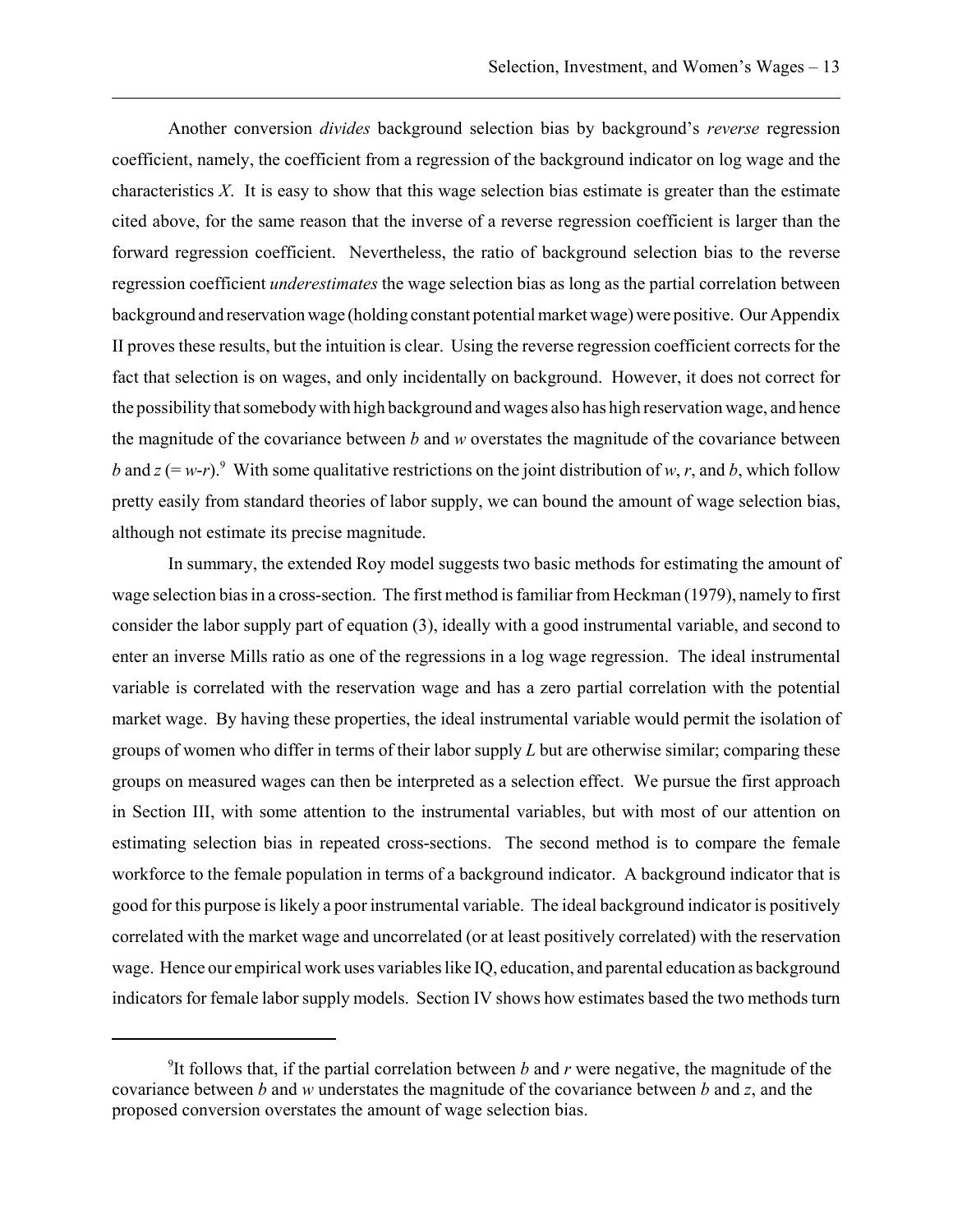out to have similar repeated cross-section implications for female wages and labor supply.

Our data come from a series of 39 consecutive March Current Population Surveys and their Demographic Supplements (hereafter: March CPS) for survey years 1964 to 2002. The population sample (universe) consists of civilian non-institutionalized population of the US living in housing units and members of the Armed Forces living in civilian housing units on a military base or in housing units not on a military base. Each record contains information about an individual, the household in which the individual resides, and the family and the spouse of the individual. In addition to the standard monthly labor force data, these files contain supplemental data on work experience. This collection provides information on employment and wages in the preceding calendar year while demographic data refer to the time of the survey. Thus, the annual work experience data – from the CPS demographic supplement – cover the period of 1963 to 2001. We construct two data sets. The first file includes all individuals aged 24 to 54 (hereafter: individual file). The second file includes only husbands and wives. We restrict the second file to include only couples in which we observe both partners (1,248,117 couples in 1964 through 2002).

CPS observations are divided by school completion into five sub-groups: (i) high school dropouts – less than twelve grades, (ii) high school graduates (including those graduated by taking the GED exam), (iii) some college completed, (iv) college graduates with 16 (and 17) years of schooling (BA) and (v) college graduates with advanced/professional degree (MBA, Ph.D.) or, prior to 1993, persons with 18 or more years of completed schooling. We measure wages according to total annual earnings deflated by the US CPI, giving most of our attention to ftfy samples (namely full-time workers who report working at least 50 weeks of the previous year).

# **III. Control Function Estimates of Unobserved Female "Selection" in the U.S. Data since 1975** *III.A Heckit Estimates for Repeated Cross-Sections*

If we modify equation (3) by allowing median reservation and market wages to be log-linear functions of demographic characteristics *X*, it becomes the Heckman (1979) selection model. Remember that the Heckman selection model can be interpreted as a least squares regression of log wages on *X* plus the inverse Mills ratio λ predicted for the worker based on her demographics; conversely that least squares regressions of log wages on *X* suffer from the bias resulting from the omission of the inverse Mill's ratio λ. Hence, if the relation between demographics and median wages were constant (our estimates below suggest that it is), then an increase over time in the  $\lambda \sigma_w \rho_w$  term causes the constant term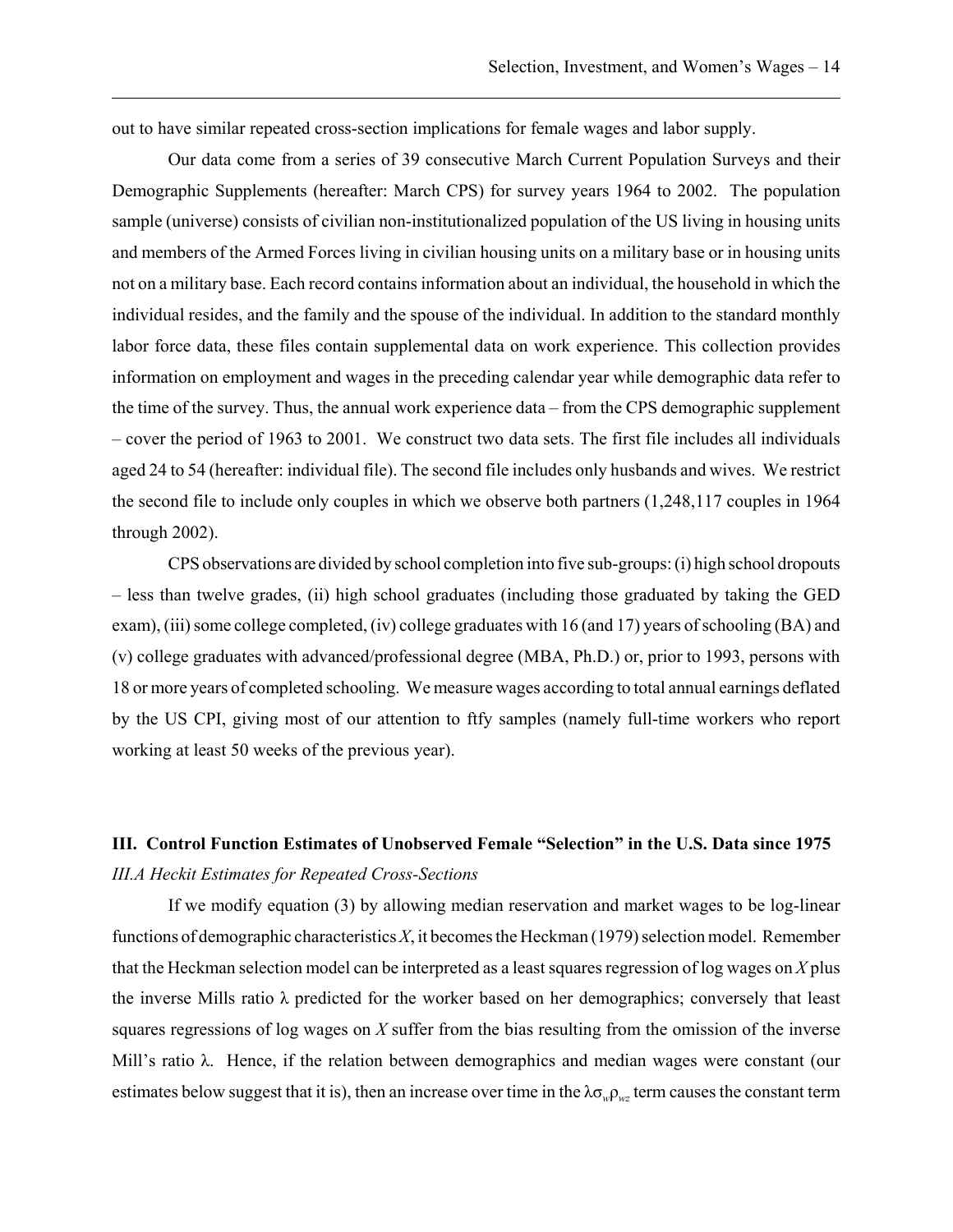in the Heckman selection model to increase less (or decrease) more than the constant term in the least squares model. The change over time in  $\lambda \sigma_w \rho_{wz}$  is qualitatively ambiguous because  $\lambda$  falls and  $\sigma_w$  rises, but the Heckman selection model permits numerical estimates of λσ*w*ρ*wz*. We display some estimates in Table 1. The left part of the Table uses married women from the 1970's, and the right part uses married women from the late 1990's. On each side, a least squares and Heckman selection estimates are shown; of course the Heckman specifications have (or can be interpreted as having – see Heckman 1979)  $\lambda$  as an additional regressor.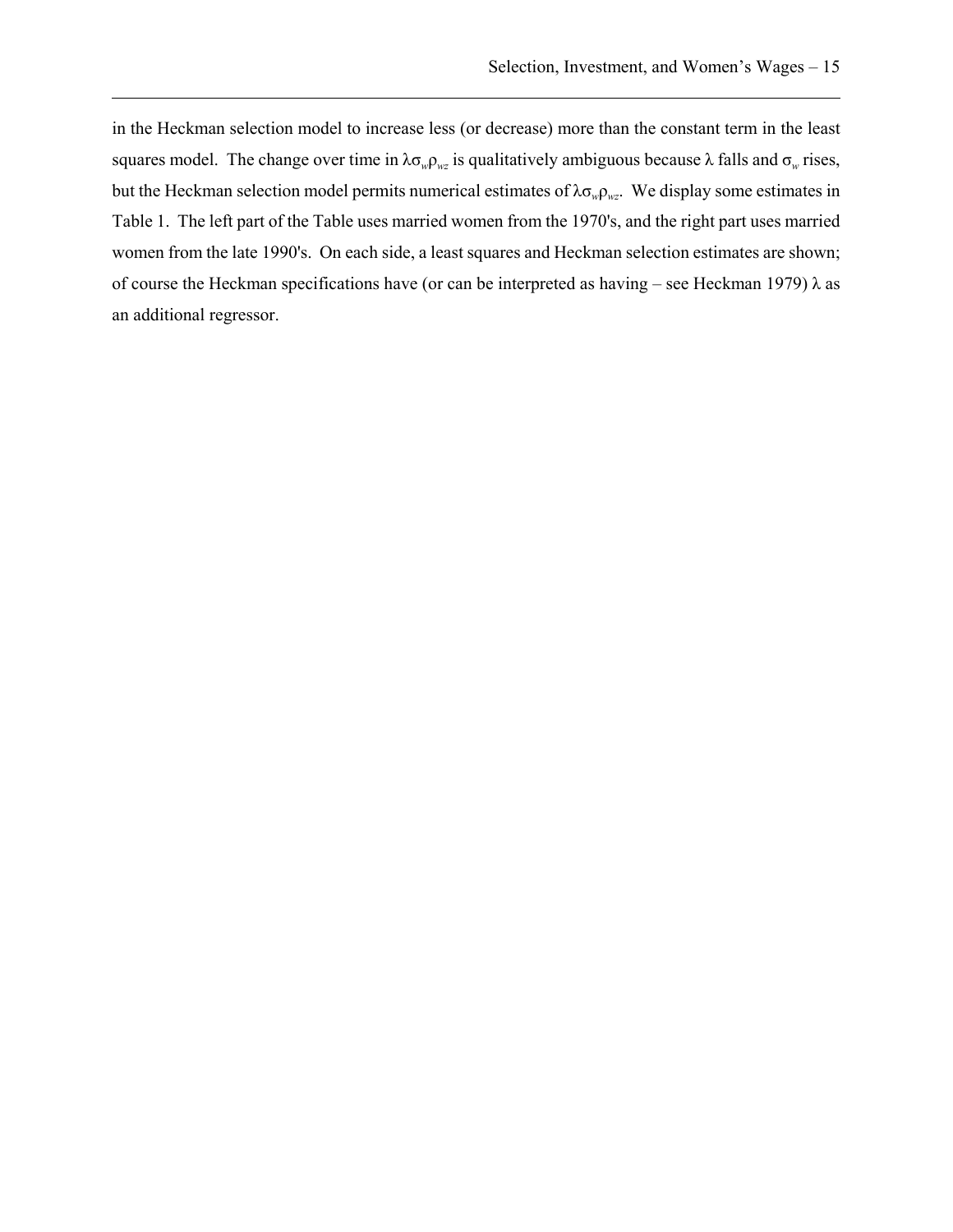|                            | 1975-79             |                     | 1995-99             |                     | selection   |
|----------------------------|---------------------|---------------------|---------------------|---------------------|-------------|
| independent variable       | <b>OLS</b>          | Heckit              | <b>OLS</b>          | Heckit              | bias growth |
| (experience-15)            | 0.003<br>(0.001)    | 0.003<br>(0.001)    | 0.010<br>(0.001)    | 0.010<br>(0.001)    |             |
| (experience- $15)^{2}/100$ | $-0.004$<br>(0.005) | $-0.007$<br>(0.005) | $-0.046$<br>(0.005) | $-0.043$<br>(0.005) |             |
| high school dropout        | 9.799<br>(0.013)    | 9.914<br>(0.034)    | 9.723<br>(0.019)    | 9.525<br>(0.032)    | 0.313       |
| high school graduate       | 10.012<br>(0.007)   | 10.108<br>(0.027)   | 9.999<br>(0.007)    | 9.850<br>(0.021)    | 0.245       |
| some college               | 10.099<br>(0.011)   | 10.193<br>(0.028)   | 10.194<br>(0.007)   | 10.050<br>(0.020)   | 0.238       |
| college graduate           | 10.303<br>(0.014)   | 10.386<br>(0.026)   | 10.548<br>(0.008)   | 10.412<br>(0.020)   | 0.219       |
| advanced degree            | 10.519<br>(0.021)   | 10.585<br>(0.028)   | 10.827<br>(0.011)   | 10.709<br>(0.019)   | 0.184       |
| teacher                    | 0.032<br>(0.017)    | 0.033<br>(0.017)    | $-0.235$<br>(0.013) | $-0.233$<br>(0.013) | $-0.001$    |
| observations               | 20,971              | 20,971              | 28,931              | 28,931              |             |
| $\sigma_{w} \rho_{wz}$     | $\boldsymbol{0}$    | $-0.075$<br>(0.020) | $\boldsymbol{0}$    | 0.161<br>(0.021)    |             |
| adj- $R^2$                 | .08                 | .08                 | .18                 | .18                 |             |

Table 1: Women's wages over time, with and without selection corrections

Notes: (1) dependent variable is log weekly wage. sample is wives aged 25-54 from white households

 $\overline{(2)}$  there is no constant term, but the schooling dummies sum to a constant

(3) selection bias growth is the growth over time of the OLS minus Heckit coefficient on the schooling dummy

(4) standard errors in parentheses

(5) experience measured as age - years of schooling - 6

(5) Heckit model estimated in two stages, with the first stage including wife's education and experience, husband's

education and experience, and the number of children aged 0-6 in the family

The regressions shown in the Table have no constant term *per se*, although the schooling dummies sum to one. Hence the education coefficients estimate the mean (with the normal distribution, also the median) log wage for a nonteacher with 15 years of experience (experience measured as age minus schooling minus six). According to the least squares estimates, "some college" women's median log wages increased by 0.095 log points. Since men's wages were higher and declining over this period,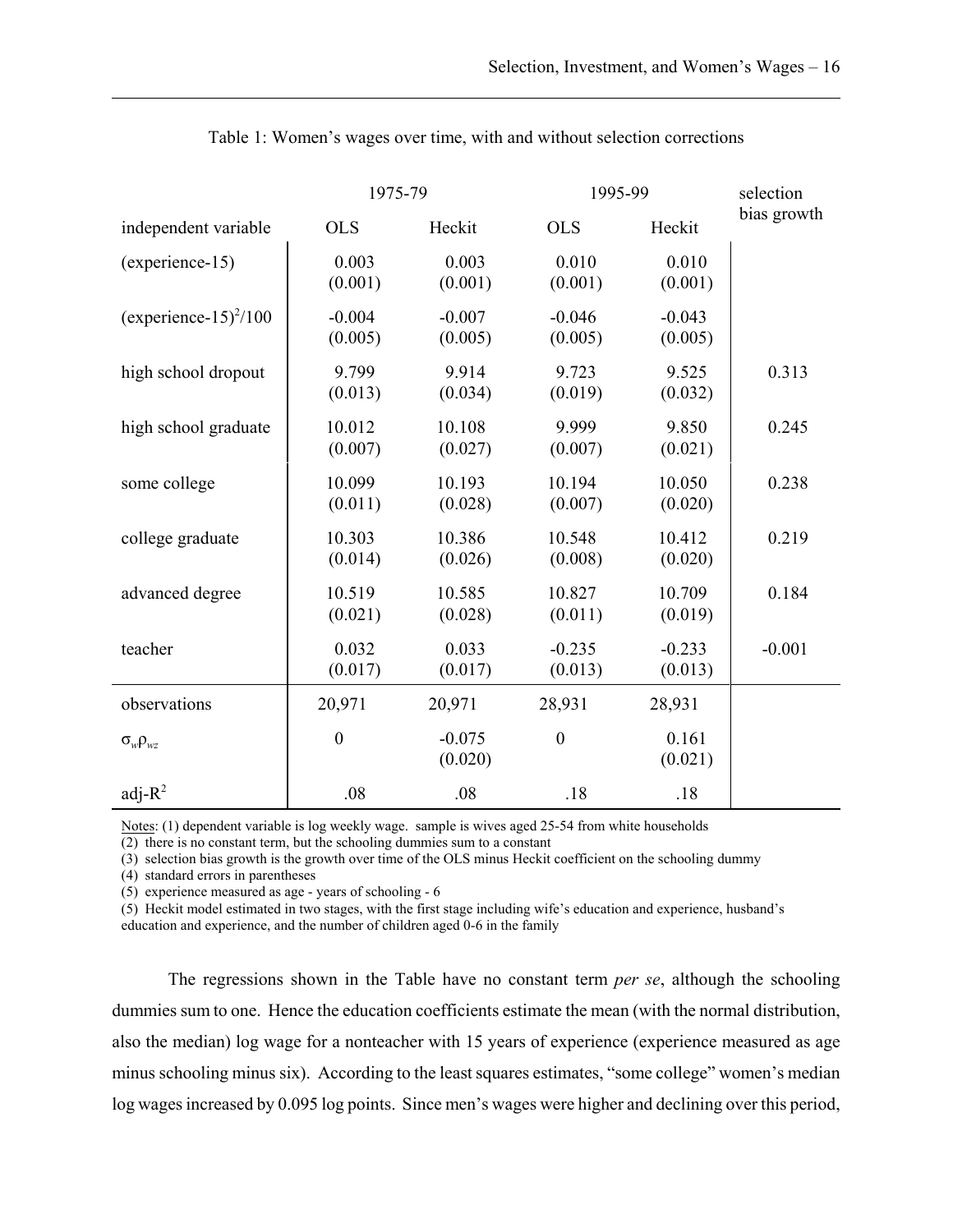this might be interpreted as a closing of the gender gap. However, the Heckman selection estimates say that mean log wages actually fell 0.143 log points; there was little or no gender gap closure. The reason for the different Heckman estimates is that the inverse Mill's ratio coefficient was negative during the 1970's and positive during the 1990's. In words, the bias from not measuring the earning power of nonworking women has changed over time (for "some college," by 0.238 log points), in large part because wage inequality has grown within gender.

Figure 3 displays time series for wives' log wage "selection" bias.<sup>10</sup> More specifically, Figure 3 is a graphical version of Table 1, with nine time periods rather than two: in each time period the Heckit constant term (for women with some college) is subtracted from the corresponding OLS constant term. During the 1970's, the selection bias was negative (i.e., the selection correction was positive); women out of the labor force had more earnings potential than women in the labor force. Beginning in the early 1980's, the selection bias became positive. Overall, women's wage growth is 20-30% less when corrected for selection. Figure 3 suggests that all of the gender gap closure shown in Figure 1 is due to changing selection bias!

 $10$ As discussed above, our references to "selection bias" may, for the moment, also refer to "investment bias" or some combination.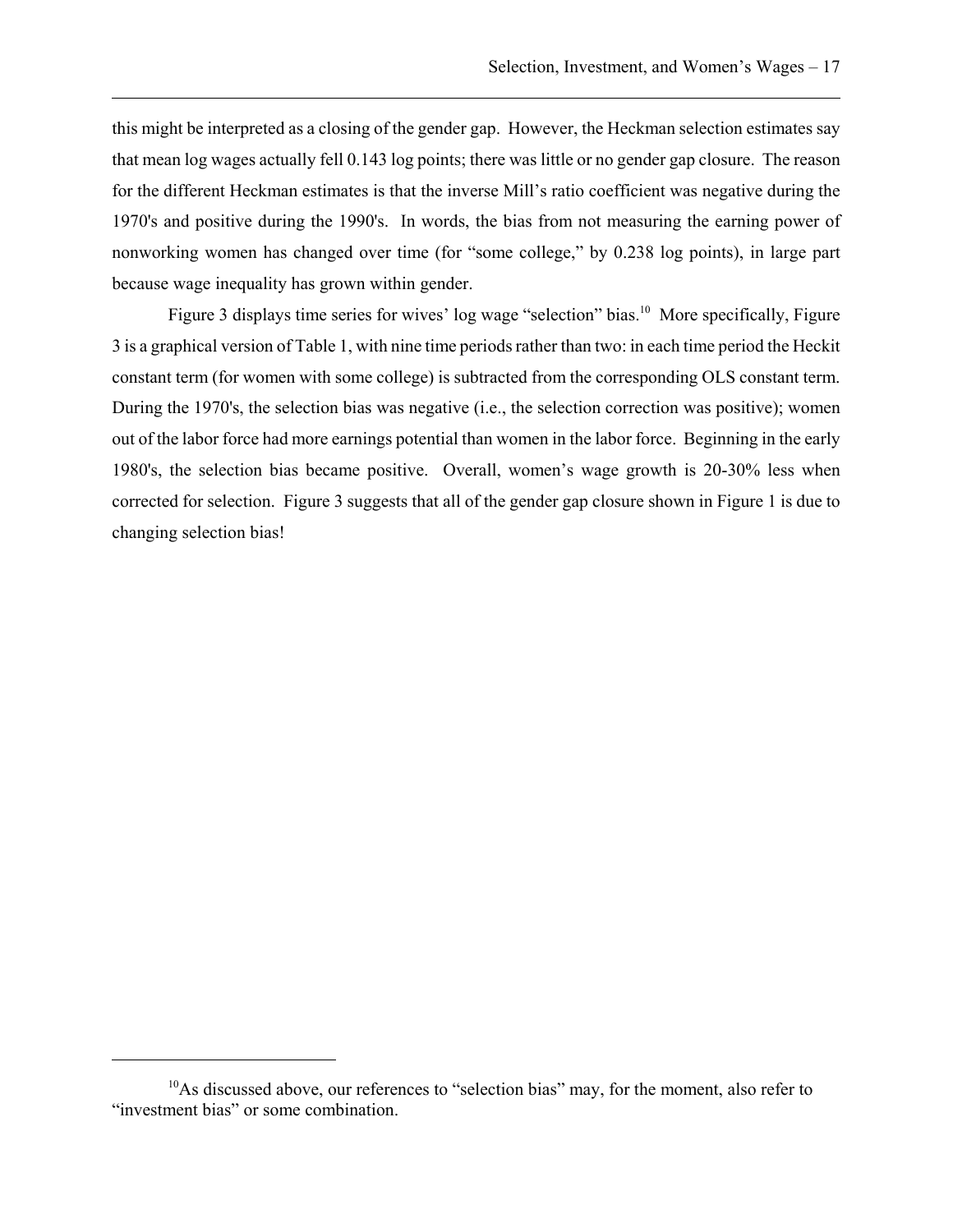

**Figure 3** Wives' log wage selection bias over time

Selection bias and its growth is presumably much less important for married men, and essentially nil for married men with college degrees, because of their stronger attachment to the labor force. Nevertheless, growing inequality probably pulled some low potential wage men out of employment (Murphy and Topel, 1997, Welch, 1997, and Autor and Duggan, 2003, explain how) and a complete calculation of the gender gap in potential wages would include selection bias corrections for the husbands. Calculating the male corrections is beyond the scope of this paper because control function methods are less advantageous for male samples than for female samples, but Mulligan and Rubinstein (2004) report that the male corrections are small enough that the gender potential wage gap is well approximated, especially for college and high school graduates, by subtracting Figure 3's series from the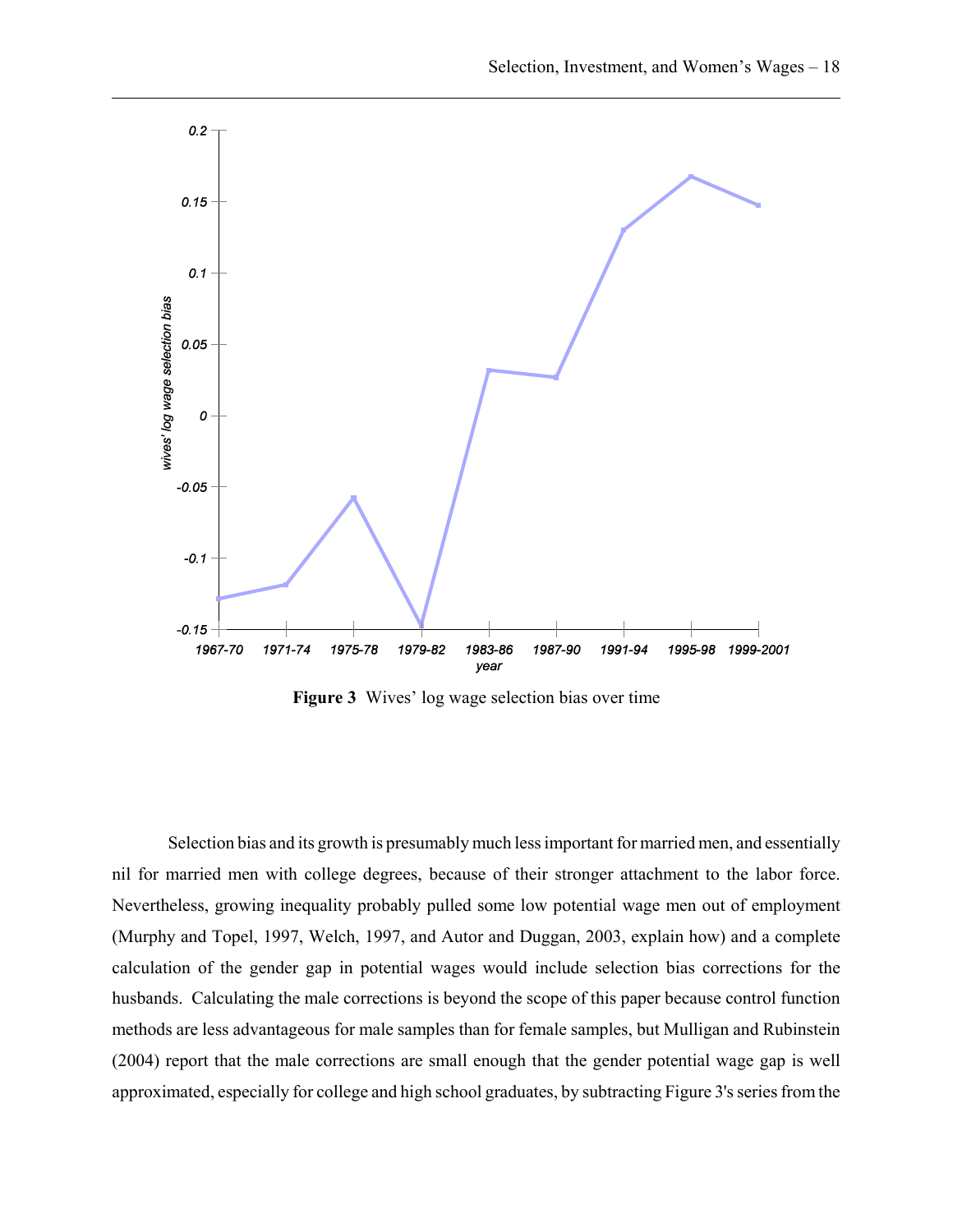college and high school series in Figure 2.

Although using different methods and concerned with wage gaps by race rather than gender, Neal (2004) has a result analogous in some ways to our Figure 3. More precisely, while we show that the selection bias for women is greater (and of the opposite sign) in recent decades than in the 1970's, Neal shows that the (1990) selection bias is greater (and perhaps of the opposite sign) for black women than for white women. Neal finds a (gender-) differential selection bias of 0.1, while we find a (time-) differential selection bias of as much as 0.3 (see Figure 3). Mulligan and Rubinstein (2004) also explain how different empirical methods are needed for estimating selection bias in the present context, namely when growing inequality is closing the gender gap over time.

## *III.B Sources of Variation: Wage Growth and Labor Supply Across Various Groups*

The Heckit estimates of wage selection bias grow over time because groups of women with initially high levels of labor supply had less wage growth over time. In order to critically evaluate those estimates, it helps look directly at wage growth and labor supply across groups. Figure 4's horizontal axis measures group labor supply 1974-8. The vertical axis measures group wage growth relative to men with the same schooling. For example, the two data points nearest the bottom of the graph have vertical position measured as the wage growth of the married and single, respectively, advanced degree ftfy workforce, both measured relative to the wage growth of men (regardless of marital status) with advanced degrees. Their horizontal position by the fraction of the women-years in the schooling-marital subsample with ftfy work. For example, 25% of high school wives worked ftfy in a typical year 1974- 78. The Figure shows how the high initial labor supply groups (single women and/or college+ women) have lower wage growth. The relation is steeper within marital status than across marital status, which we expect if growing inequality has a additional wealth effect on wives (through the wages of their husbands).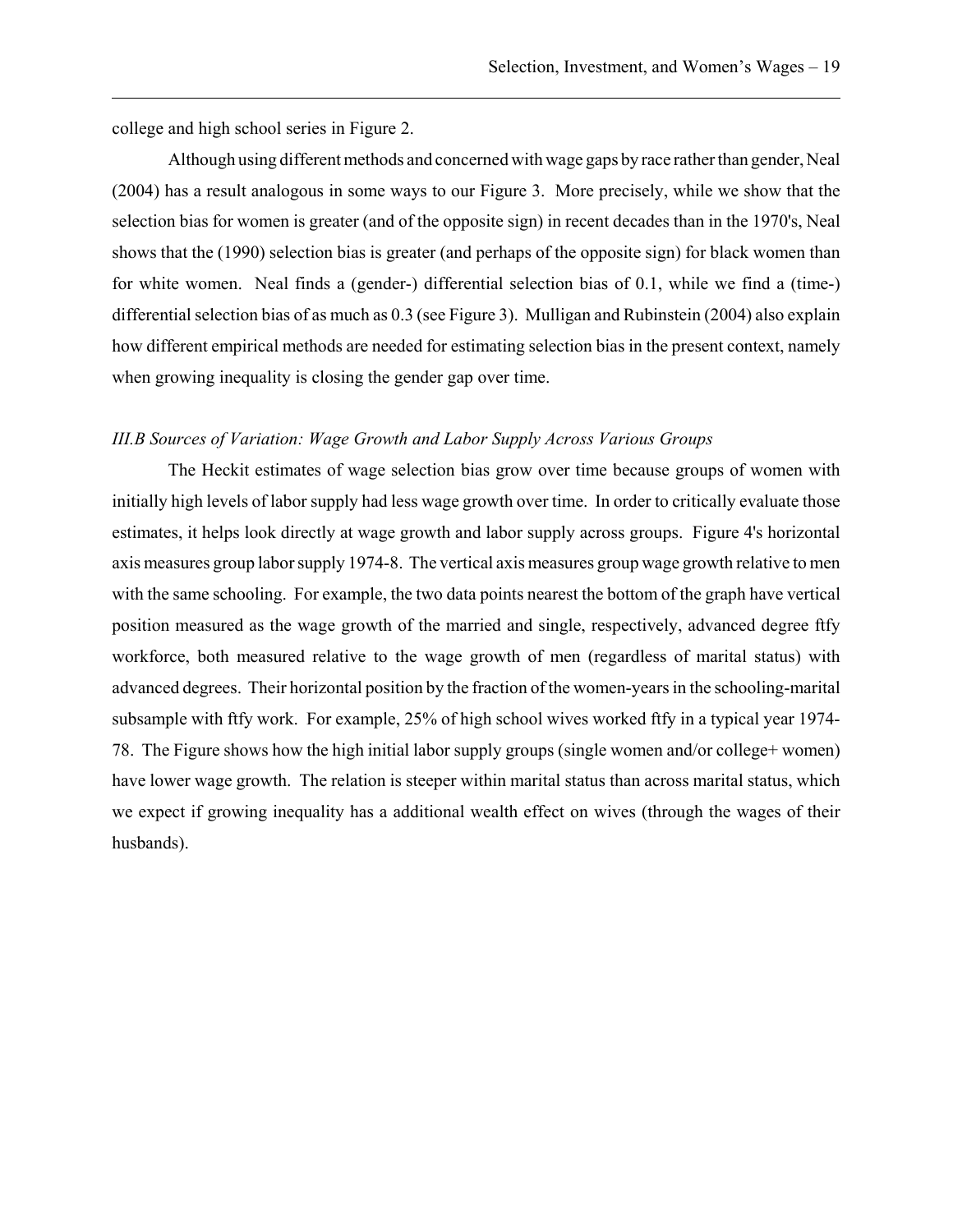

**Figure 4** Measured Wage Growth Declines with Labor Supply (White Women)

According to the selection and investment bias interpretations, the wages of advanced degree women increase less over time because they have always been strongly attached to the labor force. Might this be better explained by a declining relative "quality" (i.e., earnings potential) of the advanced degree group? After all, the fraction prime-aged women with  $18+$  years of schooling tripled 1970-90, while the male fraction only doubled. This logic also implies that wages should have grown less for high school wives, and perhaps also college wives, which is not supported by the data. Elsewhere we have looked at various proxies for earnings potential such as husband's wage, and have found no evidence for this effect. We interpret Figure 4 as saying that if all wives had been as attached to the labor force as single women or advanced degree wives, their wages would not have grown relative to men's.

Figure 5 is an even closer analogue to the Heckit estimates, because the groups are defined according to the number of young children – one of the instrumental variables used in our Heckit models.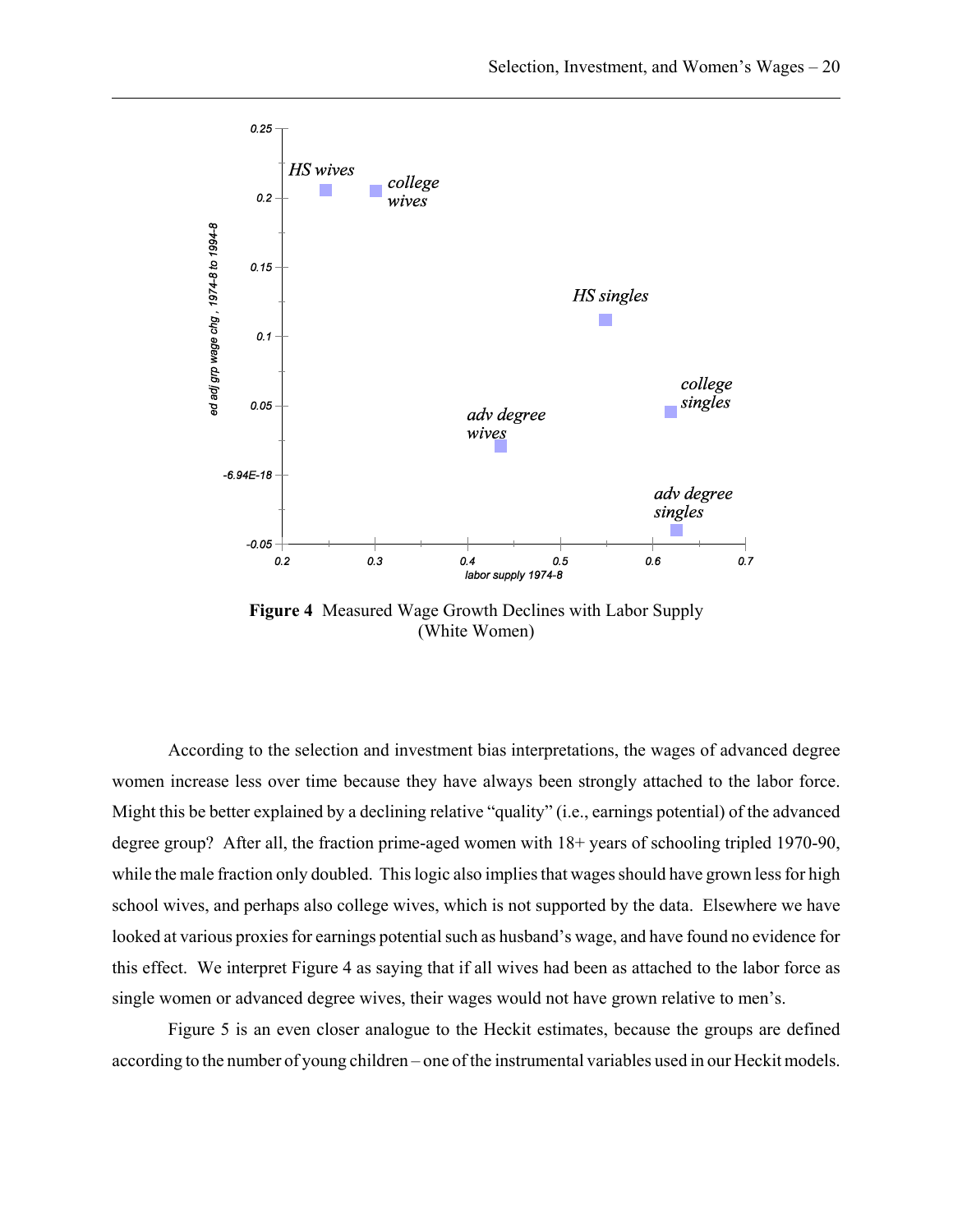It examines the partial relation<sup>11</sup> between wages and number of children, using two CPS samples. The horizontal axis measures the number of children 0-6, which we have ordered right-to-left so that, by analogy with Figure 4, the level of labor supply increases from left-to-right. The first sample uses married white women for the years 1975-9, and its sample averages are displayed as a dashed line. It slopes up, which is no surprise given that women with more children are less attached to the labor force. The solid line shows how the correlation between number of children and measured log wages became positive on the 1990's. In order measure wage growth rates, take the vertical distance between the solid and dashed lines in Figure 5. As in Figure 4, we see a negative relation between measured group wage growth and the level of labor supply.

<sup>&</sup>lt;sup>11</sup>The residuals from a regression of log wage on experience, experience squared, and education dummies are normalized to be zero for women with zero children aged 0-6. The average residual conditional on number of children is shown in the Figure.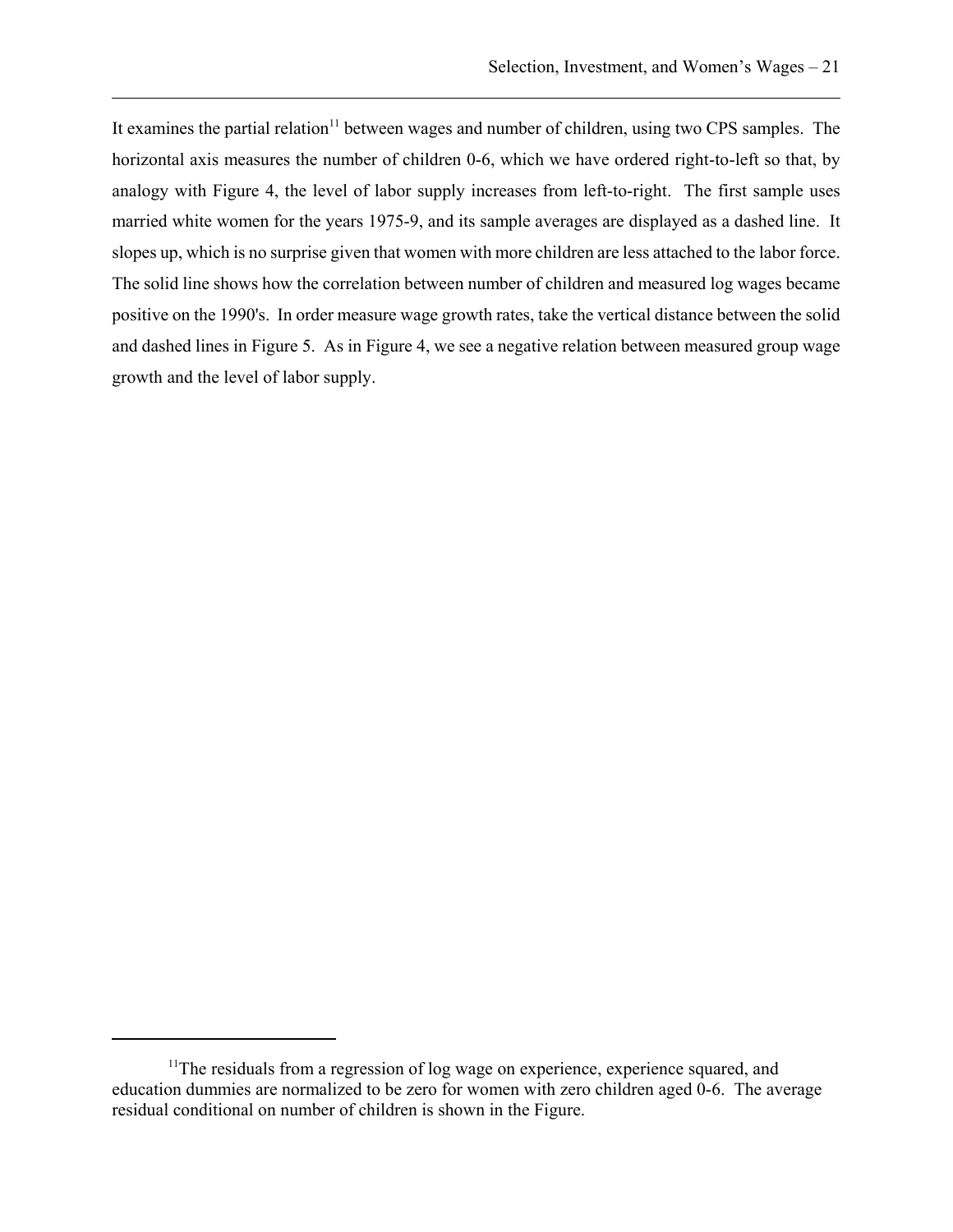

**Figure 5** Children and Wives' Measured Wages

## *III.C (In)Sensitivity of the Estimates to Alternative Specifications and Functional Forms*

It is well known that the slope coefficients in women's wage and labor supply equations are sensitive to alternative specifications (e.g., Mroz, 1987). But what about the growth over time in the selection bias terms? We show elsewhere (Mulligan and Rubinstein, 2004, Table 2) how selection bias growth is positive and economically significant regardless of what combination of instruments we use. Moffitt (1999) and Newey (1999) raise the question of whether results are sensitive to the normal distribution assumption – a question which arises again when thinking about the possibility of investment bias (see the introduction and Appendix I of this paper), in which case the wage equation specification error depends on the shape of the human investment technology as well as the underlying distribution of unobservables. Mulligan and Rubinstein (2004, Table 3) find statistically and economically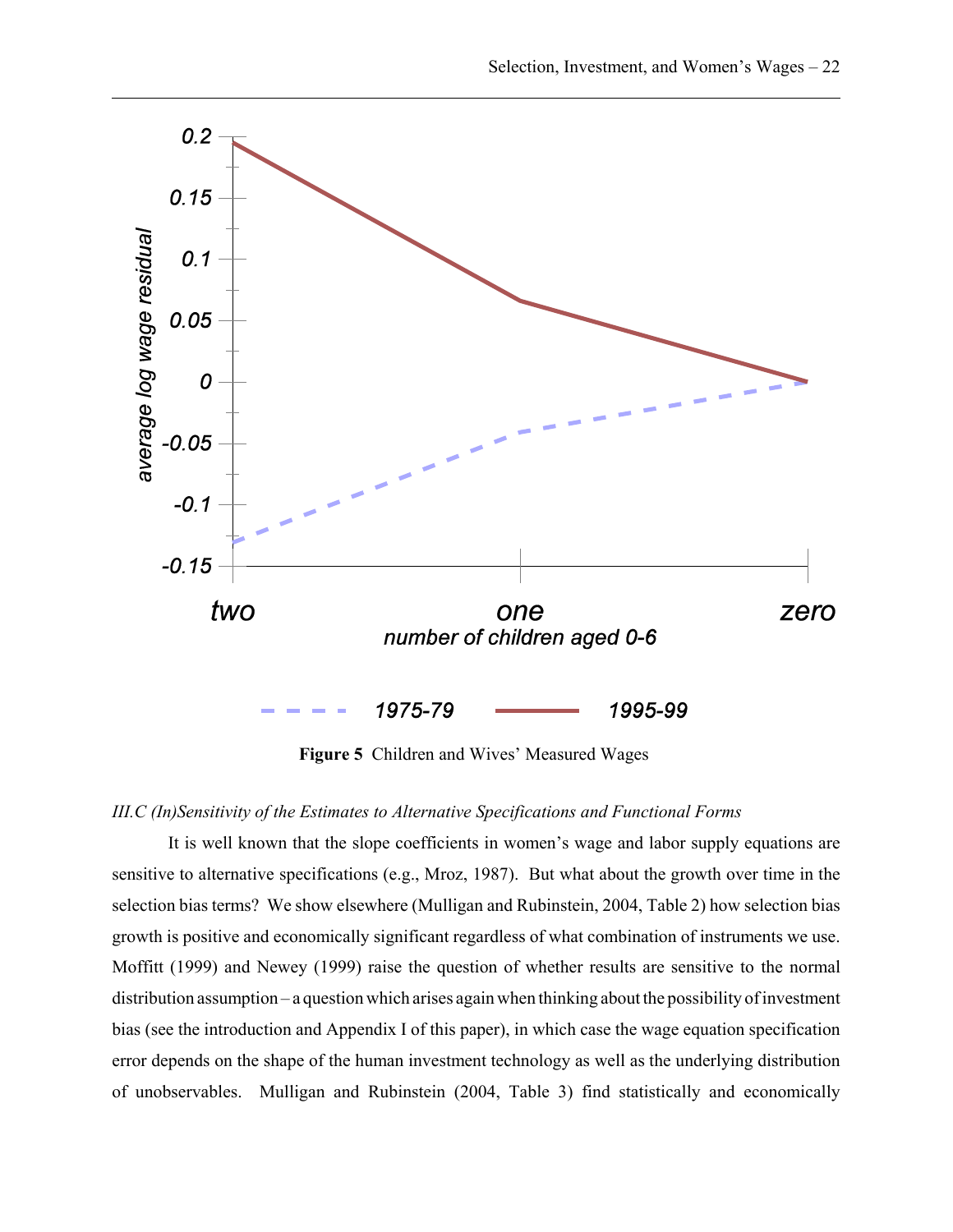significant selection/investment bias growth when the inverse Mills ratio is replaced by other control functions (i.e., monotone functions of *L* that disappear at  $L = 1$ ).

The use of children as an instrumental variable in the female labor supply equation dates back to the early work applying the Roy model to the female labor market (e.g., Heckman, 1974). It may not be the ideal instrumental variable because high earnings potential may discourage a woman from having children, but how does this possibility affect our findings of selection bias growth over time? In order to derive an answer, we consider the Heckit wage equation, which includes the inverse Mills ratio as a regressor, and note that the error term may be negatively correlated with children (i.e., children are endogenous). The inverse Mills ratio is positively correlated with children, because wives with children work less. Hence the estimated regression coefficient on the inverse Mills ratio suffers from a downward omitted variable bias, and may even give the false impression of negative selectivity bias. Presumably the downward omitted variable bias would exist in both the 1970's and 1990's cross-sections, so would it affect our selection bias *growth* estimates? In what direction? Arguably, the endogeneity bias is worse in the 1990's, because the magnitude coefficient on kids (or determinants of kids) in the wage equation increased over time with inequality, like the magnitude of so many other coefficients in the wage equation. If so, the endogeneity of children causes us to underestimate the amount of selection bias growth.

Because measured wages for prime-aged men are less subject to selection bias than are measured wages for women, male wage regressions offer a test of the hypothesis that selection-corrected children coefficients have increased their magnitude over time. For example, the coefficient on number of children aged 0-18 in a married male wage regression is  $0.005$  (s.e.  $= 0.0015$ ) for the (pooled) 1975-80 cross-sections, and 0.016 for the (pooled) 1995-2000 cross-sections.12 The magnitude of the coefficient on kids in the male wage regression increases over time, as does overall wage inequality. Hence, if we had selection-corrected female wage regressions, we would expect the magnitude of the children coefficient to also increase over time, which, as argued above, means that the magnitude of the endogeneity bias induced by excluding children from the Heckit wage equation also increases its magnitude over time.

<sup>&</sup>lt;sup>12</sup>Also included in the regression are schooling and experience variables for the husband. Results are similar if schooling and experience for the wife are included too.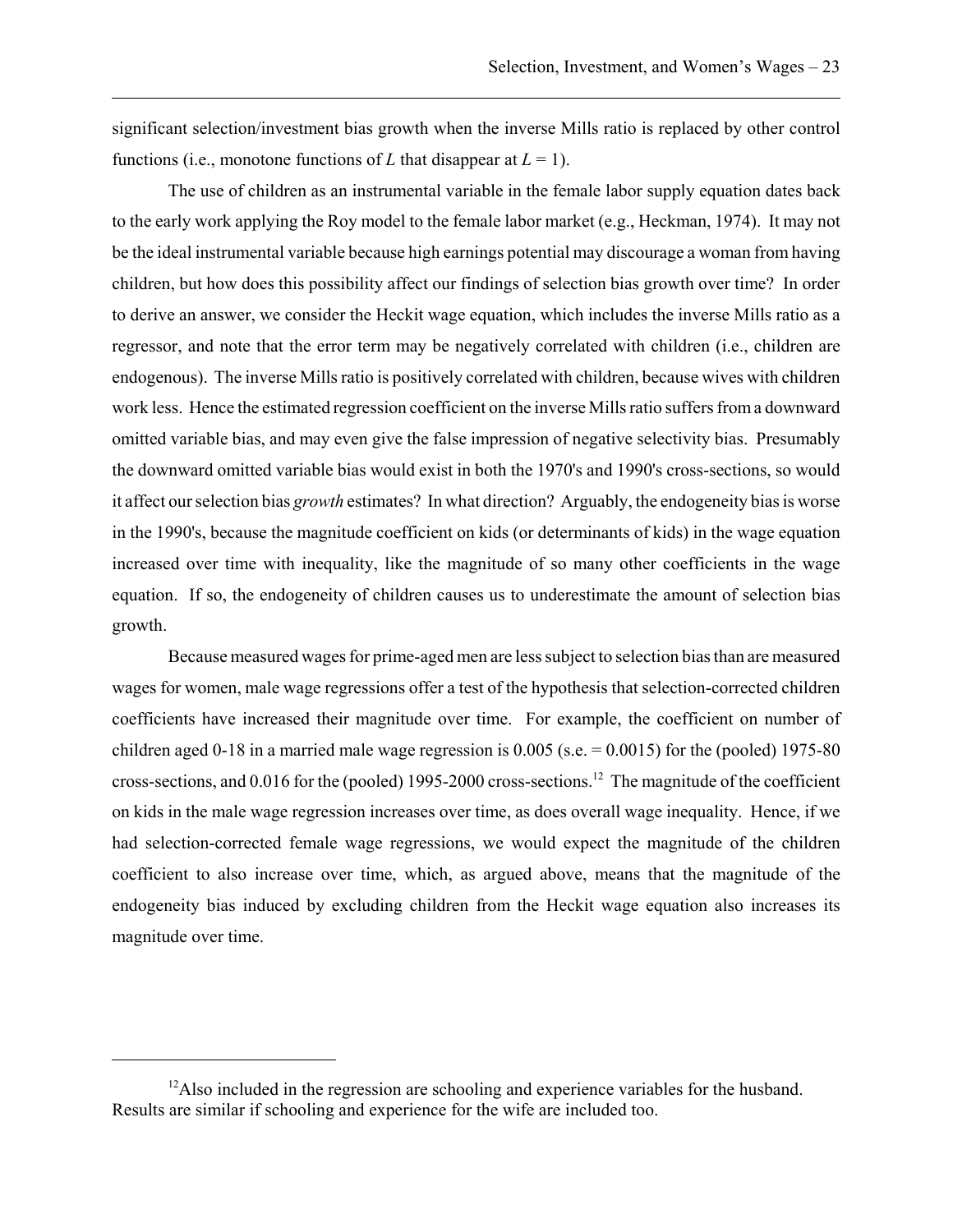## *III.D Estimates Based on Women who Leave and Join the Labor Force*

If we are right to claim that labor demand did not shift in favor of women, then the measured relative wages of women should increase over time merely because the women who enter the workforce tend to have higher lifetime wages than the women who leave it. Table 2 uses panel data from the Panel Study of Income Dynamics to examine this point. Each column is a log wage regression, for which the dependent variable is measured only for person-years in which there was ftfy employment. The regressors are gender, year dummies, gender interacted with 2-year dummies, schooling, and (when indicated) an experience dummy. Reported in the Table's first row is the 1992-75 difference in the coefficients on female-year dummy interactions. The first column is calculated from our repeated CPS cross-sections, so the estimate of 0.075 is analogous to the 0.100 increase in height of the dashed line in Figure 1 during the years 1975-92 (except for the fact that the regression controls for personal characteristics, while the Figure only displays cross-section means). The second column is the same specification estimated with PSID data, treating it as repeated cross-sections. The third and foruth column add a work experience dummy and person-fixed effects, respectively, to the previous specification. We see that female wage growth over the years 1975-92 is economically and statistically insignificant once we control for work experience and person fixed effects.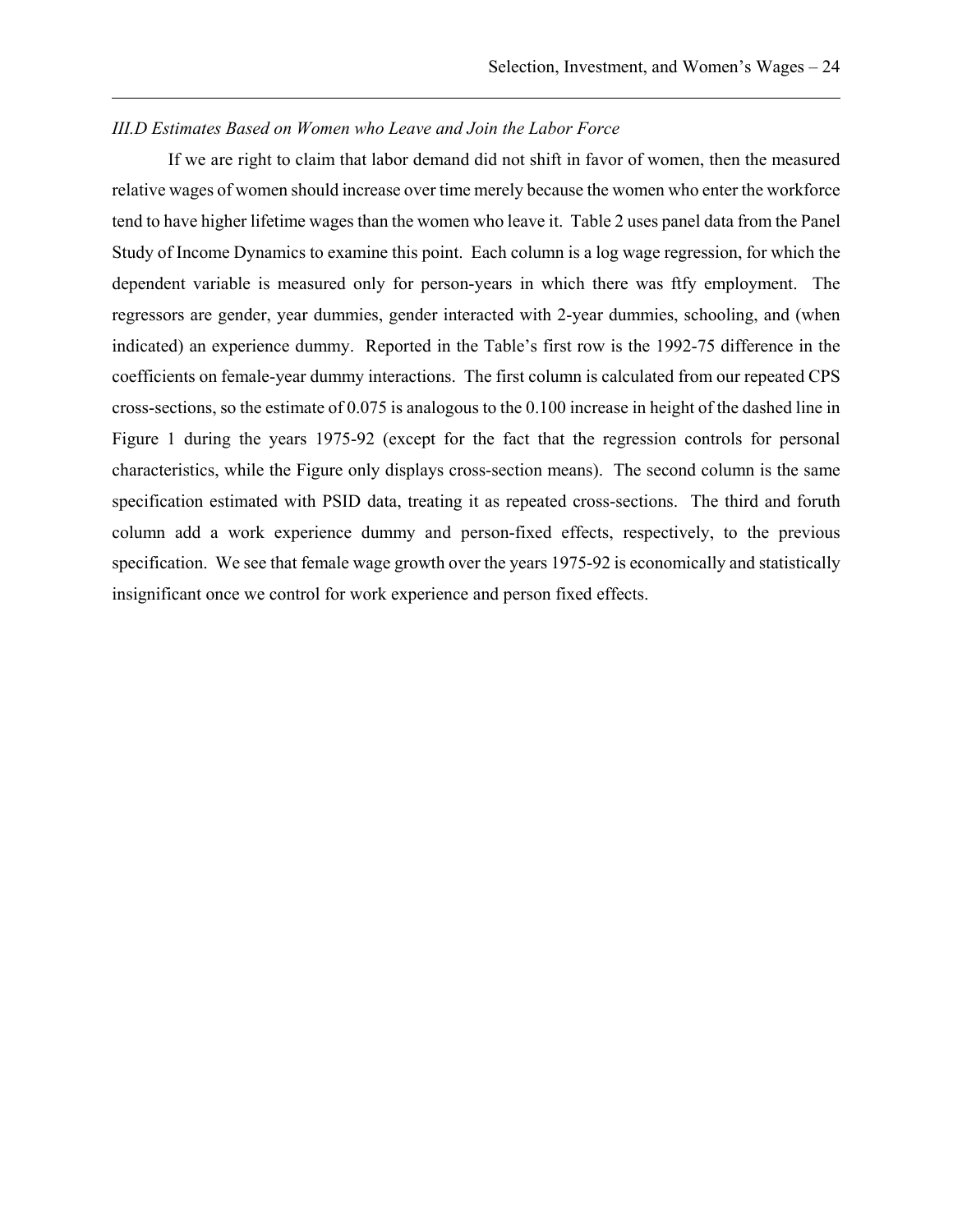|                                                                    | dependent variable: log real hourly wage |                  |                  |                  |
|--------------------------------------------------------------------|------------------------------------------|------------------|------------------|------------------|
|                                                                    | (1)                                      | (2)              | (3)              | (4)              |
| coefficient on 1991-2 dummy*female<br>[benchmark years are 1975-6] | 0.075<br>(0.011)                         | 0.087<br>(0.046) | 0.046<br>(0.045) | 0.000<br>(0.035) |
| work experience variable?                                          | no                                       | no               | yes              | yes              |
| person fixed effects?                                              | no                                       | no               | no               | yes              |
| R-squared                                                          | .03                                      | .12              | .14              | .77              |
| sample                                                             | <b>CPS</b>                               | <b>PSID</b>      |                  |                  |
| observations                                                       | 173,894                                  |                  | 26,437           |                  |
| individuals                                                        | 173,894                                  |                  | 4,995            |                  |

Table 2: Within-person Estimates of Women's Relative Wage Growth, 1975-92

Notes: (1) OLS standard errors in parentheses.

(2) years are 1975-92.

(3) sample is all white married persons aged 25-54, working ftfy, and with real (year 2000 \$) hourly wage at least \$1.

(4) other regressors are gender, 2-year dummies (1975-76, 1977-78, etc.), and (when indicated) a dummy for having worked ftfy two years prior.

Although Table 2 is consistent with the hypothesis that measured female relative wage growth derives mainly from some combination of selection and investment bias growth, it is also (by itself) consistent with the hypothesis that selection and investment bias growth are nil, and that measured female wages grew because the new cohorts of women entering the workforce enjoyed a relative demand shift. For example, discrimination might effect women mainly upon labor force entry, so that declining discrimination appears as a female cohort wage growth rather than wage growth within-person. Another possibility is that growing inequality by itself widened the gender gap within person, because women tend to have wages like men from the left tail from the male wage distribution, and that the reason that we see essentially no wage growth in Table 2's second column is that this effect was counterbalanced by labor demand's shifting in favor of women. Nevertheless, the panel estimates are worth seeing because they could have refuted the selection hypothesis if we had found a lot of female relative wage growth within-person.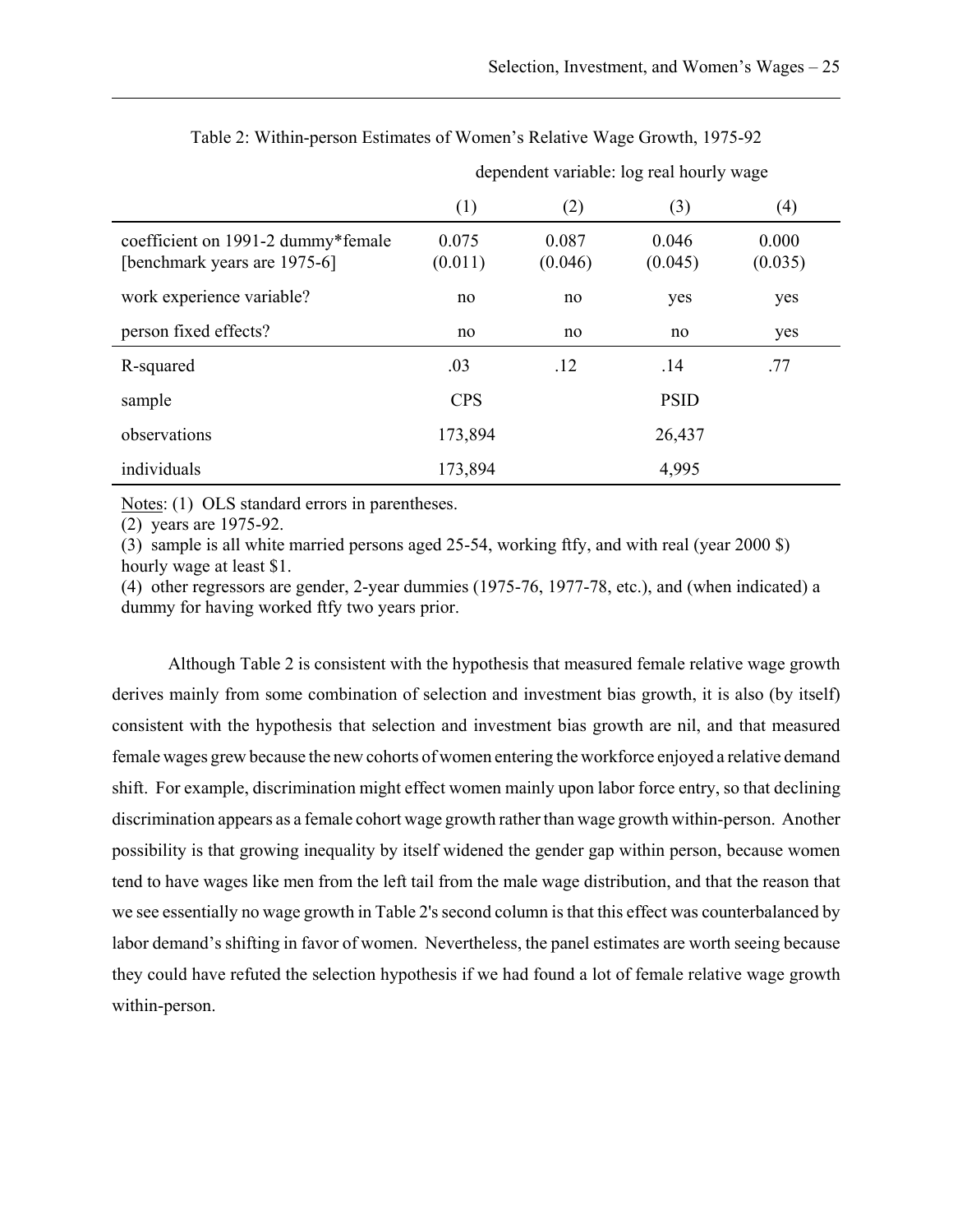# **IV. Changing Selection into the Female Labor Market: Evidence from Measures of Family and Cognitive Background**

Taken literally, the Heckit estimates suggest two important conclusions. First, selection bias has grown in part due to the effect growing inequality would have with fixed labor supply behavior. Second, selection bias was negative in the 1970's, and changed sign over time because labor supply has changed – women with high unobserved earnings potential disproportionately entered the labor market. The first conclusion also an investment interpretation, and for our purposes it is unimportant to distinguish the interpretations. The second conclusion would be more credible if women with high observed proxies for earnings potential had also entered the labor market, and did so in proportions consistent with the Heckit estimates. The purpose of this section is to present some evidence of negative selection on observables in the 1970's, and to show how the direction and magnitude of labor force changes of women grouped by their observables are consistent with the Heckit estimates for the unobservables.

## *IV.A Consistency of the Heckit's Reduced form Labor Supply Function with Background Indicators*

Figure 6 displays the labor supply functions implied by our Heckit estimates for the 1970's (dashed) and 1990's (solid). The horizontal axis measures the percentile of the residual wage distribution and the vertical axis the fraction of women working ftfy.<sup>13</sup> The Heckit estimates imply a downward slope for the 1970's, because the inverse Mill's ratio has a negative coefficient in the wage equation for the 1970's. In the language of the Roy model, high wage women were less likely to work because they have especially high reservation wages.

<sup>&</sup>lt;sup>13</sup>These functions have a vertical position that depends on the values of the observables. For the purposes of making Figure 6, we positioned the functions so that the median labor supply was 0.245 in the 1970's and 0.448 in the 1990's, thereby matching the level of labor supply for entire sample of married women. More specifically, Figure 6 graphs the function  $\Phi\left(\Phi^{-1}(\hat{L}(t)) + \frac{\rho_{wz}(t)\sigma_z(t)}{2} \Phi^{-1}(\theta)\right)$ , where  $\theta$  is the wage percentile and *t* is the time period (1975-79 or  $\frac{\sigma_r(t) \sigma_z(t)}{\sigma_r(t)} \Phi^{-1}(\theta)$ ) 1995-99).  $\hat{L}(t)$  is median labor supply (0.245 or 0.448).  $\rho_{wz}$  and  $\sigma_w^2$  are the estimated correlation and variance, respectively, from the first stage of the Heckit model. σ*z* is estimated as the ratio of an assumed value of the college coefficient (0.25 for the 1970's, 0.39 for the 1990's) to college's estimated coefficient in the probit equation.  $\sigma_r$  is calculated as  $\sigma_r^2 = \sigma_z^2 + \sigma_w^2 - 2\sigma_z \rho_{wz} \sigma_w$ .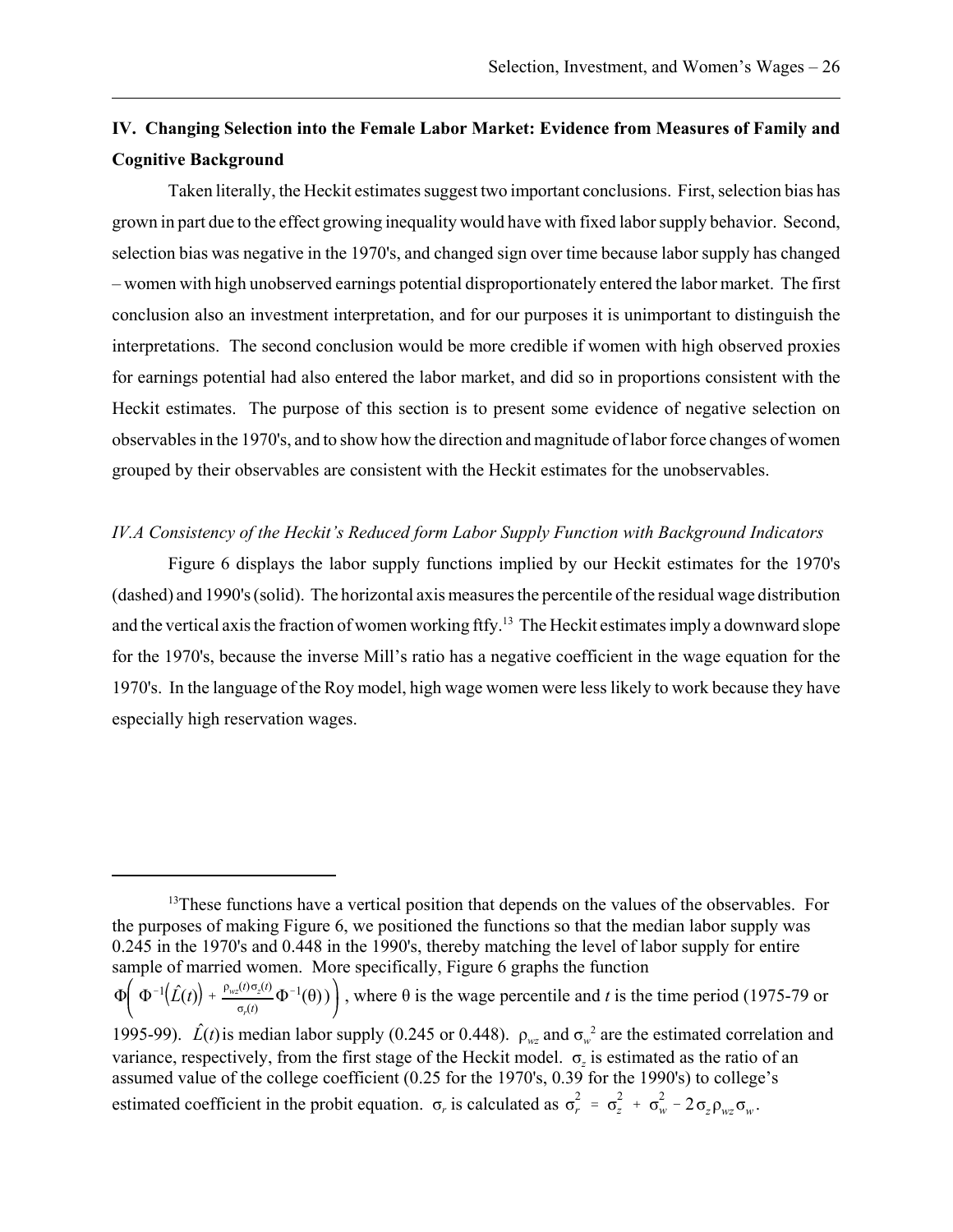

**Figure 6** Labor Supply Functions Implied by Heckit Estimates

The labor supply functions can also be interpreted as the weights that should be convolved with the potential wage distribution in order to calculate the average measured wage. A perfectly horizontal supply curve corresponds to random selection, in which case the average measure wage is equal to the average potential wage. Hence, the more the downward (upward) sloped is the labor supply function, the more downward (upward) biased is the measured average wage as an estimate of the average potential wage. Furthermore, our finding of selection bias growth on the order of 0.20-0.25 implies that ftfy participation rates should have increased little for groups of women sampled from the left tail of the potential wage distribution, and more than double for groups of women sampled from the right tail. For example, our Heckit estimates imply that labor supply increased 30 percentage points at the  $75<sup>th</sup>$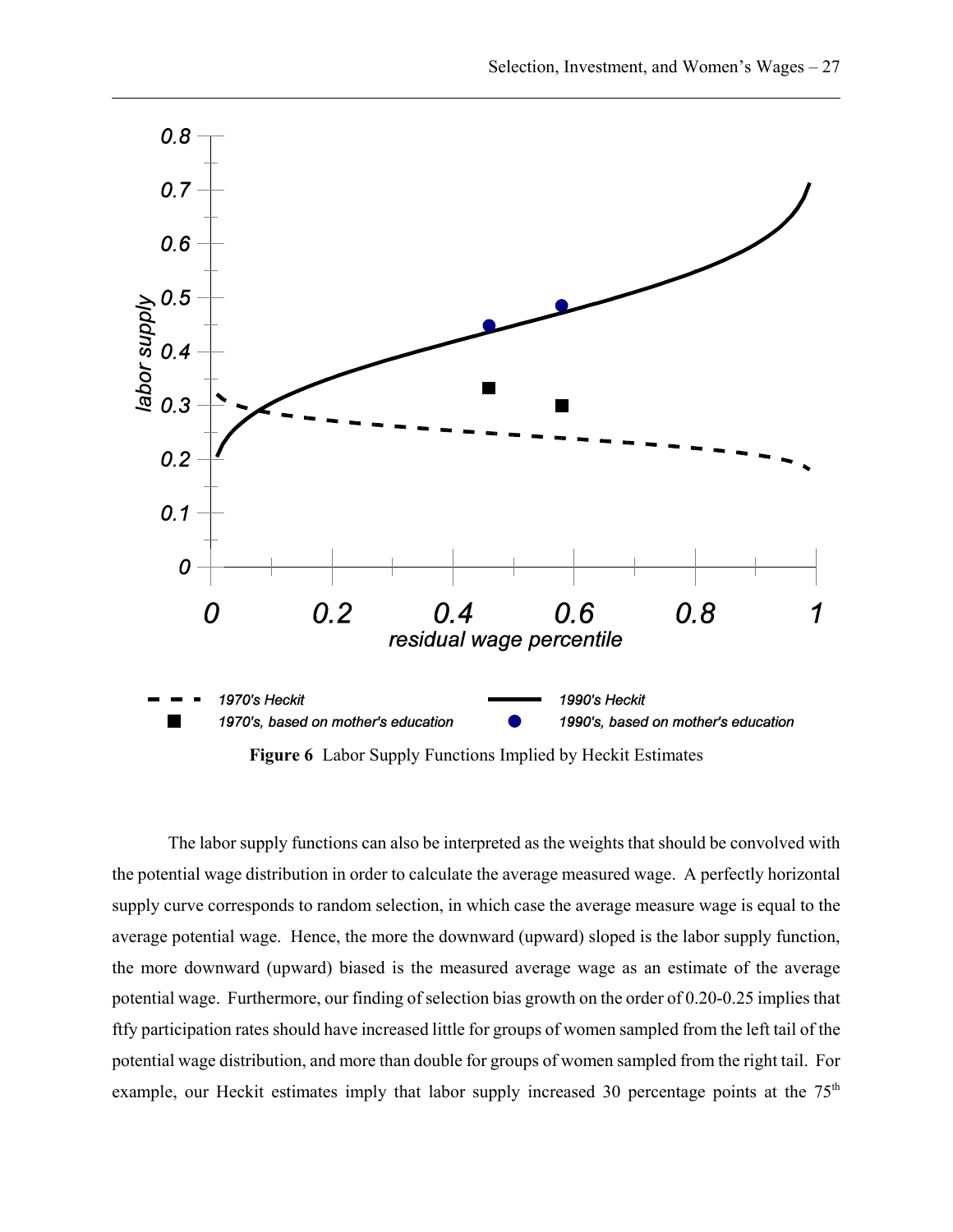percentile, and only ten percentage points at the  $25<sup>th</sup>$  percentile. Indeed, if we could sample from, say, the 5<sup>th</sup> percentile of the potential wage distribution, our Heckit estimates predict that labor supply would have *fallen* over that time.

We used family background from the PSID to place the circles and squares in the Figure, as checks on the Heckit estimates. First, we regress log wage on age dummies, education dummies, a time dummy, and a dummy for whether mother had a high school degree or higher in a PSID sample of married ftfy men, using the years 1974-9 and 1989-93. By analogy with our CPS specifications, we define the residual to be the log wage not explained by the age, education, and time dummy variables. Our second step is to calculate the position in the male log wage residual distribution of the median man with mother not high school educated, and of the median man with more high school educated (or better). These positions turn out to be the  $46<sup>th</sup>$  and  $58<sup>th</sup>$  percentile (among men with some college education), respectively. Under the assumption that the joint distribution of mother's schooling and log potential wages is the same for married women as it does for married men, our third step is to put the median married woman with mother not high school educated (at least high school educated) at the  $46<sup>th</sup> (58<sup>th</sup>)$ percentile of the residual married female potential wage distribution.<sup>14</sup> Fourth, we calculate the average labor supply for married women with (without) high school educated mother, holding own age and education dummies constant, for the periods 1974-9 and 1989-93. The third and fourth steps create four data points in Figure 6, which are marked as squares (circles) for 1974-9 (1989-93), respectively. We notice that 1970's labor supply is higher in the PSID than in the CPS (i.e., the squares are above the dashed line). Otherwise, the squares match the dashed line well in terms of slope, and the circles match the solid line well both in terms of levels and in terms of slope. If anything, the four data points suggest that labor supply growth increases more with residual wage percentile than indicated the the CPS estimates of the Heckit model, although the maternal schooling data is not giving us much information about very high and very low residual wage percentiles.

It is easy to see how married women with high potential wages tended to be less likely than other married women to be out of the labor market in the 1970's, and more likely to be in the labor market in the 1990's. For example, married female employment rates have increased somewhat more among the more educated (Juhn and Kim, 1999, Table 2). In the early 1970's, the average education of working

 $14$ Under the alternative assumption that mother's education puts a women in the same percentile of the married *ftfy* female residual distribution as in the married female residual distribution, we find the percentiles to be 46 and 65, respectively, using a log wage regression for ftfy married women.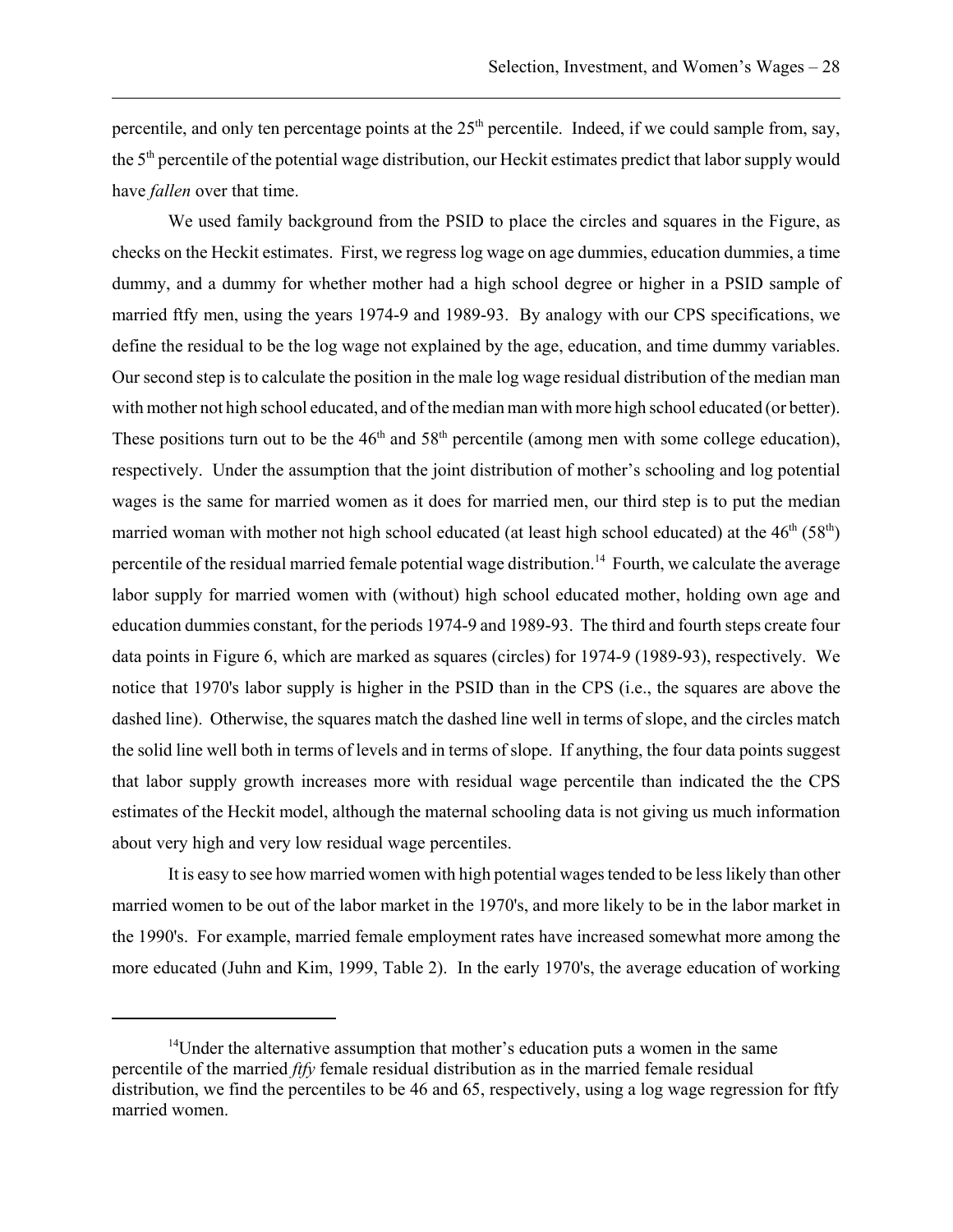wives' husbands was essentially the same as that for nonworking wives. By 1990, the average education of working wives' husbands exceeds that for nonworking wives by about 1 year. The more dramatic change in the relative quality of the married female work force is shown by Juhn and Murphy (1997) and Juhn and Kim (1999), who stratify married women by their husband's position in the married male wage distribution. In 1970, the employment rate of married women with husbands at the bottom of the male wage distribution was 0.44, as compared to 0.31 for married women with husbands at the top. By 1990, the wives' employment rate was essentially independent of husband's position, for example 0.60 at the bottom and 0.61 at the top.

Recall how equations (3) and (4) link two correlations: the correlation between background *b* and labor supply, and the correlation between wages *w* and labor supply. In particular, if both were negative in the beginning, growing wage inequality could change their sign. Table 3 reports coefficients from labor supply regressions, which might inform us about the sign of the first correlation,  $\rho_{bc}$ . Columns (1) and (2) show how test score had a negative sign in a female labor supply equation in the 1970's, but a positive sign in the 1990's.<sup>15</sup> Columns (3) and (4) show how women from more educated families were once less likely to work ftfy, and now are more likely to work.16

<sup>&</sup>lt;sup>15</sup>Test score is measured as IQ in the 1970's, AFQT in the 1990's, both of which are normalized to have standard deviation equal to one. The 1970's data are from the original 1968 NLS cohort (wages measured in 1973), and the 1990's data from the 1979 youth cohort (NLSY) with wages measured in 1993.

<sup>&</sup>lt;sup>16</sup>We can pool the two PSID samples and reject the hypothesis that the mother's schooling coefficient is constant over time; the t-statistic is 3.7.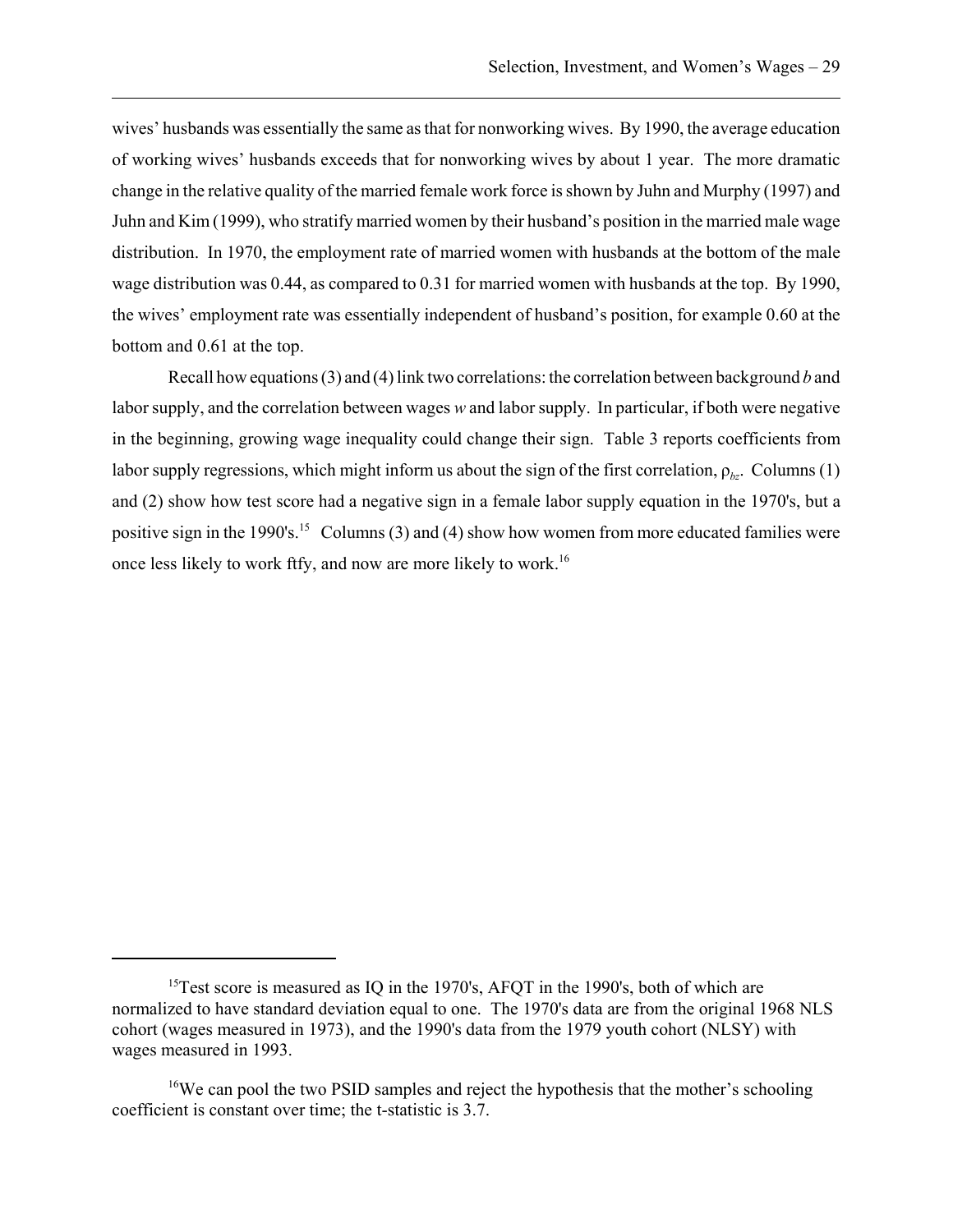works full-time full-year

|                                           | (1)               | (2)            | (3)                 | (4)              |
|-------------------------------------------|-------------------|----------------|---------------------|------------------|
| test score                                | $-0.01$<br>(0.02) | 0.02<br>(0.01) |                     |                  |
| mother has at least<br>high school degree |                   |                | $-0.033$<br>(0.015) | 0.038<br>(0.013) |
| years                                     | 1973              | 1993           | 1974-9              | 1989-93          |
| pseudo R-squared                          | .02               | .02            | .02                 | .02              |
| sample                                    | <b>NLS68</b>      | <b>NLSY</b>    | <b>PSID</b>         | <b>PSID</b>      |
| observations                              | 991               | 2046           | 16,658              | 16,658           |

# Table 3: Selectivity Bias has Changed Sign

Notes: (1) samples of married white women

(2) coefficient estimates are marginal probabilities from a probit

(3) other regressors include age dummies, education dummies, and a constant

(4) NLS79 test score is an IQ test; NLSY test score is AFQT. Both test scores scaled so that the sample mean is zero and the sample standard deviation is one.

(5) PSID standard errors are clustered by person

Recall Figure 5's partial relations between wages and number of children. For the years 1975-9, women with more children have lower measured wages, which is no surprise given that women with more children are less attached to the labor force. For example, investment models would predict that women with more children would invest less in their human capital, due to their lesser attachment. If selection were labor market "negative," selection models predict that working women with more children would have lower wages because they are a particularly select sample of all women with the same number of children. Both models predict that the slope of the dashed line depends on the returns to skill. In the investment model, a higher return to skill should increase the magnitude of the negative slope. In the selection model, the slope is likely to turn positive. The solid line shows how, in fact, the correlation between number of children and measured log wages became positive on the 1990's. Hence, Figure 5 suggests that selection bias has changed sign over time, and that at least some of the changes over time are selection bias rather than investment bias.<sup>17</sup>

<sup>&</sup>lt;sup>17</sup>The upward slope for the 1970's can also be interpreted in the reverse direction, namely that women's wages decrease the number of children due to the substitution effect. Obviously, this cannot explain the downward slope for the 1990's, or why the slope might have changed over time.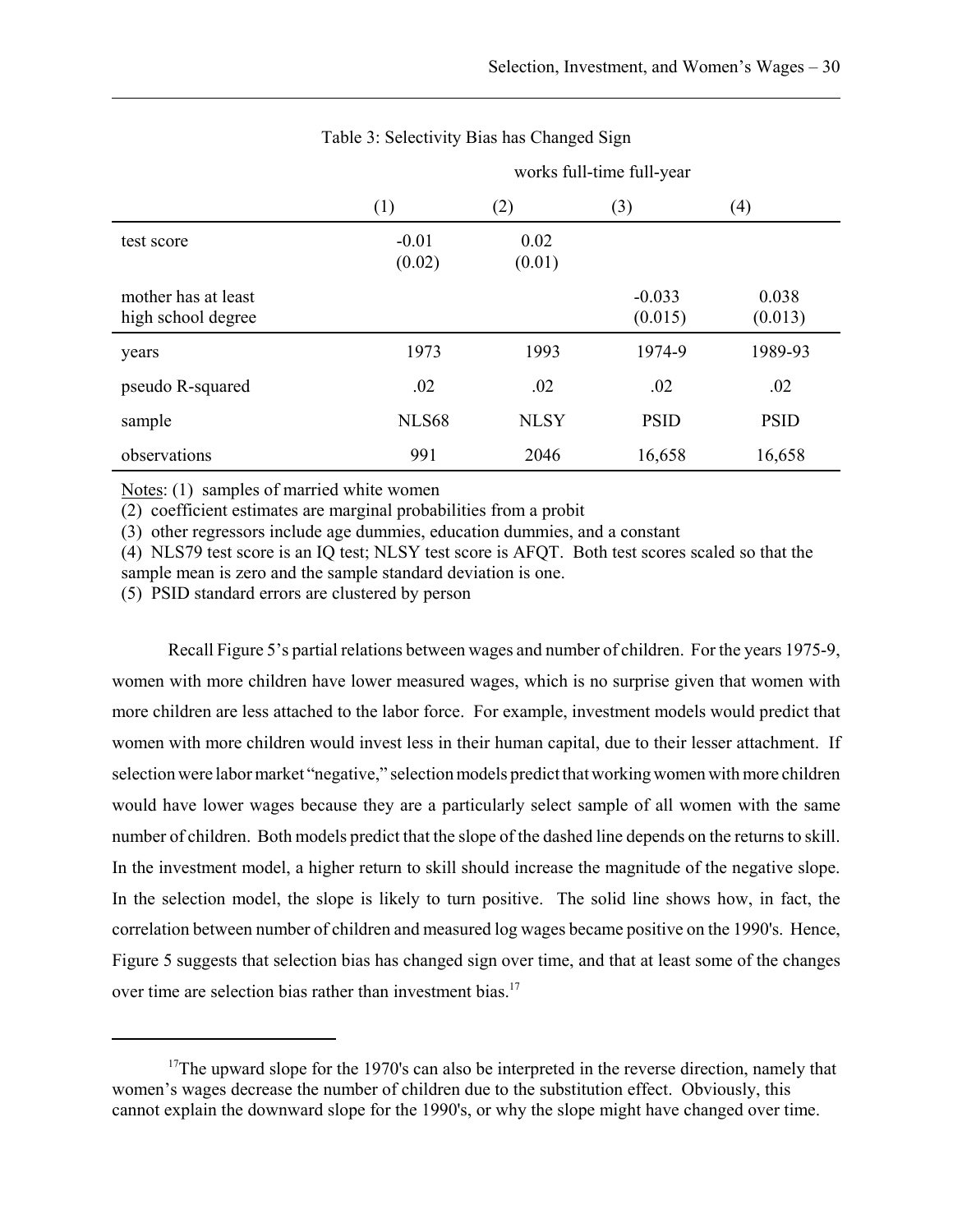## *IV.B Inferring the Amount of Wage Selection Bias From Observed Background Indicators*

Table 4 adds to this evidence by exploring the composition of the married male and female ftfy workforces according to the worker's cognitive and family background. The first three rows of the first column shows one instance of changing behavior by married women during the years 1975-99: the married female workforce has gained 1.2 years of schooling, while the married male workforce gained only 0.93. The married female workforce also got "better" in terms family background. Over time, married female workers were increasingly likely to have mothers with a college degree, more so than were married male workers.

|                                                                                 | own years of<br>schooling | mother is high<br>school grad |
|---------------------------------------------------------------------------------|---------------------------|-------------------------------|
| (1) change for married white male workforce                                     | 0.93                      | 0.19                          |
| (2) change for married white female workforce                                   | 1.20                      | 0.21                          |
| (3) female-male difference                                                      | 0.27                      | 0.02                          |
| (4) log wage partial regression coefficient                                     | 0.09                      | 0.26                          |
| (5) selection bias growth, assuming selection on<br>background. $(5) = (3)*(4)$ | 0.02                      | 0.006                         |
| (6) log wage partial reverse regression coefficient                             | 1.60                      | 0.18                          |
| (7) selection bias growth, assuming selection on<br>wages. $(7) = (3)/(6)$      | 0.17                      | 0.13                          |
| time period                                                                     | 1975-9 to 1995-9          | 1974-9 to 1989-93             |
| addendum: measured gender wage gap closure for<br>the period                    | 0.12                      | 0.09                          |

Table 4: Selection Bias Growth as Indicated Family and Cognitive Background

Notes: (1) Own schooling sample is from the CPS. Mother's schooling sample is from the PSID.

(2) "workforce" is the sample of people working ftfy

(3) addendum is from Figure 1

In summary, the first three rows of Table 4 show us how selection into the female workforce has changed over time in the direction of women with apparently greater earnings potential joining the

Also recall our earlier calculations for men – namely that male analogue to Figure 5 would have a downward slope for the 1970's and the 1990's, but to a much lesser degree.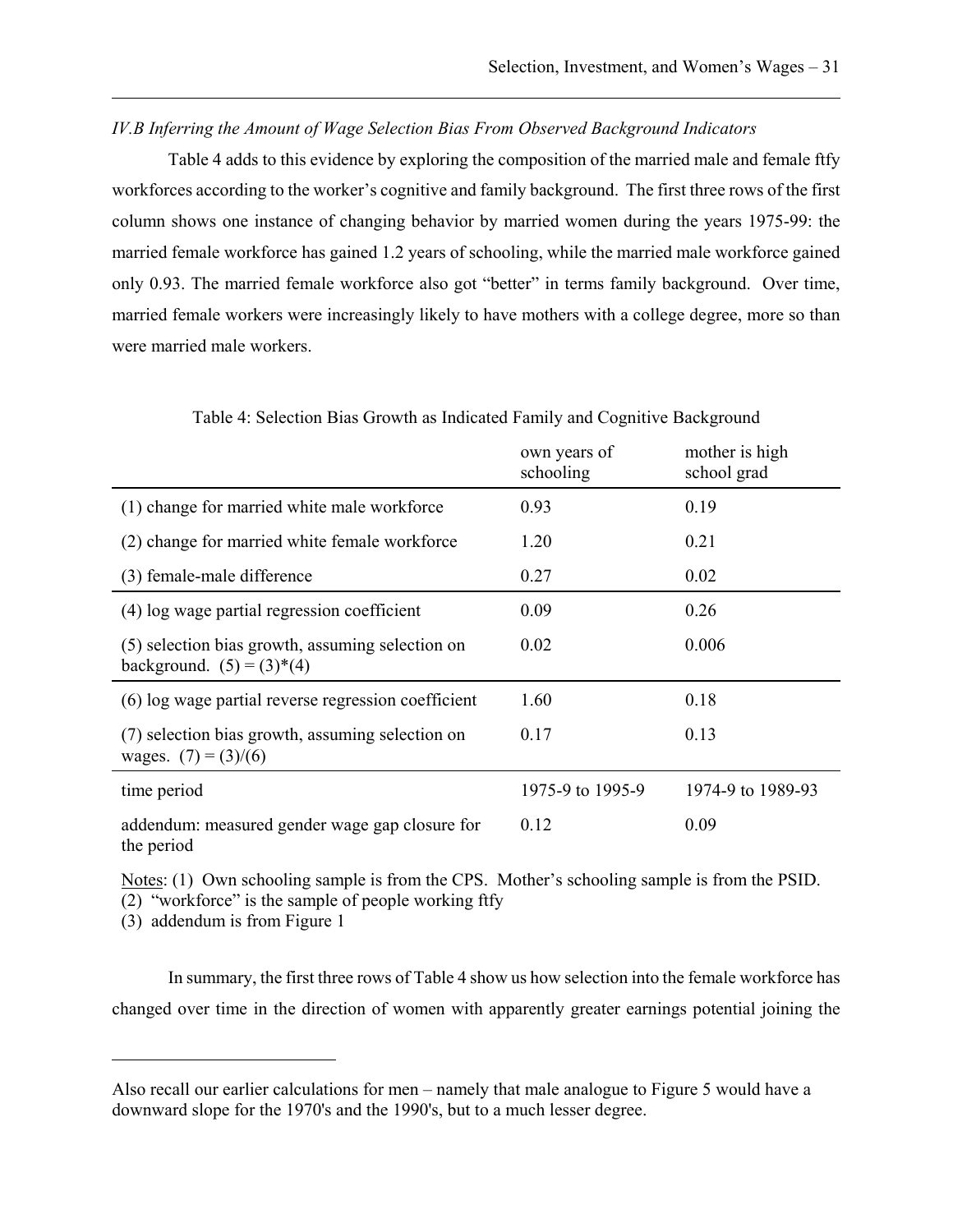workforce. However, based on this information, how much might changing selection have closed the gender wage gap? After all, the (married) female workforce has gained only 0.27 years of schooling relative to male workers! We know from the male wage distribution that each year of schooling adds about nine percent to earnings (see the Table's fourth row); a regression of log wage on years of schooling and other demographic variables yields a coefficient of 0.09 in a cross-section of married men. So, if the effect of schooling on wages were about the same for men and women, we might guess that the increased relative schooling of the female workforce added only two percent  $(0.02 = 0.027*0.09)$  to relative female wages. This is the kind of calculation made by Blau and Kahn (1997, 2004) and others, and would be appropriate if the changing selectivity into the female workforce were on schooling. However, the Roy model says that selectivity is on *wages* (and reservation wages), so that any changes in the female workforce in terms of schooling, family background, etc., is *only incidental to the selectivity on wages*. In other words, the 0.02 calculation would be correct only if the selection were 100% on schooling and 0% on the wage. As we showed above by adding the background indicator to the Roy model, an alternative calculation *divides* the 0.27 by the log wage coefficient in a schooling regression. The sixth and seventh rows of Table 4 report the reverse regression coefficients and the resulting estimate of selectivity bias growth: 0.17 and 0.13. According to these estimates, selectivity bias growth *exceeded* the measured gender wage gap closure (see the last row).

There are several good reasons to prefer the control functions estimates over the estimates shown in row (7). For example, row (7) could be biased down because own schooling and parental schooling is positively correlated with the reservation wage (see Appendix II). On the other hand, measured wages are imperfectly correlated with the theoretical concept of the wage,<sup>18</sup> so that the reverse regression coefficient is biased down. We don't intend to present the seventh row as the best estimators of selection bias growth, but merely to illustrate how apparently small changes in the relative composition of the female workforce in terms of their educational and family background might be generated by large changes in the selectivity on market wages.

### **V. Conclusions**

We present four arguments in favor of the hypothesis that recent apparent gender wage equality is not real in the sense that the average woman's earnings potential has not caught up with that of the

 $18$ For example, the model is about lifetime wages, whereas we measure the wage in a single year. Also, hours, and therefore hourly wages, are probably mismeasured.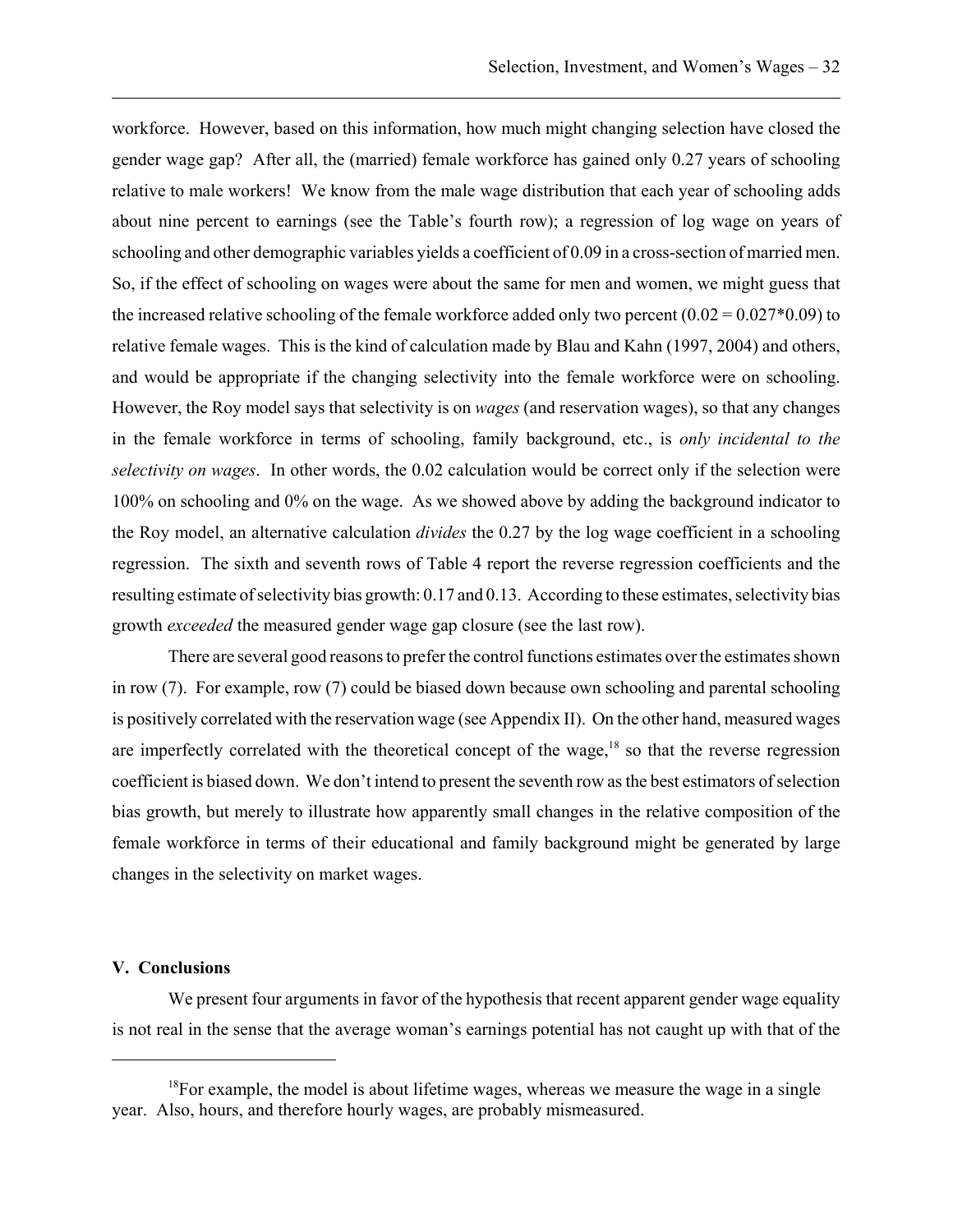average man. The first is theoretical: growing wage inequality within gender should cause women to invest more in their market productivity and should differentially pull into the workforce women with high earnings potential. Second, the empirical gender gap has not closed much among advanced degree women, perhaps because they have been strongly attached to the labor force throughout the sample period (the 1970's, 1980's, and 1990's).

Third, Heckit estimates in repeated cross-sections imply that selection bias, investment bias, or some combination thereof, has grown significantly over time. Namely, in the 1970's, women invested little in their market human capital, and/or the women who worked tended to be from the left tail of the female potential wage distribution. By the 1990's, women invested more in their market human capital, and/or the women who worked tended to be from the right tail of the female potential wage distribution. The Heckit estimates of combined selection and investment bias growth seem to be robust to alternative specifications of the instruments, and of the shape of the control function.

Many in the literature (see Moffitt, 1999, for a survey) have concluded that selection bias may be a relatively minor factor for understanding women's wages. Ignoring for the moment the difficulties with distinguishing selection bias from investment bias, our Figure 3 shows that this may have been the case for U.S. cross-sections sampled in the late 1970's or early 1980's (remember that the sample made famous by Mroz, 1987, and subsequent work by Newey et al, 1990, and others, was from 1975). However, our Figure 3 suggests that selection bias was significant in the early 1970's and, in the other direction, since the mid-1980's. Selection bias may also be a major part of the answer to the question posed by Blau and Kahn, 2004, namely that the measured gender wage gap closed less rapidly in the 1990's because selection bias *grew* much less in the 1990's than it did in the 1980's.

Negative selection bias is hard to distinguish from investment bias, because both imply that measured women's wages understate their potential wages by an amount that declines with the degree to which the women are attached to the labor force. Our fourth finding is that selection on some observed background characteristics was indeed negative in the 1970's and became positive by the 1990's. Women working in the 1980's and 1990's typically had better backgrounds (in terms of own schooling, cognitive test scores, and parental schooling) than did non-working women, but women not working in the 1970's had better backgrounds than did working women. Hence, at least part of women's relative wage growth is due to growing selection bias, narrowly defined. Preliminary calculations suggest that selection bias growth may even account for all of the measured gender wage gap closure. However, the reader should note that much more work is needed to carefully separate selection bias from investment bias, and that the sum of selection and investment bias could easily explain more than 100%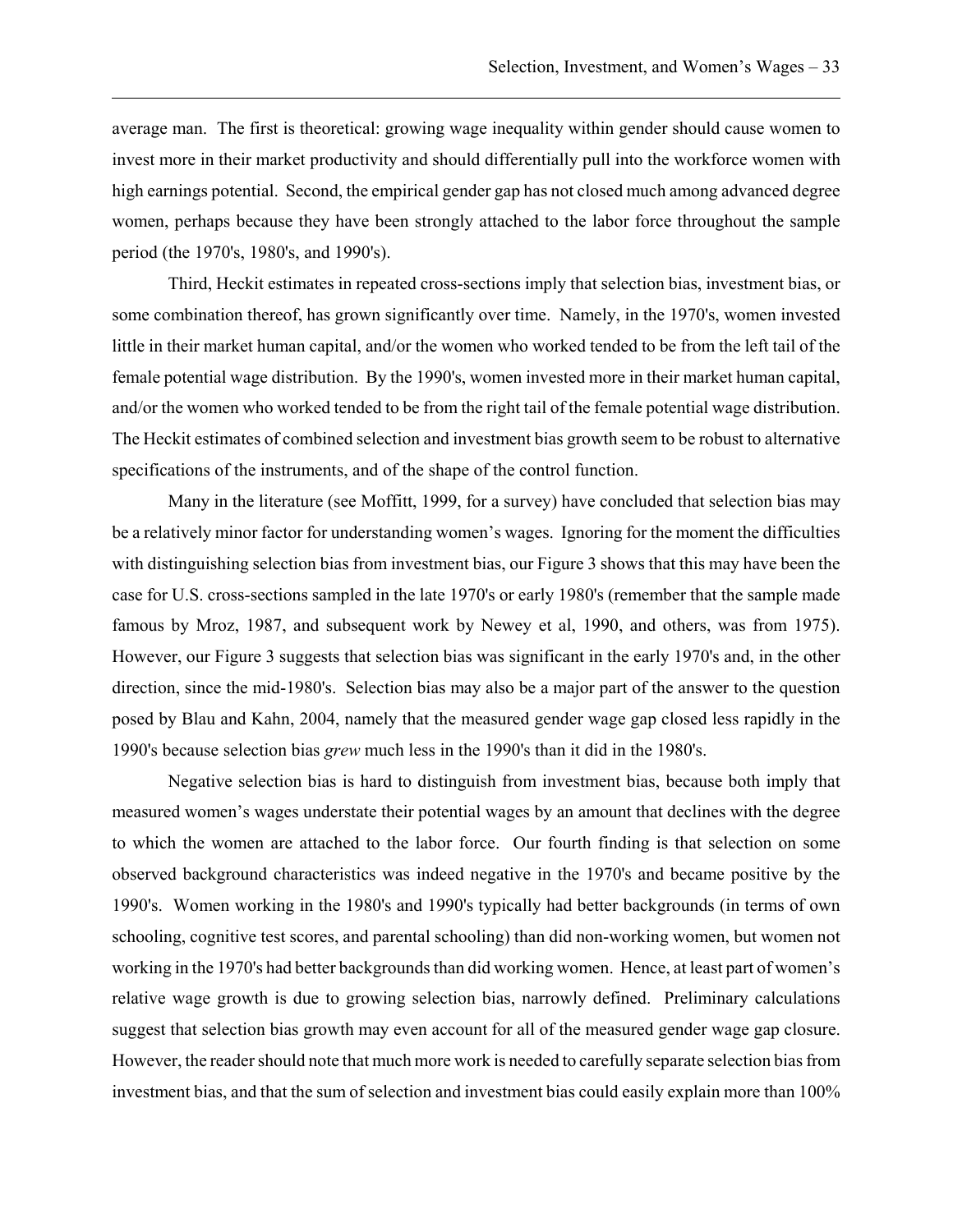of measured gender wage gap closure, because rising skill prices may have widened the true gender potential wage gap.

Our results are important for understanding the structure of labor demand, which created inequality in the first place, and caused inequality to grow over time. For instance, our results suggest that much earnings inequality growth can be understood with a single attribute model. In such a model, women would have less earnings potential than men for the same reason that some men have less earnings potential than others: differences in the one attribute (call it "skill"). According to our estimates below for married people aged 25-54 with some college education (results are similar for other education groups), the average woman in 1975 had 25% less earnings potential than the average man, and would fit in the 23rd percentile of the 1975 male wage distribution (see also Blau and Kahn, 2004, Table 1). That percentile lost 10% relative to the male average over the period 1975-95, so according to the single attribute model women should have lost the same percentage relative to men. Some of our estimates do suggest that the gender wage gap widened 1975-95, although it is unclear whether it widened that much. Nevertheless, the single attribute model performs much better than it appeared when it was thought (e.g., by Welch, 2000) that inequality moved in opposite directions within and across genders.

Discrimination is another factor determining labor demand (see Becker, 1957). If discrimination manifests itself in part as a wage premium for men, and had declined significantly over time due to government policy and other factors, then all else equal we expect women's wages to grow faster than men's. In fact, women's wages may have grown less than men's did. Perhaps, as mentioned above, the growing skill premium itself widened the gender wage gap, and that declining discrimination was real but not enough to counteract this trend. Nevertheless, our results show that some combination of the growing skill premium and its interactions with the actions women take to attach themselves to the labor force is primarily responsible for the closure in the measured gender wage gap over the last 30 years.

### **VI. Appendix I: Common Wage Implications of Selection and Investment**

Consider a simple lifetime model in which market-oriented human investments *h* and the probability of working in the marketplace are simultaneously determined. A person with characteristics *X* and investment *h* earns  $A(X)h^{\alpha}e^{\epsilon w}$  if she works, and 0 if she does not work.  $\alpha \in (0,1)$  is a scalar.  $\epsilon_w$  is a normally distributed stochastic wage component, with mean zero and variance  $\sigma_w^2$ . Her (endogenously determined) probability of working is  $p(X)$ , so her expected net investment return is  $p(X)A(X)h^{\alpha}e^{\sigma^2/2}$  - h. The optimal human investment  $h^*(X)$  solves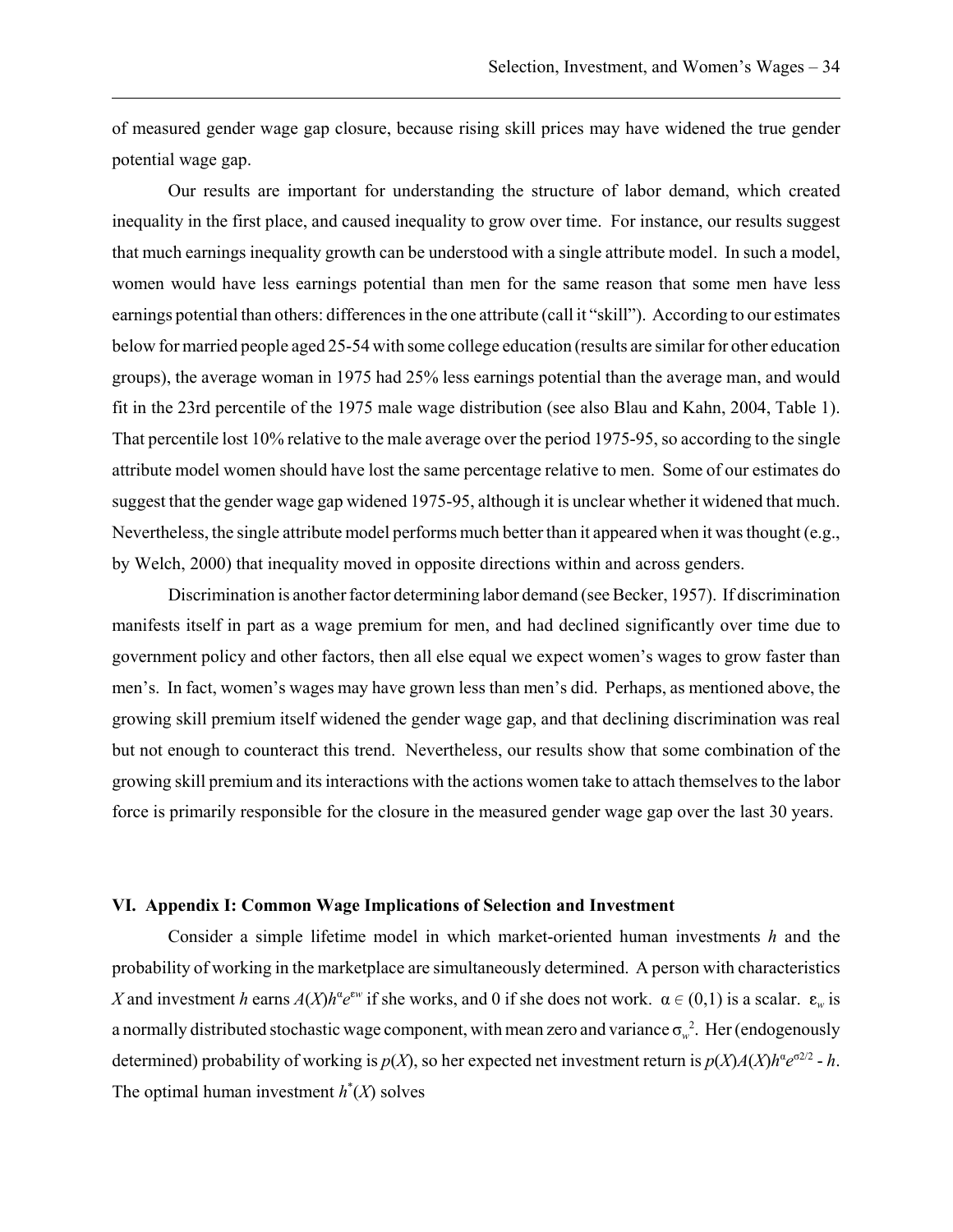$$
h^*(X) = \underset{h}{\operatorname{argmax}} \left[ p(X)A(X)h^{\alpha}e^{\sigma_w^2/2} - h \right]
$$

### *VI.A. Wage Concepts*

Several wage concepts are relevant. The potential market wage is the wage that a person would have earned *if* (a) she worked in the market place, and (b) she invested with the expectation  $p(X) = 1$ . The market wage option is the wage she would earn by working in the market place, using her actual human capital *h*\* (*X*). The actual wage is zero if she does not work, and equal to the market wage option if she works. Another distinction is an individual's log potential (or market option) wage versus the average log potential (or market option) wage for persons with the same characteristics *X*. These two differ by the person-specific shock  $\varepsilon_w$ .

A person with characteristics *X* has log market wage option *w*, which is calculated by plugging  $h^*(X)$  into the wage function:

$$
w = \frac{\ln A(X) + \alpha \ln \alpha + \sigma_w^2/2 + \alpha \ln p(X)}{1 - \alpha} + \varepsilon_w
$$

The group average  $\varepsilon_w$  is zero, so the average log market wage option for the group of persons with characteristics *X* is just the ratio term above, without the  $\varepsilon_w$  term.

The average potential log wage  $\hat{w}(X)$  in this model is the average log wage that would be earned if all persons with characteristics *X* invested with the expectation of  $p(X) = 1$ :

$$
\hat{w}(X) = \frac{\ln A(X) + \alpha \ln \alpha + \sigma_w^2/2}{1 - \alpha}
$$

which we calculate by maximizing the net investment return with  $p(X)$  set to one. Notice the relation between a person's log market wage option *w* and the average potential log wage  $\hat{w}(X)$ :

$$
w = \hat{w}(X) + \frac{\alpha}{1-\alpha} \ln p(X) + \varepsilon_w
$$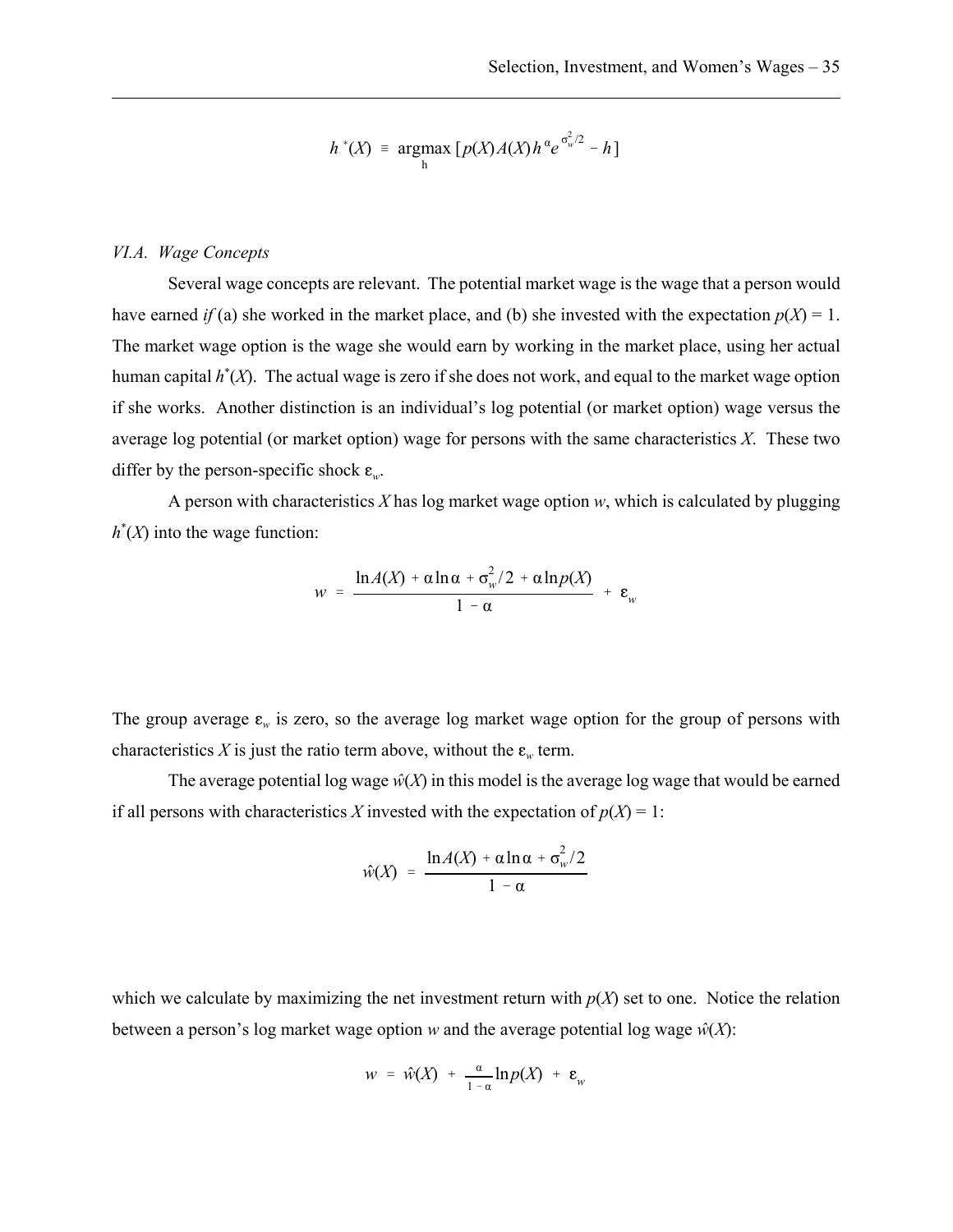The function  $\hat{w}(X)$  tells us about the structure of labor demand because, for example, it tells us how the market wage option of a person with *given* human capital depends on her personal characteristics *X*.

### *VI.B. Selection and Investment Simultaneously Determined*

Once a person has invested, her stochastic wage component  $\varepsilon_w$  is realized, and she works if and only if her log market wage option *w* exceeds her log reservation wage  $r = r(X) + \varepsilon_r$ , which is also normally distributed. The fraction  $p(X)$  of persons with characteristics X who end up working is implicitly defined by:

$$
p(X) = \Phi\left(\frac{\ln A(X) + \alpha \ln \alpha + \sigma_w^2/2 + \alpha \ln p(X) - (1 - \alpha)r(X)}{(1 - \alpha)\sigma_z}\right)
$$

where  $\sigma_z$  is the standard deviation of  $\varepsilon_w$  -  $\varepsilon_r$ <sup>19</sup>

We can average *w* among working persons with characteristics *X*, using the formulas for conditional expectations of normal distributions:

$$
E[w|X, \text{ persons working}] = \hat{w}(X) + \frac{\alpha}{1-\alpha} \ln p(X) + \rho_{wz} \sigma_z \lambda(p(X))
$$

where  $\lambda$  is the inverse Mills ratio, and  $\rho_{wz}$  is the correlation between  $\varepsilon_w$  -  $\varepsilon_r$  and  $\varepsilon_w$ . Notice how this is a

<sup>&</sup>lt;sup>19</sup>The zero function  $p(X) = 0$  is always a stable rational expectations equilibrium, because persons expecting not to work invest zero, which causes them to have zero market wage option, which rationalizes their not working. This equilibrium has trivial comparative statics in the sense that marginal parameter shifts leave *p* unchanged. However, this equilibrium is not very interesting, because a more realistic model would allow for some small but positive earnings with zero investment, or nonpecuniary reasons for investment, etc. The more realistic model would have a stable rational expectations equilibrium near  $p = 0$ , with nontrivial comparative statics.

For a given *X*, there may also exist two rational expectations equilibria, one stable and one unstable. The stable one is at higher *p*, and probably more interesting for our purposes because it has the intuitive comparative statics (e.g., higher  $r$  lowers  $p$ ). One topic for future research is the possibility that marginal parameter changes not only marginally shift the equilibria, but cause some groups of women to shift from one stable equilibrium to another. This possibility might be interesting not only to help explain some of the very rapid occupational shifts in the 1970's (see Rosen, 1992), but also help to separate investment models from selection models.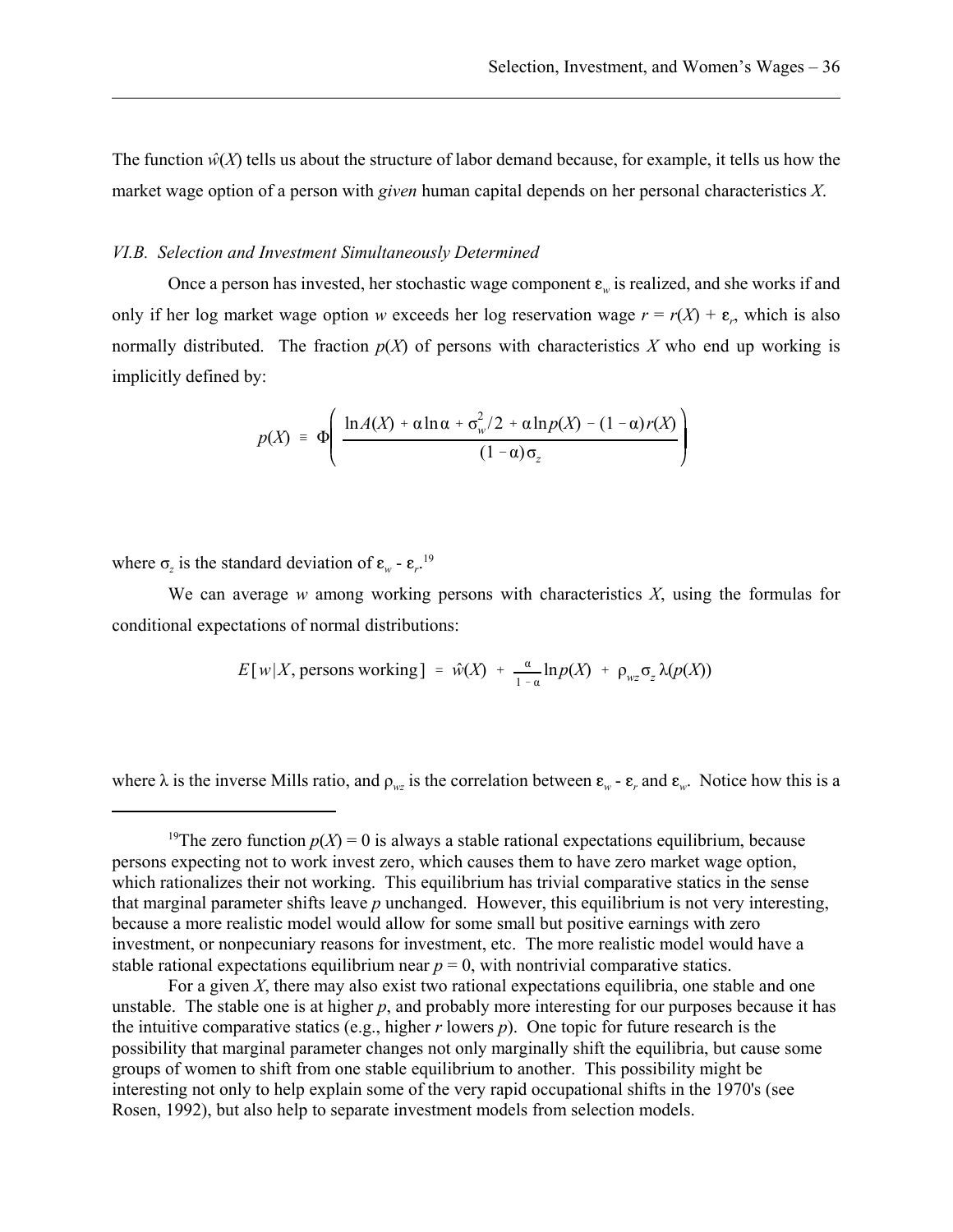special case of the formula (2) shown in the text. Measured wages differ from potential wages due to a combination of selection and investment biases, both of which disappear as  $p \rightarrow 1$ . Also notice that growing wage inequality, which might be modeled as growing  $\alpha$  (a.k.a., a growing skill premium) and/or growing  $\sigma_w$ , increase the magnitude of the *p* gradient in both the investment and selection terms.

#### **VII. Appendix II: Converting Background Selection Bias into Wage Selection Bias**

Using the extended Roy model from the text and the formulas for conditional expectation based on normal distributions, we can calculate the average log market wage *w* and average background indicator *b*:

$$
E(w|z > 0, X) = \hat{w}(X) + \lambda(L(X)) \rho_{wz} \sigma_w
$$

$$
E(b|z > 0) = \hat{b}(X) + \lambda(L(X)) \rho_{bz} \sigma_b
$$

$$
L(X) = \Phi\left(\frac{\hat{w}(X) - \hat{r}(X)}{\sigma_z}\right)
$$

$$
\rho_{wz} = \frac{\sigma_w - \rho_{wr} \sigma_r}{\sigma_z}, \quad \rho_{bz} = \frac{\rho_{bw} \sigma_w - \rho_{bz} \sigma_r}{\sigma_z}, \quad \sigma_z^2 = \sigma_w^2 + \sigma_r^2 - 2\rho_{wr} \sigma_w \sigma_r, \quad \lambda(L) = \frac{\phi(\Phi^{-1}(L))}{L}
$$

The background indicator is measured regardless of whether the person works or not, so  $\hat{b}$  can be consistently estimated by averaging *b* over the entire sample, and E[*b*|*z*>0] consistently estimated by averaging *b* over the subsample of workers.  $\rho_b \sigma_b \lambda$  is the selection bias from estimating  $\hat{b}$  from the workforce average *b*, and can be estimated as the difference between the workforce and population averages.

But how is  $\rho_{bz}\sigma_b\lambda$  related to the wage selection bias  $\rho_{wz}\sigma_w\lambda$ ? Propositions 1 and 2 give some insight. Here we normalize *b* so that  $\rho_{wb} \ge 0$ .

Proposition 1 If the partial correlation (within a randomly selected group of persons with the same *X*, holding *w* contant) between *b* and *r* were zero, then  $\rho_{wz}\sigma_w\lambda$  equals  $\rho_{bz}\sigma_b\lambda$  divided by the *w* coefficient from a regression of *b* on *w*. If the partial correlation were positive, then  $\rho_{hz}\sigma_h\lambda$  divided by the *w* coefficient is less than ρ*wz*σ*w*λ.

Proof The partial correlation is nonnegative iff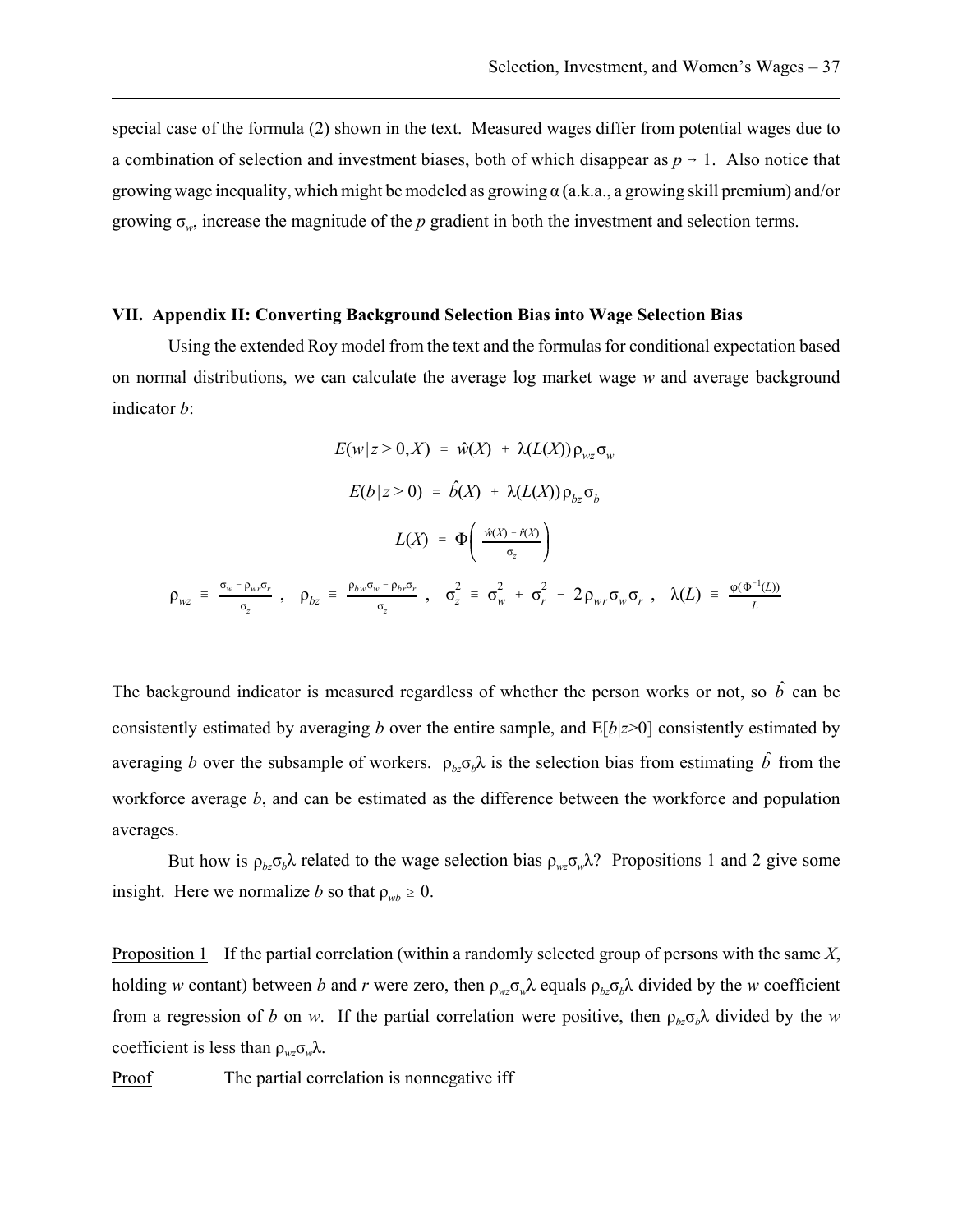$$
\rho_{br} \ge \rho_{wr} \rho_{wb}
$$

Multiplying by  $\sigma_r$  and then subtracting from  $\rho_{wb}\sigma_w$  yields

$$
\rho_{wb} \sigma_w - \sigma_r \rho_{br} \le \rho_{wb} \sigma_w - \sigma_r \rho_{wr} \rho_{wb}
$$

$$
\rho_{bz} \sigma_z \le \rho_{wb} \rho_{wz} \sigma_z
$$

where the second line follows from the definition of *z* and the additivity of covariance. Collecting terms and multiplying by  $\lambda \sigma_b / \sigma_z$  yields:

$$
\rho_{bz}\sigma_b\lambda \leq \frac{\rho_{wb}\sigma_b}{\sigma_w}(\rho_{wz}\sigma_w\lambda)
$$

The term on the LHS is the *b* selection bias. The term in parentheses on the RHS is the *w* selection bias, and the ratio term is the regression coefficient referenced in the proposition. The intuition for the zero partial correlation is very simple: the background characteristic is correlated with labor force status only incidentally through its imperfect correlation with *w*. Hence, dividing by the reverse regression coefficient both converts from background units to wage units, but also corrects for the imperfect correlation between background and wages. When the partial correlation is positive, a high value of *b* not only indicates a high *w*, but also a high *r*, and hence the zero partial correlation assumption overstates the magnitude of the "effect" of *b* on labor force status. In this case, dividing by the reverse regression coefficient is not enough.

Proposition 2 further develops this intuition, and relates our calculations to those of Blau and Kahn (1997, 2004).

Proposition 2 If the partial correlation (within a randomly selected group of persons with the same *X*, holding *b* contant) between *z* and *w* were zero, then  $\rho_{wz} \sigma_w \lambda$  equals  $\rho_{bz} \sigma_b \lambda$  multiplied by the *b* coefficient from a regression of *w* on *b*. If the partial correlation were positive, then  $\rho_{wz} \sigma_w \lambda$  exceeds  $\rho_{bz} \sigma_b \lambda$  multiplied by the aforementioned regression coefficient.

Proof The partial correlation is nonnegative iff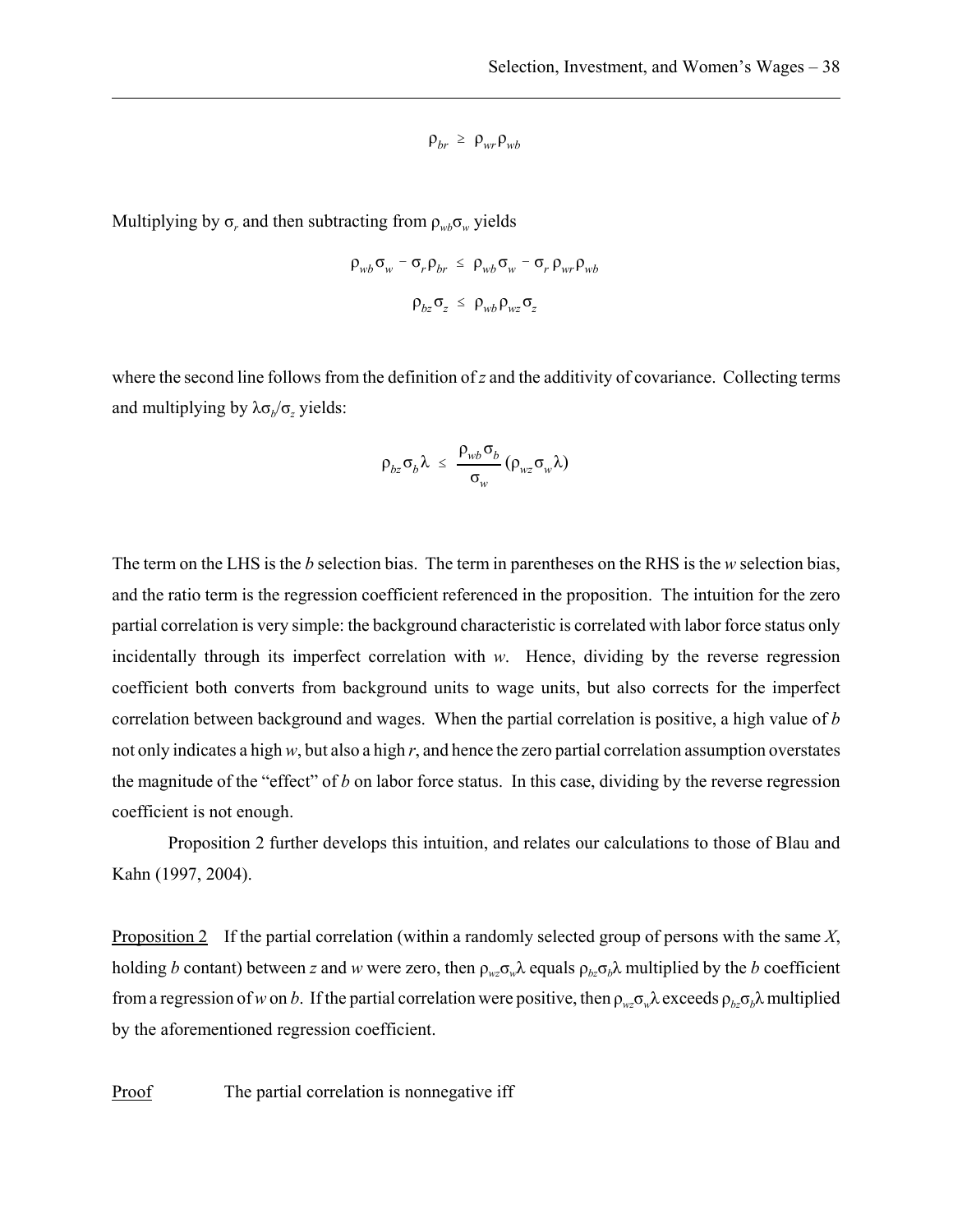$$
\rho_{wz} \ \geq \ \rho_{bz} \rho_{wb}
$$

Multiplying by  $\lambda \sigma_w$  yields

$$
\rho_{wz}\sigma_w\lambda \geq \frac{\rho_{wb}\sigma_w}{\sigma_b}(\rho_{bz}\sigma_b\lambda)
$$

The term on the LHS is the *w* selection bias. The term in parentheses on the RHS is the *b* selection bias, and the ratio term is the regression coefficient referenced in Proposition 2. The intuition for the zero partial correlation is very simple: conditional on the background characteristic, wages are uncorrelated with selection. Hence we only need to correct for the fact that samples with different backgrounds may incidentally have different wages – a correction which is achieved with the "forward" regression coefficient.

This leaves two practical questions. First of all, how can the regression coefficient be estimated, given that it is supposed to come from a randomly selected sample of women with characteristics *X*? Our approach, where "background" is measured by own schooling, parental schooling, or own IQ, is to estimate the regression in a sample of men with otherwise similar characteristics. Second, what is the sign of the partial correlation between background and reservation wages? For our measures, it seems that the correlation must be positive, because schooling, IQ, etc., not only enhance market productivity, but enhance nonmarket productivity too. Furthermore, since we believe that our background measures enhance market productivity, a positive partial correlation is needed to explain why, in some cases, the raw correlation between background and employment is weak or even negative.

#### **VIII. References**

Autor, David H. and Mark G. Duggan. "The Rise in the Disability Rolls and the Decline in Unemployment." *Quarterly Journal of Economics*. 118(1), February 2003: 157-205.

Becker, Gary S. *The Economics of Discrimination*. Chicago: University of Chicago Press, 1957.

Becker, Gary S. "How the Market Acted Affirmatively for Women." *Business Week*. May 13, 1985.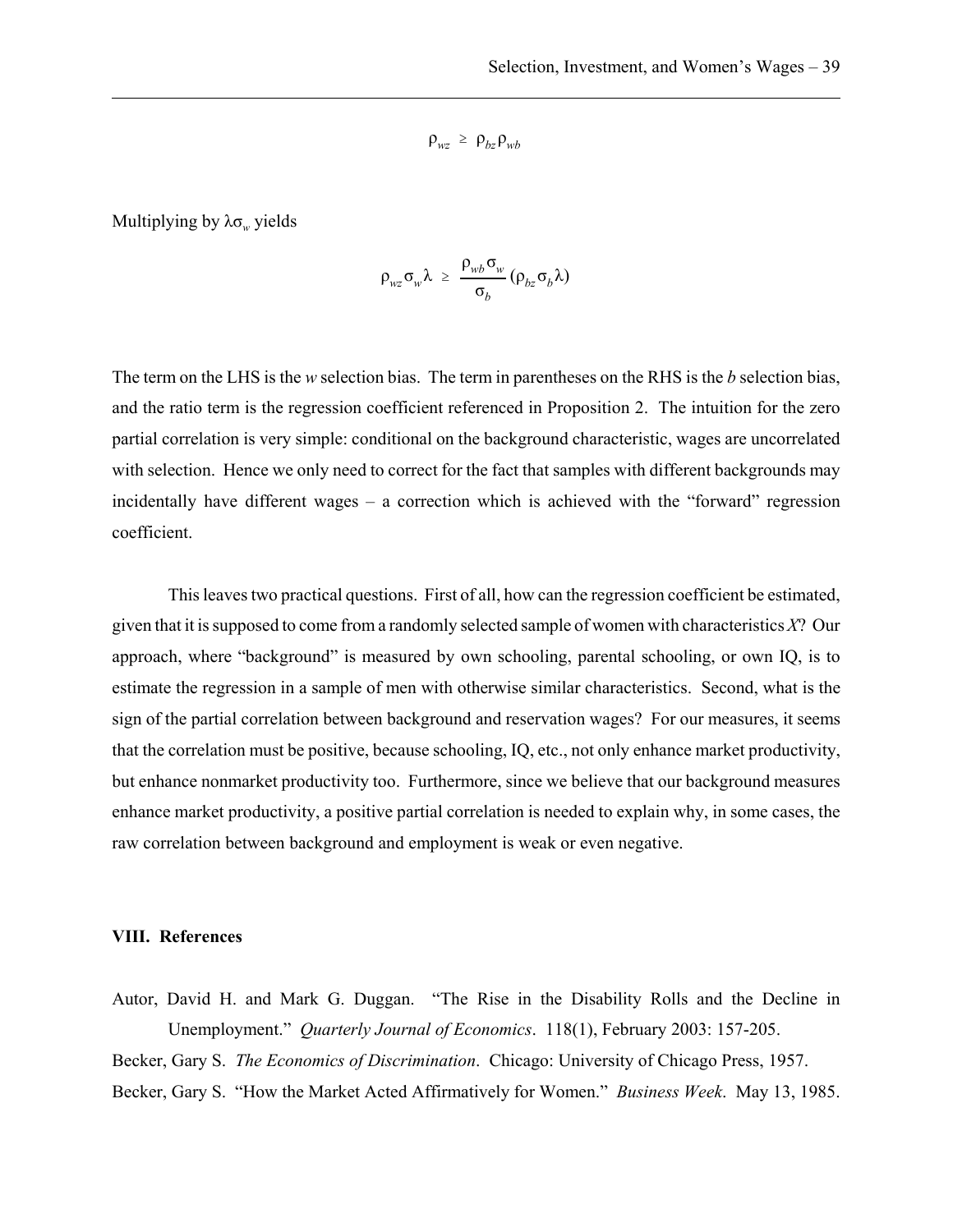- Blau, Francine D. and Lawrence M. Kahn. "Swimming Upstream: Trends in the Gender Wage Differential in the 1980's." *Journal of Labor Economics*. 15(1), Part 1, January 1997: 1-42.
- Blau, Francine D. and Lawrence M. Kahn. "The US Gender Pay Gap in the 1990s: Slowing Convergence." NBER Working Paper no. 10853, October 2004.
- Card, David and John E. DiNardo. "Skill-Biased Technological Change and Rising Wage Inequality: Some Problems and Puzzles." *Journal of Labor Economics*. 20(4), October 2002: 733-83.
- Chamberlain, Gary. "Asymptotic Efficiency in Semiparametric Models with Censoring." *Journal of Econometrics*. 32(2), July 1986: 189-218.
- Fortin, Nicole M. and Thomas Lemieux. "Are Women's Wage Gains Men's Losses? A Distributional Test." *American Economic Review*. 90(2), May 2000: 456-60.
- Goldin, Claudia. *Understanding the Gender Gap*. New York: Oxford University Press, 1990.
- Goldin, Claudia, and Lawrence F. Katz. "The Power of the Pill: Oral Contraceptives and Women's Career and Marriage Decisions." *Journal of Political Economy*. 110(4), August 2002: 730-70.
- Gottschalk, Peter and Robert Moffitt. "The Growth of Earnings Instability in the U.S. Labor Market." *Brookings Papers on Economic Activity*. 2, 1994: 217-54.
- Greenwood, Jeremy, Ananth Seshadri, and Mehmet Yorukoglu. "Engines of Liberation." mimeo, University of Rochester, 2001.
- Gronau, Reuben. "Wage Comparisons-A Selectivity Bias." *Journal of Political Economy*. 82(6), December 1974: 1119-43.
- Gunderson, Morley. "Male-Female Wage Differentials and Policy Responses." *Journal of Economic Literature*. 27(1), March 1989: 46-72.
- Heckman, James J. "Shadow Prices, Market Wages, and Labor Supply." *Econometrica*. 42(4), July 1974: 679-94.
- Heckman, James J. "Sample Selection Bias as a Specification Error." *Econometrica*. 47(1), January 1979: 153-61.
- Heckman, James J. "Varieties of Selection Bias." *American Economic Review*. 80(2), May 1990: 313-318.
- Heckman, James J. and Edward Vytlacil. "Econometric Evaluation of Social Programs." in James J. Heckman and Edward E. Leamer, eds. *Handbook of Econometrics*. Volume 6. Amsterdam: Elsevier, 2005.
- Juhn, Chinhui and Dae Il Kim. "The Effects of Rising Female Labor Supply on Male Wages." *Journal of Labor Economics*. 17(1), January 1999: 23-48.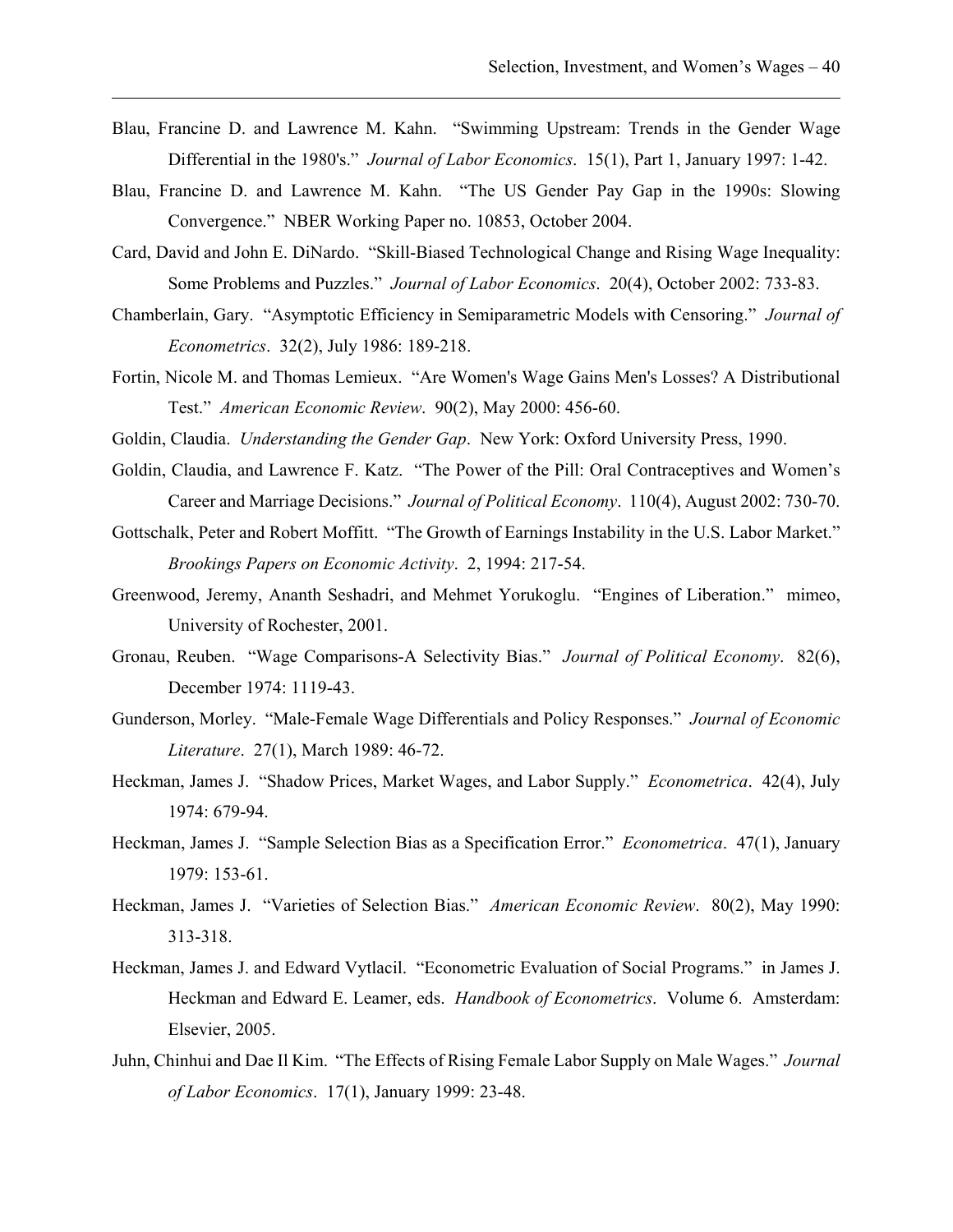- Juhn, Chinhui, and Kevin M. Murphy. "Wage Inequality and Family Labor Supply." *Journal of Labor Economics*. 15(1), Part 1, January 1997: 72-97.
- Juhn, Chinhui, Kevin M. Murphy, and Brooks Pierce. "Wage Inequality and the Rise in Returns to Skill." *Journal of Political Economy*. 101(3), June 1993: 410-42.
- Katz, Lawrence F. and David H. Autor. "Changes in the Wage Structure and Earnings Inequality." *Handbook of Labor Economics*. Volume 3A. New York: Elsevier Science, 1999: 1463-1555.
- Katz, Lawrence F. and Kevin M. Murphy. "Changes in Relative Wages, 1963-1987: Supply and Demand Factors." *Quarterly Journal of Economics*. 107(1), February 1992: 35-78.
- Mincer, Jacob. "Labor Force Participation of Married Women: A Study of Labor Supply." in H.G. Lewis, ed. *Aspects of Labor Economics*. Princeton: Princeton University Press, 1962.
- Moffitt, Robert A. "New Developments in Econometric Methods for Labor Market Analysis." in Orley Ashenfelter and David Card, eds. *Handbook of Labor Economics*. Volume 3A. Amsterdam: Elsevier Science, North-Holland, 1999: 1367-97.
- Mroz, Thomas A. "The Sensitivity of an Empirical Model of Married Women's Hours of Work to Economic and Statistical Assumptions." *Econometrica*. 55(4), July 1987: 765-99.
- Mulligan, Casey B. and Yona Rubinstein. "Specialization, Inequality, and the Labor Market for Married Women." manuscript, University of Chicago, July 2002.
- Mulligan, Casey B. and Yona Rubinstein. "The Closing Gender Gap as a Roy Model Illusion." NBER working paper #10892, November 2004.
- Murphy, Kevin M. and Robert H. Topel. "Unemployment and Nonemployment." *American Economic Review*. 87(2), May 1997: 295-300.
- Murphy, Kevin M. and Finis Welch. "Relative Wages in the 1990's." paper presented at the 1999 American Economic Association Meetings, January 1999.
- Neal, Derek. "The Measured Black-White Wage Gap among Women Is Too Small." *Journal of Political Economy*. 112(1), Part 2, February 2004: S1-28.
- Newey, Whitney K. "Consistency of Two-Step Sample Selection Estimators Despite Misspecification of Distribution." *Economics Letters*. 63(2), May 1999: 129-32.
- Newey, Whitney K., James L. Powell, and James R. Walker. "Semiparametric Estimation of Selection Models: Some Empirical Results." *American Economic Review*. 80(2), May 1990: 324-328.
- O'Neill, June. "The Trend in the Male-Female Wage Gap in the United States." *Journal of Labor Economics*. 3(1), Part 2, January 1985: S91-S116.
- Rosen, Sherwin. "The Market for Lawyers." *Journal of Law and Economics*. 35(2), October 1992: